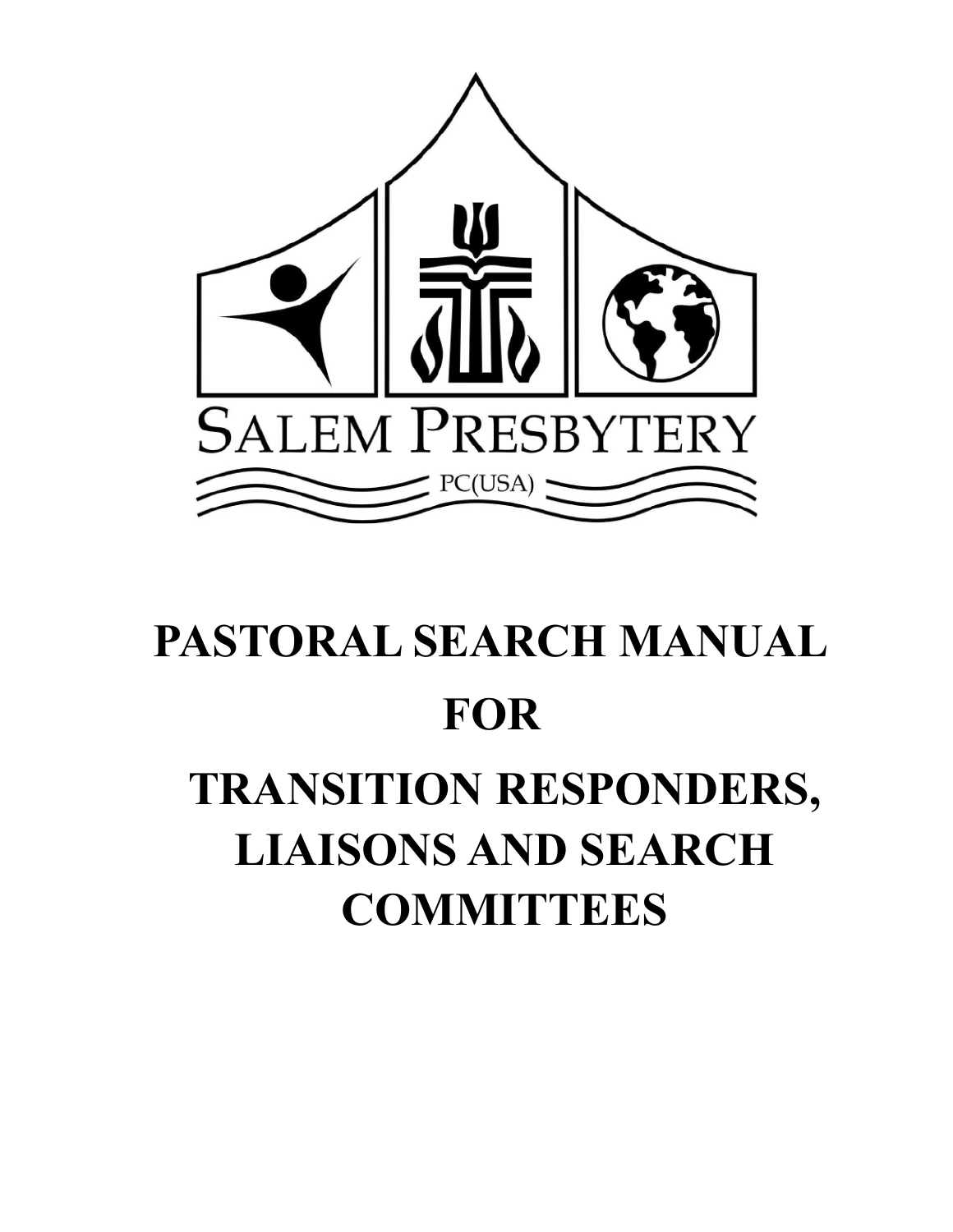# **Table of Contents**

| Tasks of a Transition Responder                         |
|---------------------------------------------------------|
| Tasks of a Liaison                                      |
| <b>Liaison Checklist</b>                                |
| <b>Transition Team</b>                                  |
|                                                         |
| <b>Transitional Pastoral Leadership</b>                 |
| The Search for the Transitional Pastor                  |
| Temporary Pastor Eligibility for Installed Positions    |
| 12                                                      |
| Organizing the Team                                     |
| Ministry Information Form (MIF)                         |
|                                                         |
| .18                                                     |
| Dealing with Candidates for Ordination                  |
| <b>Explanation of Terms of Call</b>                     |
| Suitability and Fit Interview                           |
| Documents for Examinations Interviews                   |
| Pastor Call Form                                        |
| <b>Equal Opportunity Opportunity Policy</b>             |
| .29                                                     |
| Calling the Congregational Meeting and Signing the Call |
| Ordination/Installation                                 |
| .31                                                     |
|                                                         |
|                                                         |
| Caring for Your Pastor                                  |
| <b>Bible Studies for a PNC</b>                          |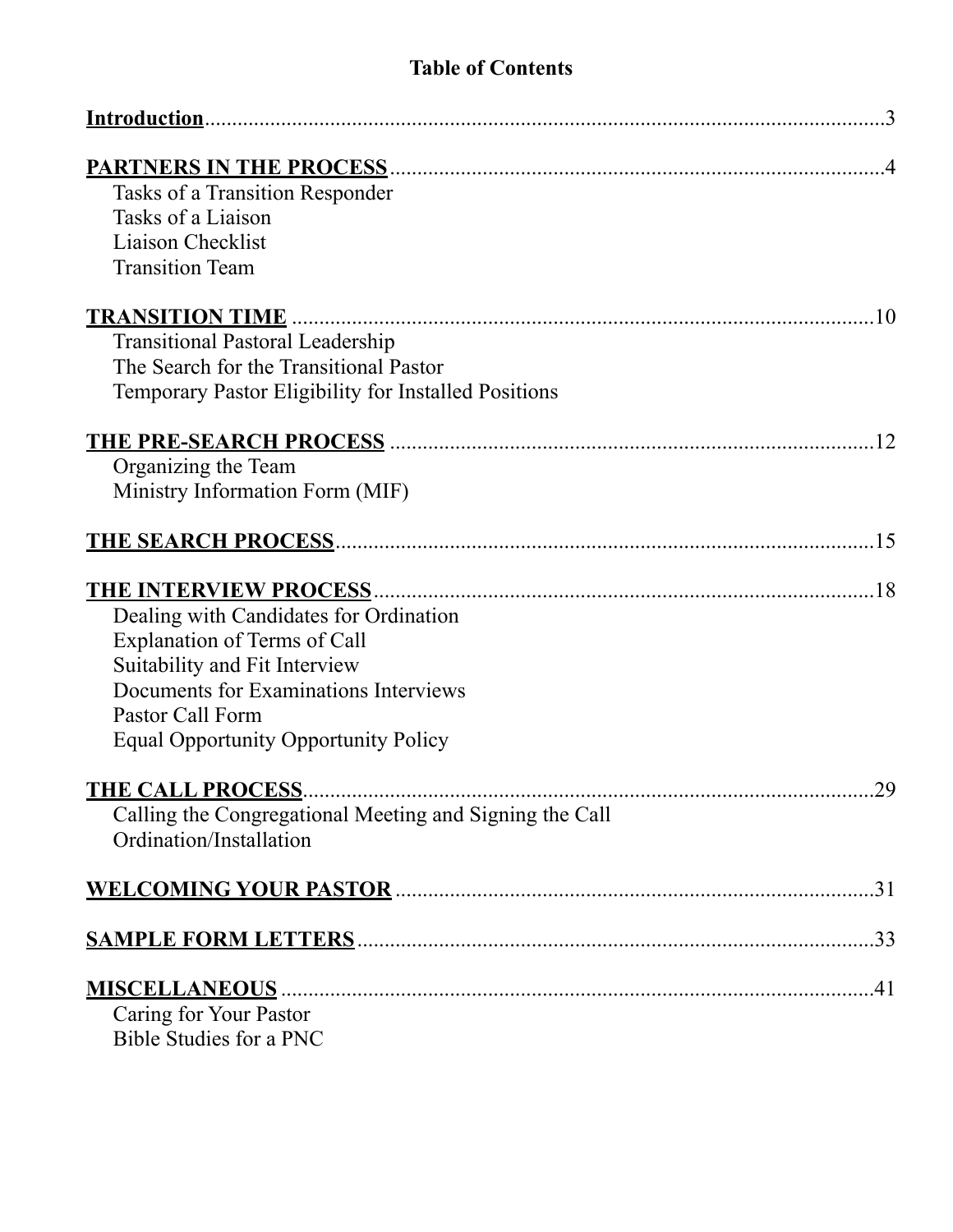# <span id="page-2-0"></span>**Introduction**

The process of calling a Pastor, Co-Pastor, or Associate Pastor is first and foremost *an act of spiritual discernment*. There are lots of instructions and paperwork that go into this process, but do not be deceived; this is a *spiritual task*  not an executive search. Your task is to find the person that God is calling to fill the vacancy at your church. That will require of you and any team or committee/ commission involved in this process prayer, careful listening, and reflection. Indeed, every person and group involved should make it part of their daily devotional life to pray for the guidance of the Holy Spirit to discern the one God is calling.

As was mentioned above, there are lots of instructions and paperwork that go with this process. You will be introduced to a whole new language with some puzzling abbreviations. Your Commission on Ministry seeks to make this task a bit easier by providing this handbook and a person, your Pastor Nominating Committee Liaison, to assist you in this task. This handbook is a work in progress. If there are places where it doesn't make sense or is difficult to understand, *please* contact the COM Task Force on Transitions in Ministry (for Installed Positions).

## Alphabet Soup

In the process of searching for a Pastor, Co-Pastor, or Associate Pastor, you will encounter all sorts of abbreviations. Below is a list of most of them. If you do not find an abbreviation listed below, contact your Liaison or one of the Co-Moderators of the Commission on Ministry.

AAEEO – Affirmative Action, Equal Employment Opportunity.

COM – Commission on Ministry, the Presbytery commission charged with the responsibility of helping churches find ministers and ministers find churches.

CLC – Church Leadership Connection, the official name given to the General Assembly Internet process of handling leadership matching (churches and ministers).

COMTF – COM Task Force on Transitions in Ministry (for Installed Positions) – the Task Force of COM directly responsible for working with Churches in the search process; the Task Force that approves your MIF

CRS – Call Referral Services, the name for the office that manages CLC and provides help to COM's and Churches, and Ministers in the matching process.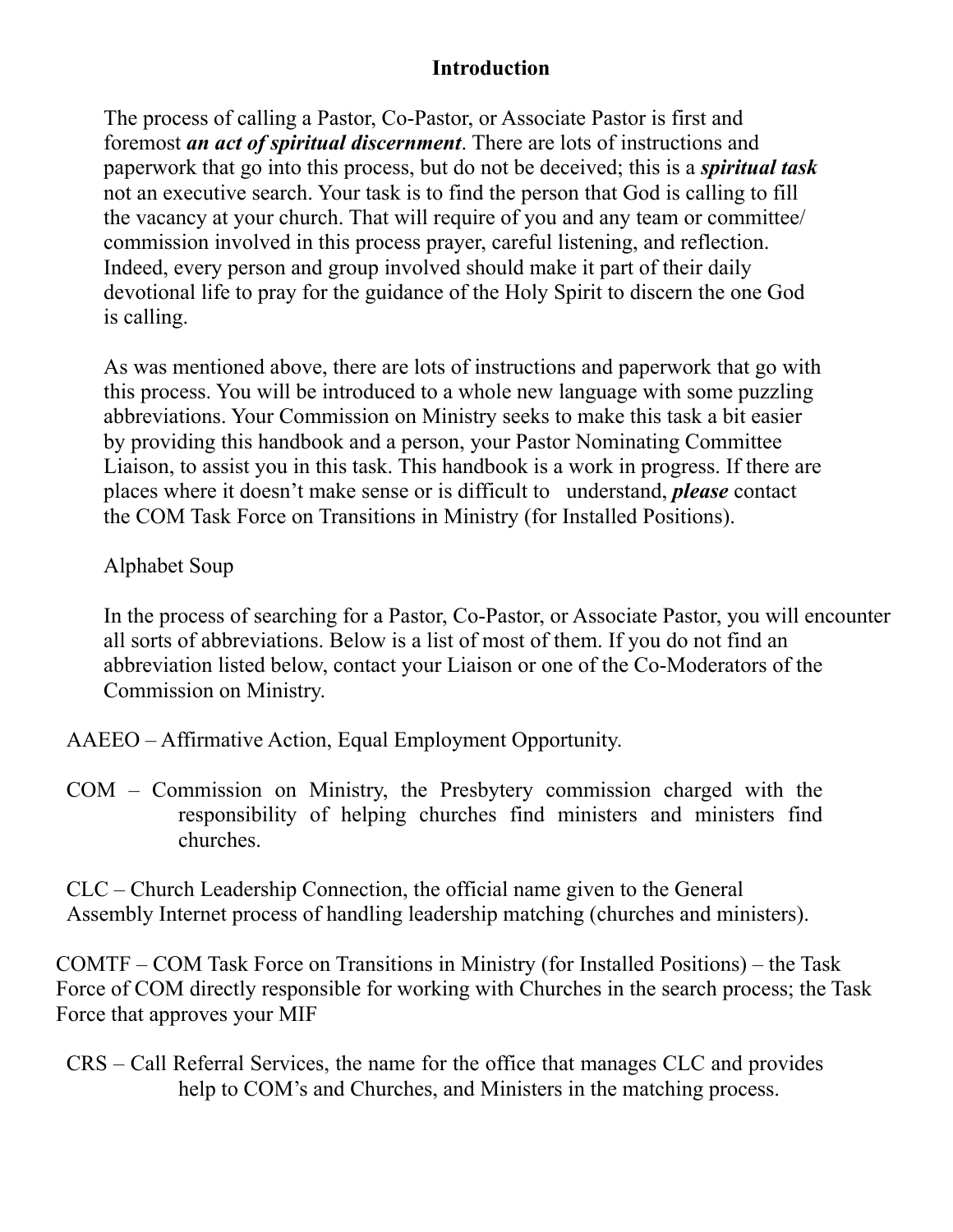- MIF--Ministry Information Form, the form which a church fills out during the search process which describes the position they are seeking to fill and the information necessary to help match potential candidates.
- PIF Personal Information Form, the form which ministers and candidates fill out to share who they are and in what sorts of ministerial positions they would be willing to serve.
- PIN Personal Identification Number, each church has an assigned identification number. You can generally get that number from your Clerk of Session.
- PNC Pastor Nominating Committee, sometimes called Pulpit Nominating Committee, the search committee elected by the congregation to nominate a Pastor, Co-Pastor, or Associate Pastor for the congregation.

# <span id="page-3-0"></span>**PARTNERS IN THE PROCESS**

GP: general presbyter COM-TR: transition responder\* PNC: pastor nominating committee PNC-L: Liaison to pastor nominating committee liaison\* (from the COM) TT: transition team COM TF: COM Task Force on Transitions in Ministry

\*the COM TR and PNC-L could be the same person

# **Tasks of a Transition Responder**

- 1. The COM-TR will guide the Session of the church from the point that the pastor announces their resignation to the point that the Session is ready to begin the self-study of the congregation.
	- a. COM-TR's will be trained in transitional issues and process
	- b. Ordinarily, COM-TR's will be members of COM; other pastors and ruling elders with prior COM experience may be asked to serve.
- 2. The GP and a member of the COM TF will conduct an exit interview with the outgoing pastor or associate pastor; the GP and COM-TR together will conduct an exit interview with the Session as soon as practical after the pastor announces their resignation (or retirement announcements)
- 3. The COM-TR will orient the Session to the Transition Period, including:
	- a. Presentation of policies concerning ministers and their former congregations.
	- b. How a session functions during the transition period:
		- i. Who can moderate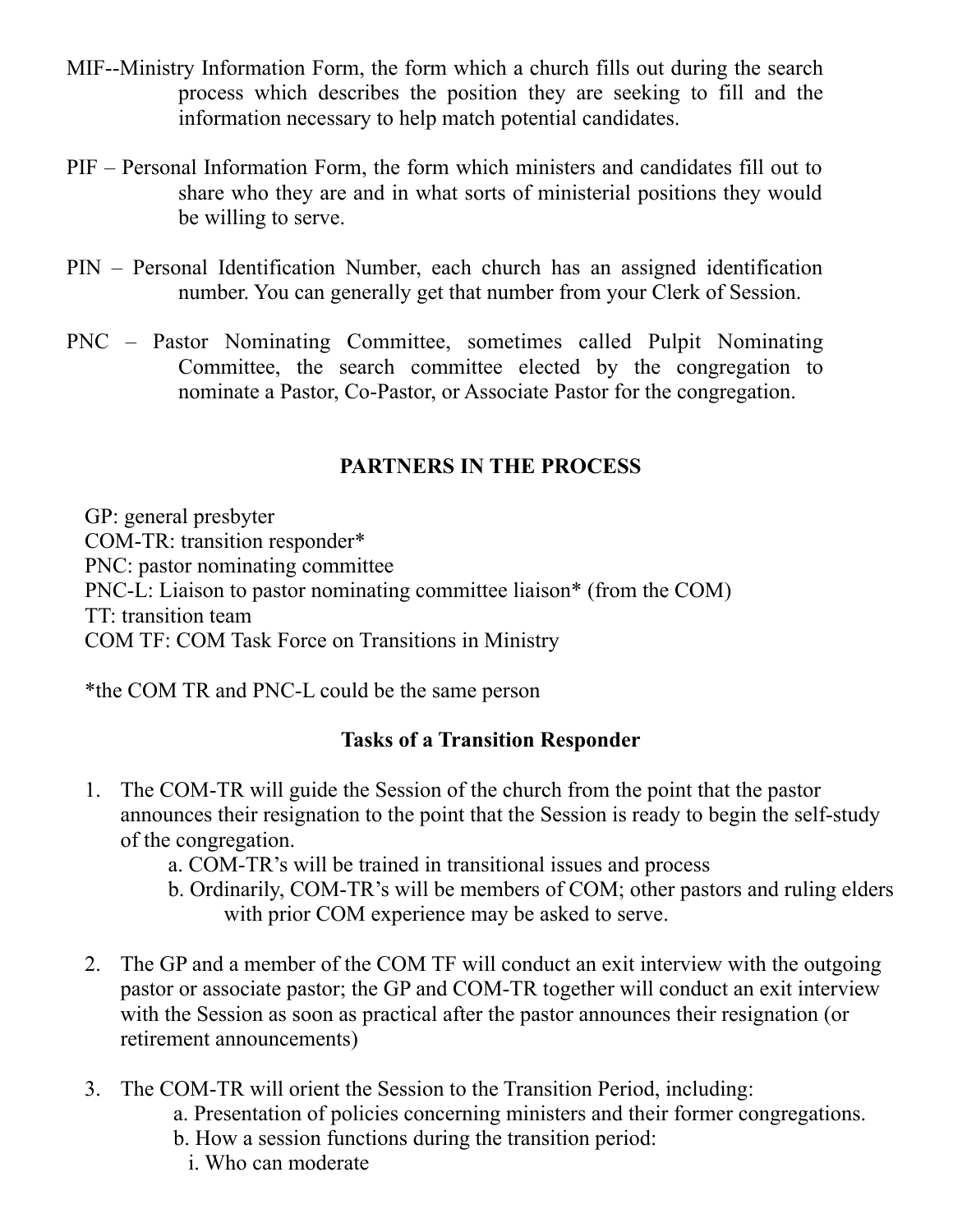- 1. The COM-TR will moderate session meetings until a moderator has been appointed by the COM Task Force.
- 2. See BOO G-3.0104 for rules governing who may moderate a session meeting.
- ii. Who is responsible for securing temporary pastoral leadership, including pulpit supply
- iii. The role of the GP, the Session, the Transition Team, and COM-TR
- c. Establishment of a Transition Team
- d. The decision/desirability/affordability of a Transitional pastor
- e. When a PNC can be elected and how
- f. The several options of permanent and temporary pastoral relations
- 4. The COM-TR will assist the Session/Transition Team in securing
	- a. Temporary Supply preaching if and/or until a Transitional Pastor has been secured
	- b. Transitional Pastor for the congregation
- 5. The COM-TR will orient the Transition Team to its responsibilities once it has been appointed by the Session, including an explanation of the Presbytery's AAEEO policies. (The GP may be invited to participate if that seems prudent or necessary.) The COM-TR will be knowledgeable about Mission Study resources and personnel, and in the event that no Transitional pastor has been hired, assist the Transition Team in securing qualified leadership for the self-study of the congregation. They will be available to the Transition Team for problem solving and particular questions.
- 6. The COM-TR will coordinate with the COM TF regarding Transitional Pastor Ministry Information Form (if used), Suitability & Fit interviews with a potential Transitional Pastor, and contracts for COM TF approval. Adopted 09.25.08 Revised 02.2022.
- 7. The COM-TR will send the completed Mission Study Report to the COM TF for approval, and communicate back to the TT the results. The approval is ordinarily accompanied by permission for the congregation to form a PNC, including the assignment of a liaison of the COM PNC-L.
- 8. The COM-TR will communicate to the church the name of the PNC-L.
- 9. The COM-TR's last responsibility will be to summarize any issues or concerns that have arisen from the Transition process to the PNC Liaison.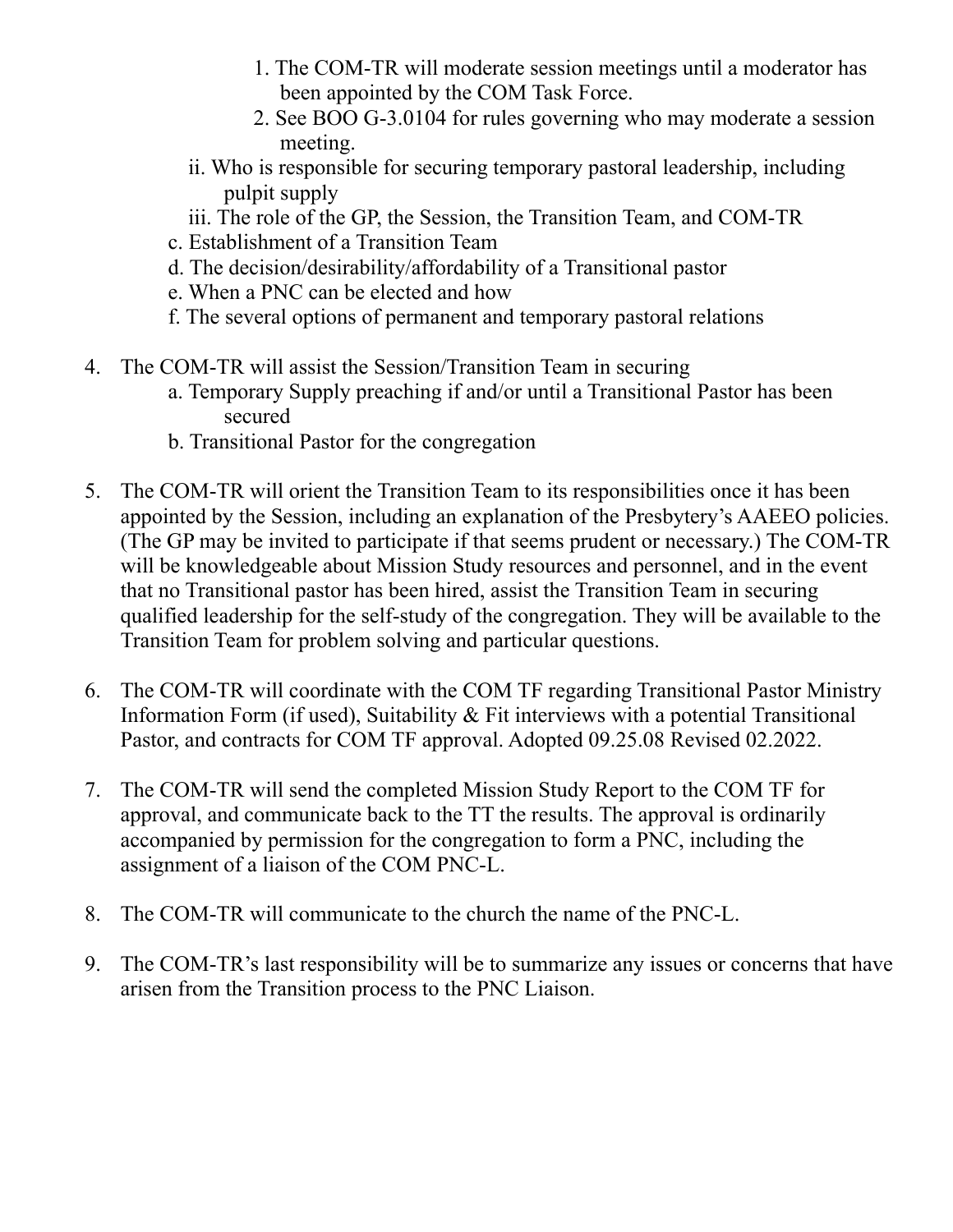# **Tasks of a PNC Liaison**

The COM Liaison to the PNC begins once the PNC has been elected.

- 1. The PNC-L will meet with the Pastor Nominating Committee at its Transitional meeting, and the PNC shall not hold its first meeting without the Liaison. If there is a transitional pastor, they shall also be present at the first meeting of the PNC. The first meeting will be an orientation to the search process and include the election of PNC officers.
- 2. If there is no transitional pastor in place, the PNC-L will guide the PNC through the writing of the Ministry Information Form.
- 3. Whether guided by a transitional pastor or the PNC-L, care shall be taken to ensure that the MIF accurately reflects the congregation, its mission study, and that there is agreement between the Session, its Personnel Committee, and the PNC regarding the position description, expectations, and qualifications of a new pastor.
- 4. The PNC-L will send an electronic form of the completed MIF to the COM Task Force. If changes to the MIF are required or suggested by the COM-TF, those changes shall be communicated back to the PNC through the PNC-Liaison.
- 5. The PNC-L will meet with the PNC when the first batch of PIF's have been delivered to the PNC; the primary focus of the Liaison's input is to review with the PNC what they have indicated is required and desired in the new pastor.
- 6. Ordinarily, the PNC-L will meet with the PNC at least once a month during the search process. They will assist the PNC in the interview process and keep track of their progress. The PNC-L will update the COM TF periodically, The PNC-L should strongly encourage the Search Committees to interview Salem Presbytery persons where appropriate.
- 7. The PNC-L will shepherd the pastor-elect through the process of appearing before the COM TF for Suitability & Fit interviews, COM Task Force on Examinations, and the COM TF making sure that the call, in correct form, is in the Presbytery Office two weeks before the COM meeting when the candidate is examined.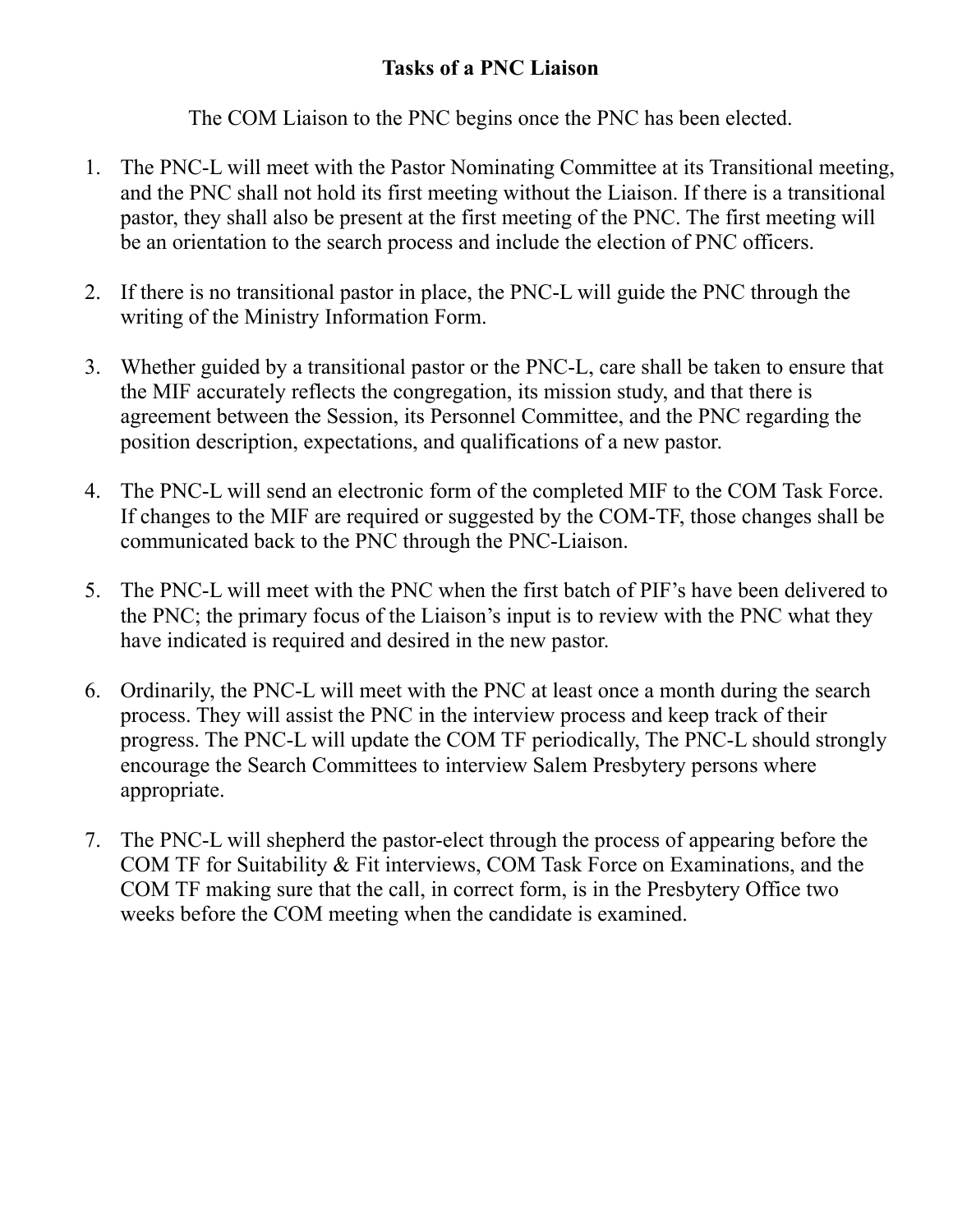Prior to scheduling a candidate's meeting with Examinations Committee and the COMTF, the Liaison should make sure the following tasks have been completed.

Has the liaison:

- 1. Explained to the Session and PNC the Presbytery's AAEEO policy? (date completed )
- 2. Assisted (if necessary) the Transitional Pastor and the Transition Team in doing the Mission Study? (date completed )
- 3. Seen that policies regarding all [former pastors relationships](https://www.salempresbytery.org/_files/ugd/0414f6_974a6268e58e4c2f94fcc4a247c42214.pdf) have been signed (date completed )

Seen that policies regarding [other ministers and their families](https://www.salempresbytery.org/_files/ugd/0414f6_974a6268e58e4c2f94fcc4a247c42214.pdf) worshipping in their congregation have been reviewed as appropriate? (date completed )

- 4. Brought the request to elect a PNC to the COMTF for approval? (date completed )
- 5. Seen to it that the MIF AND financial analysis is emailed (or delivered in electronic format) to the COMTF for approval? (date completed )
- 6. Provided the PNC Moderator and the Clerk of Session with their Login ID's and Passwords (if not done so by the Presbytery staff)? (date completed )
- 7. Assisted the PNC in the interview process and kept track of their progress, reporting it to COMTF periodically? (date completed )
- 8. Made sure candidates who initiate contact with the PNC receive a timely response? (date completed)
- 9. Strongly encouraged PNC to interview Salem Presbytery persons where appropriate? (date completed )
- 10. Done appropriate background checks (by the Presbytery staff) on final candidates to check for 'red flags'? (date completed )
- 11. Arranged suitability interviews between COMTF, Presbyter and final 2 or 3 candidates, making sure to provide PIF to COMTF? (date completed )
- 12. Made available to the PNC the Presbytery's [policy on sabbaticals](https://www.salempresbytery.org/_files/ugd/0414f6_2d1df44b3fa041a5897c58e52888d752.pdf)? (date completed)
- 13. With the COMTF, shepherded the pastor-elect through the process of appearing before Examinations Committee? (date completed )
- 14. Made sure that the terms of call, in correct form, get to the Presbytery office a week prior to COM meeting to approve the terms of call ? (date completed )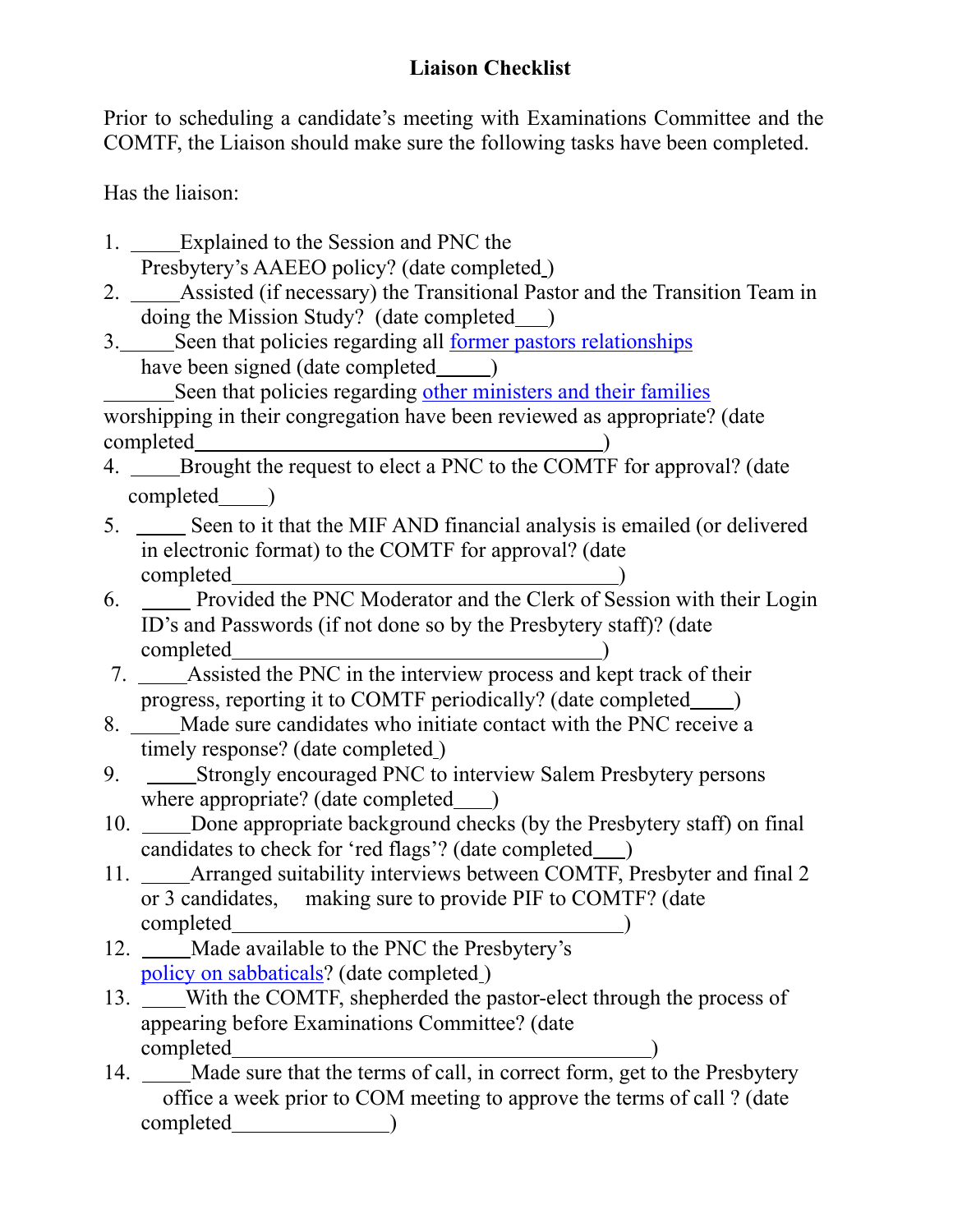15. Made clear to the PNC that, once dissolved, they should re-emerge as a team to help the pastor acclimate to his/her new surroundings? (date completed )

# **Tasks of Transition Team**

- 1. The Transition Team is usually selected by the Session as soon as possible after the Session is informed of the Pastor's intention to leave. It is strongly recommended that the Session select a Transition Team to select a Transitional Minister for Session approval, and on-board and partner with the Transitional Minister to complete the Mission Study for Session approval. This only applies to the Pastor, not the Associate Pastor.
- 2. The size of the normal Transition Team is 5 to 7 persons. It usually contains members who are familiar with the Worship and Personnel Committees and with the Church's finances. It is a committee of the Session, therefore does not require the congregation to act to elect.
- 3. Transition Team's Financial Responsibilities:
	- 1. If the pastor has been disabled, suggesting financial arrangements for the pastor and family during the 90-day waiting period.

[If the Transition Team is selected in time, they also make:]

- 2. Recommendations for special honoraria, gifts, etc. to the departing pastor.
- 3. Recommendations for occasions for the congregation and the pastor to "say good-bye" through formal remembering events and a "closure" worship service.
- 4. The Transition Team will make provisions for regular worship services and pastoral care of the congregation during the transition period, and ordinarily serve as the Transitional Pastor Search Committee (see below). It also provides an on-boarding process that includes a formal opportunity to be received and welcomed by the Session and Congregation.
- 5. The team will make sure that the congregation, as a whole, is informed that the Transitional Pastor ordinarily cannot become the next installed pastor of the congregation, but under extraordinary circumstances may be permitted under provisions of the Book of Order.
- 6. The team will provide the communication link with Presbytery to establish the relationship with the Commission on Ministry Transition Responder, Presbytery's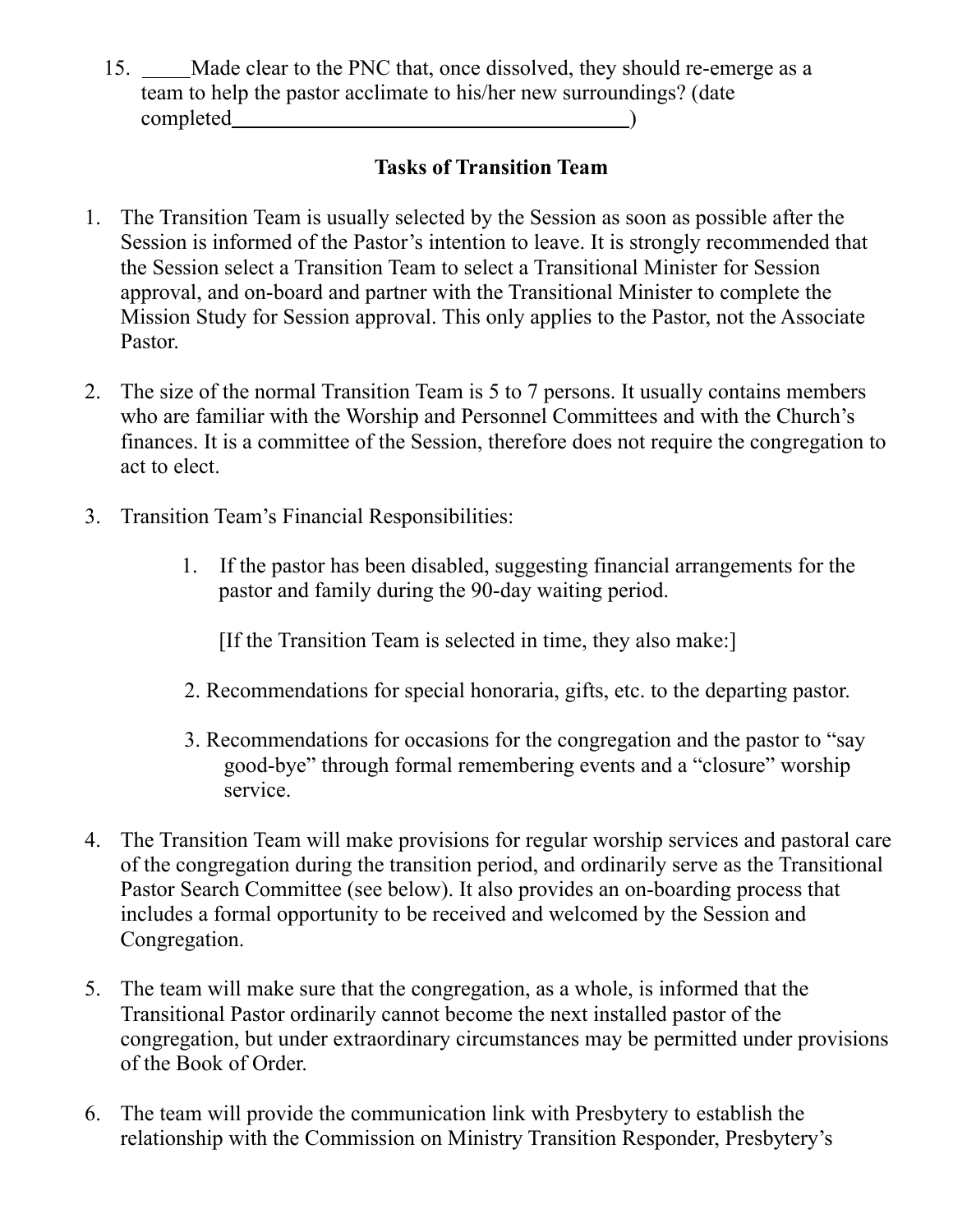appointed Session Moderator and other Presbytery resources until the pastoral search committee is elected (Pastor Nominating Committee – PNC).

- 7. The team shall partner with the Transitional Pastor in completing the Mission Study. Session may assign a different group of people to work with the Transitional Pastor on the Mission Study. The Transitional Pastor shall serve as an ex-officio, non-voting member of the Committee.
- 8. The team provides communication with the congregation through
	- 1. Regular information about progress during the Transition period. [PNC will give updates on Search Process.]
	- 2. Clarification regarding the responsibilities of remaining staff professionals.
- 9. Organize and carry out a proper farewell for the Transitional Pastor. Ordinarily this farewell will be (at the latest) two weeks before the new pastor arrives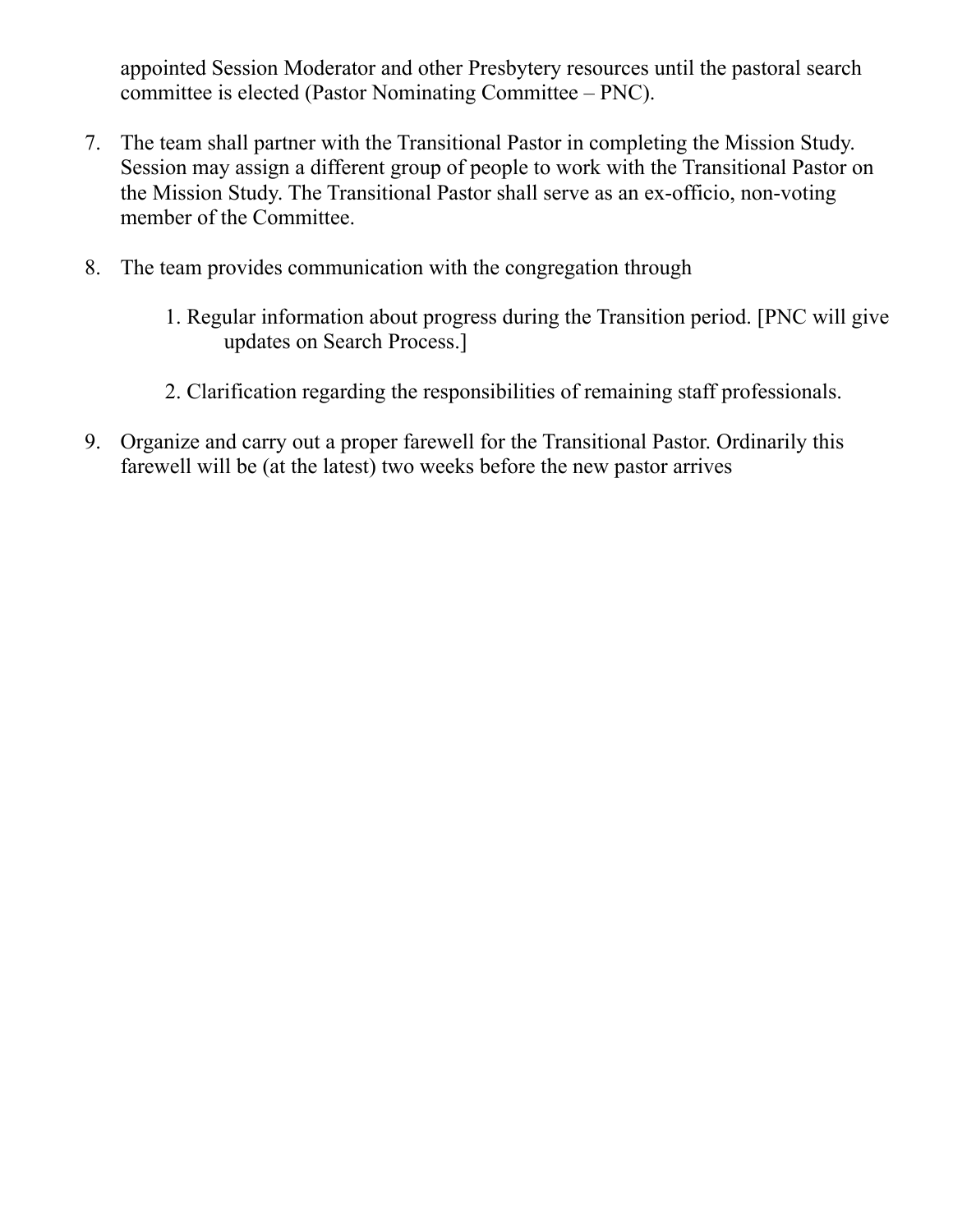# <span id="page-9-0"></span>**TRANSITION TIME**

# **Transitional Pastoral Leadership**

Salem Presbytery is committed to a lively partnership with its congregations during the transition time between installed pastors. With appropriate pastoral leadership, this is a particularly fertile time for a congregation to experience and become more aware of the theological significance of its life as community of faith. During this period, when a church is without an installed pastor, the services of a trained Transitional Pastor are highly recommended. It is not the policy of the Commission on Ministry **to require** the services of an appropriate Transitional Pastor; however our experience tells us that this can be a very productive relationship.

- 1. The Commission on Ministry recognizes that the time between installed pastors presents a congregation with a prime opportunity for renewal. This transition time is most likely to be constructive when the church addresses the following **Five Focus Points** :
	- 1. Heritage: Recognize and name our past history, work through grief/adjustment process that usually follows the loss of a minister, find meaning in this history.
	- 2. Mission: Who are we now? Who are our neighbors now? What is God calling this congregation to do now? Help the congregation to focus on and articulate its guiding identity and mission in the present.
	- 3. Connections: Celebrating, creating, or renewing denominational, geographical, and technological connections.
	- 4. Leadership: Review the membership needs and the membership's way of organizing and developing new and effective leadership within the congregation, seek ways to empower new ideas and leadership to emerge in constructive ways.
	- 5. Future: Naming a possible future for the congregation.

Research has demonstrated that congregations in which particular attention has been given to the transition between installed pastors tend to be healthier than others. The healthier congregations view the transition as a time of focus and renewal, whereas other congregations tend to view it as a time of maintenance. When a congregation in transition takes care of only the basic needs, the larger tasks and deeper questions are left hanging until the arrival of the new pastor. This practice often results in less productive and shorter pastorates for the new pastor. This is especially true in those congregations where the previous pastor had been on the scene for over ten years or there had been conflict in the congregation. A healthy transition is most likely to occur when congregations are served by ministers who are **intentionally**  exercising their call as Transitional Pastors and have received special training for this specialized form of ministry.

# **THE SEARCH FOR THE TRANSITIONAL PASTOR**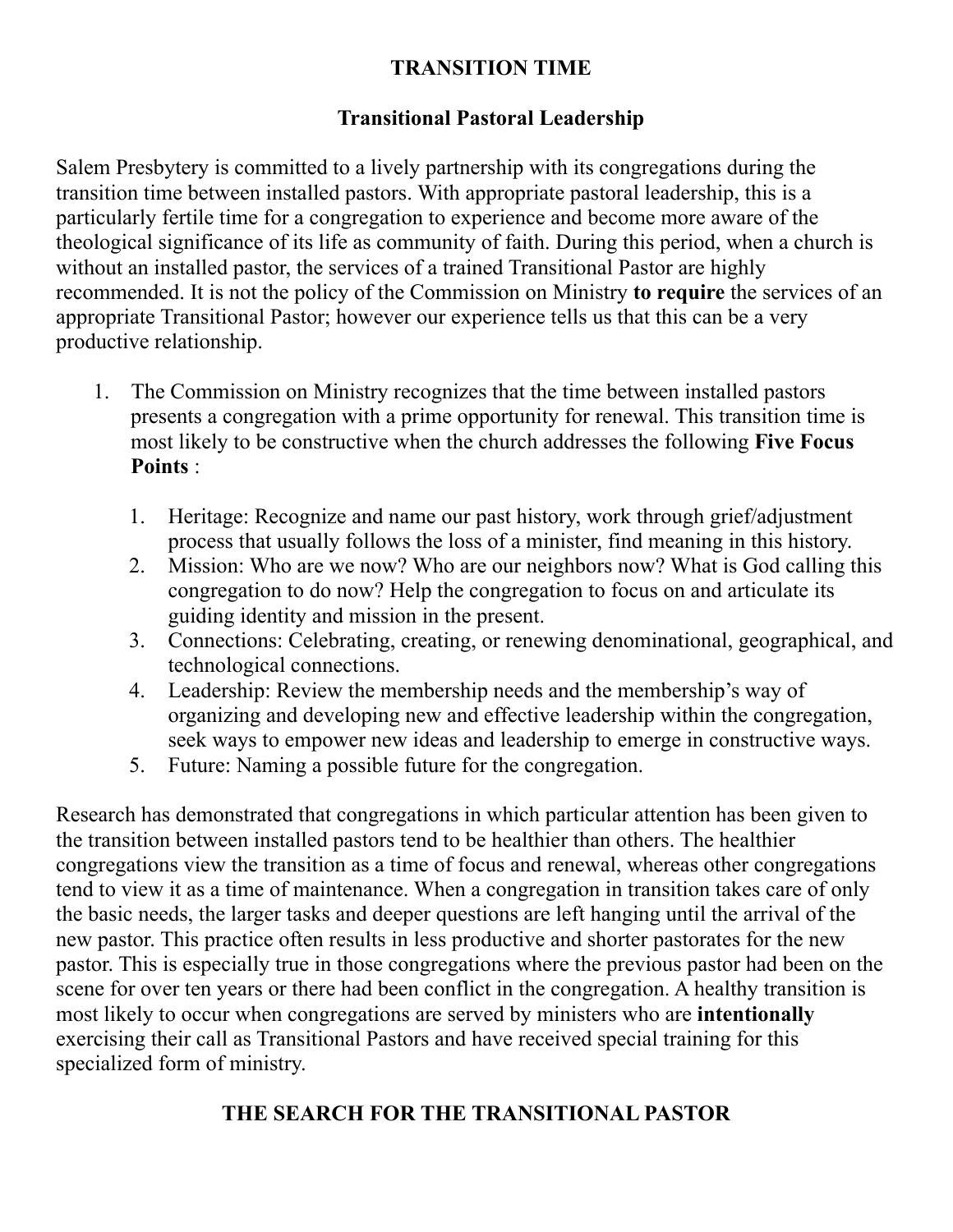In order to accomplish the important tasks of ministering to churches between installed pastors, the presbytery strongly encourages churches adhere to the following guidelines: Requirements:

- 1. Consult with the COM Task Force on Transitions in Ministry before making any decisions to secure the services of any temporary pastor. This COM Task Force will recommend an appropriate temporary pastoral leadership and will assist the church in obtaining the services of such a pastor. In some cases, a full search through the PCUSA Church Leadership Connection may be the recommended process.
	- 2. Compensate Transitional Pastors in a way that reflects awareness of presbytery minimum standards and the peculiar nature of this type of ministry, i.e. special qualifications, transitory nature of occupation, etc.
		- a) Prior to searching for Transitional Pastor it is recommended that a financial inventory be done to determine sustainability of most recent terms of call. (This is not an opportunity to seek a discount pastor)
- 3. Obtain the approval of the COM Task Force on Transitions in Ministry of any contract between the Session and a Transitional Pastor, and inform the Task Force of any changes in this contract.

The *Book of Order* At G-2.0504b says that "A person serving in a temporary pastoral relationship is invited for a specified period not to exceed twelve months in length, which is renewable with the approval of the presbytery. The Commission on Ministry expects that the first contract with the Transitional Pastor will be for one year. Contracts can be renewed when necessary. The required contract is available for download on Presbytery's website. The Commission on Ministry expects that the Transitional Pastor or Transitional Associate Pastor shall:

- 1. Ordinarily**\*** be a member of Salem Presbytery.
- 2. Attend quarterly meetings of Salem Presbytery.
- 3. Transitional Pastors to required to pursue Continuing Education in the field of Transitional Ministry if they have not complete both weeks of Transitional Ministry Training.
- 4. Attend the monthly Transitional Pastors Network meetings of Salem Presbytery.
- 5. Submit progress reports of their Transitional work to the COM Task Force on Transitions in Ministry.

# **TEMPORARY PASTOR ELIGIBILITY FOR INSTALLED POSITIONS**

Salem's full policy with rationale and process for exception can be found [HERE.](https://www.salempresbytery.org/_files/ugd/0414f6_eeed0d2fefe8478f8dcc3abd8639df94.pdf)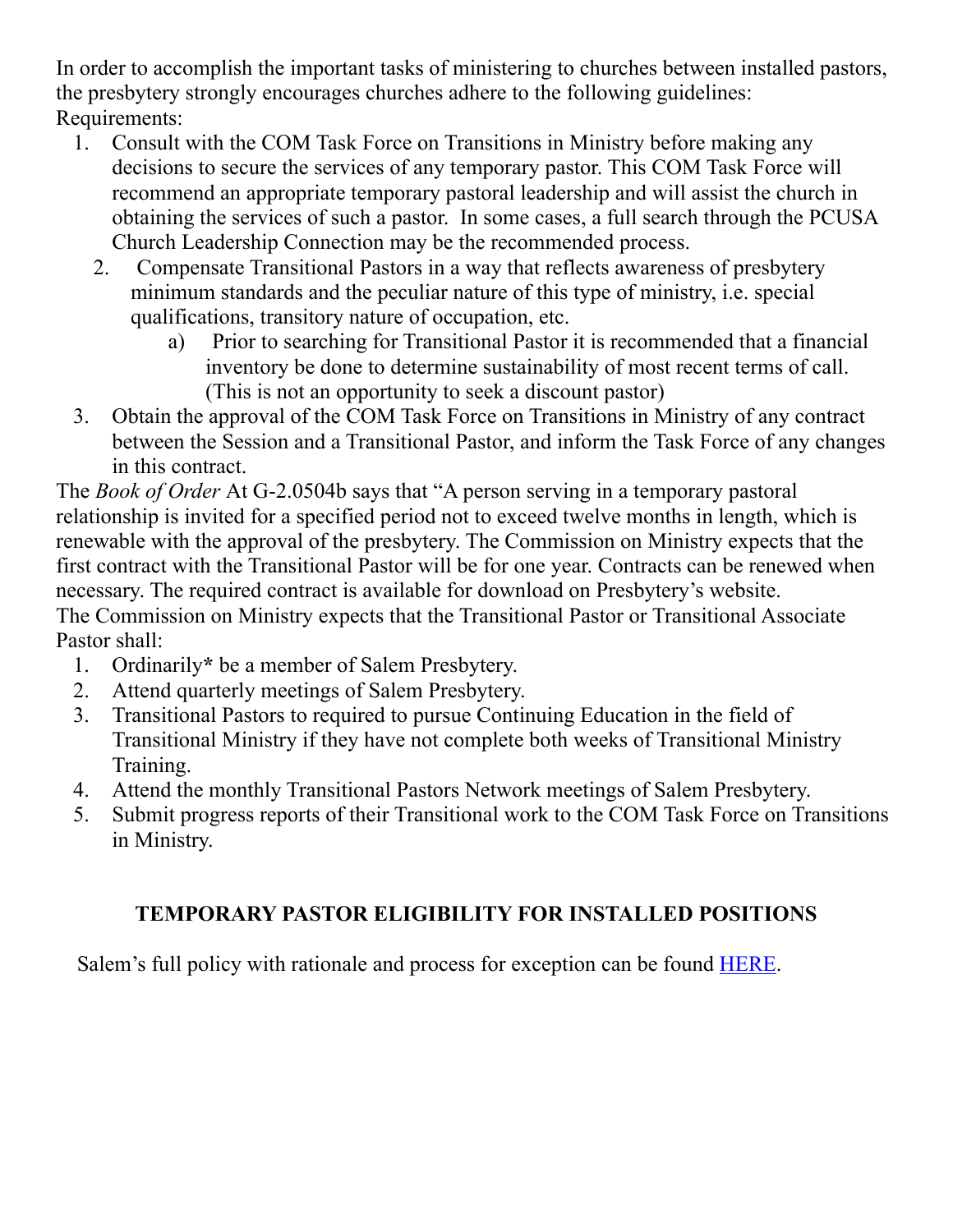#### <span id="page-11-0"></span>**THE PRE-SEARCH PROCESS**

Generally, by the time the PNC is elected, the Transition Team, with the assistance of the Transitional Pastor has completed the Mission Study which will have addressed the vision of the congregation for ministry, including identifying the leadership qualities desired in your next pastor. The Mission study directly informs the writing of the MIF.

#### **Organizing the Team**

The work of the PNC will be greatly facilitated by electing leaders. Typically, a Chair and Vice-Chair, or Co-Chairs are elected. This allows for the work of the committee to continue even if the designated convener/leader is not able to attend.

The committee should have a clerk to keep a record of conversations, considerations and actions by the committee. This might not be appreciated early on, but as time goes by and memories start getting fuzzy, it is good to have a clear record of why you have proceeded in a given way.

In addition, the committee might want to elect a corresponding secretary. It is of the greatest importance that this person be **computer-literate**! This entire process depends on using a computer and the internet. The responsibility here will be to serve as the official communicator with the candidates. This will be a very busy position during the middle part of the process, and requires someone who will be diligent in initiating, maintaining, and closing communications in a timely manner with candidates. The ability to create and maintain a basic spreadsheet is helpful.

Your COM Liaison will attend your first meeting to help explain these positions and help train you. Further, your Liaison will be a regular part of your search process to advise and answer questions,

#### **Ministry Information Form (MIF)**

#### *Obtaining a MIF*

To begin writing your MIF, you'll need to get a copy of the blank form. To do that you need to download it from the General Assembly Internet web site at [<http://](http://www.pcusa.org/clc/) [www.pcusa.org/clc/>.](http://www.pcusa.org/clc/) You can download a MIF in either PDF or MS Word format. At that same site, you will have access to the CLC Handbook, as well as detailed instructions for entering your MIF.

In conversation with your Session and with your COM Liaison, you will then complete your MIF. Your Session will give direction about the compensation package you can offer a new minister. The current Presbytery Minimum Compensation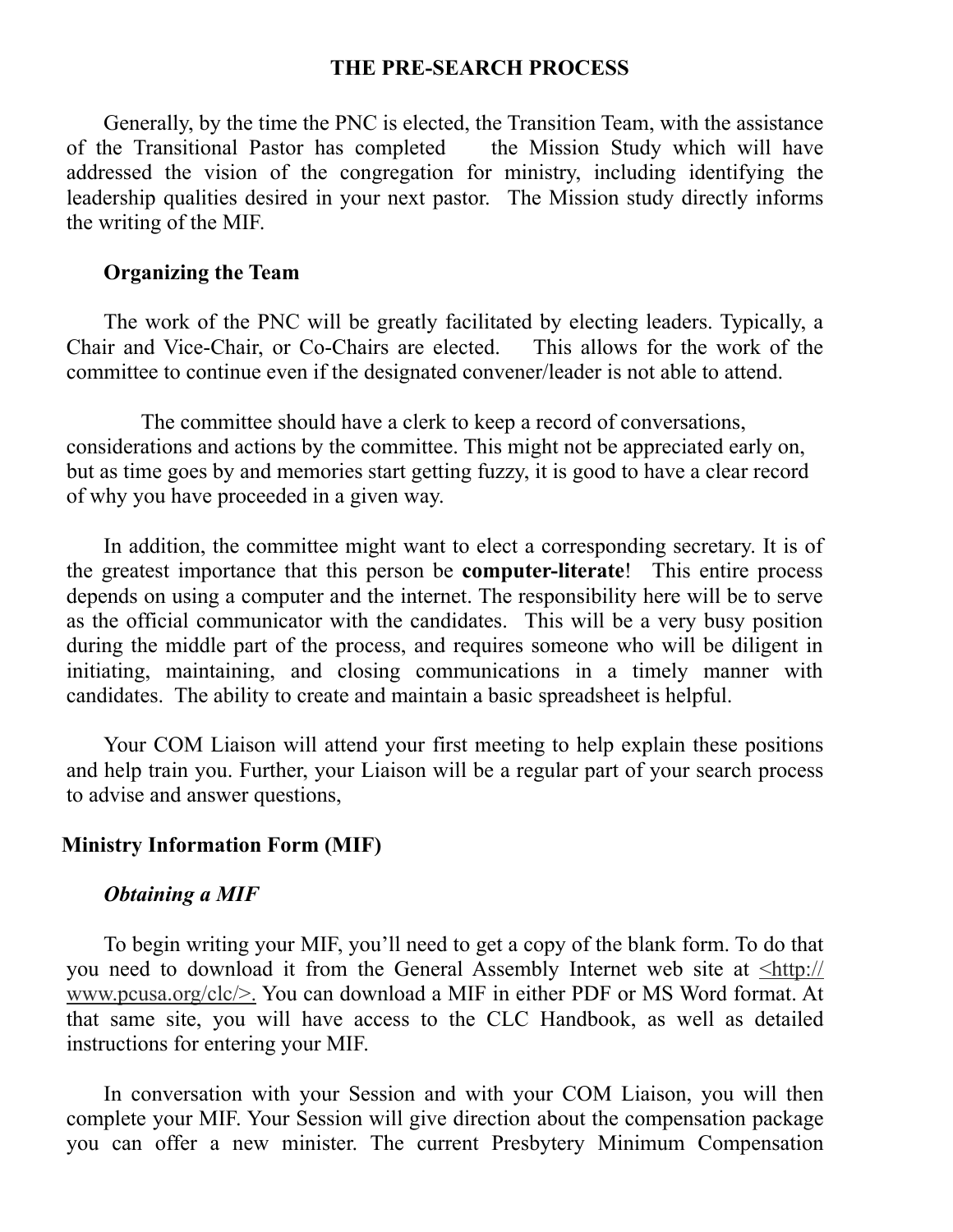Package, including benefits and leave times, can be found [here.](https://www.salempresbytery.org/_files/ugd/0414f6_7dca74b43c3c4eddb55512a702a3f947.pdf) Your Liaison can help explain these. Your COM has experience with pastor searches and will be able to help you present your church in the best way.

#### *Fill out the MIF form on a computer*

This is so that when you come to put it "online" (see below), you will be able to "cut and paste" it onto the form online, rather than having to retype all the entries.

#### *Comments about separate lines on your MIF*

When the form asks for Church/Organization ID, type in your church PIN number (your Clerk of Session will have the number).

"Experience desired" is the minimum amount of experience you want to see in the PIF's you receive from matching.

On the narrative questions, the boxes will only hold 1500 characters so be sure you stay within that limit as you compose your draft.

For references for your church, you may want to consider listing your COM liaison, the General Presbyter, a neighboring pastor, your Interim/Transitional Pastor, or others who have worked with you recently. **Do not** list current church members.

When you come to **skill choices**, you will want to have discussed this thoroughly before filling out the form. Include your Liaison in that discussion. You will be listing your top 10 skills. Your pastor candidates will select 10 skills.

*Compensation and housing* **-** enter "effective salary" (salary + housing) in the boxes. Enter the minimum but be clear what the maximum is your Session feels it can offer. Indicate with an "X" whether you have a manse, or provide a housing allowance, or whether you are open to either. **Geographic choices** - unless you have some strong reason to limit your search, you will be wise to select "unlimited" to get the most good candidates in your referral list. (**That is Louisville's advice**.) **BUT**, consider also whether you can afford to fly a candidate from Oregon here, or whether you afford to move a person from such a distance.

PNC Chair Details - It is **very important** to enter an email address for your PNC. This may be the PNC Chair, or another member of the committee. Since you will be receiving PIF's through this email, it should be a personal, secure email (not the church inbox or someone who is not an elected member of your PNC). You may want to create a new email address specifically for the Search Committee. You can do that at places like Gmail or Yahoo (and they are generally free). *If all else fails, ask your COM Liaison if you may use theirs.*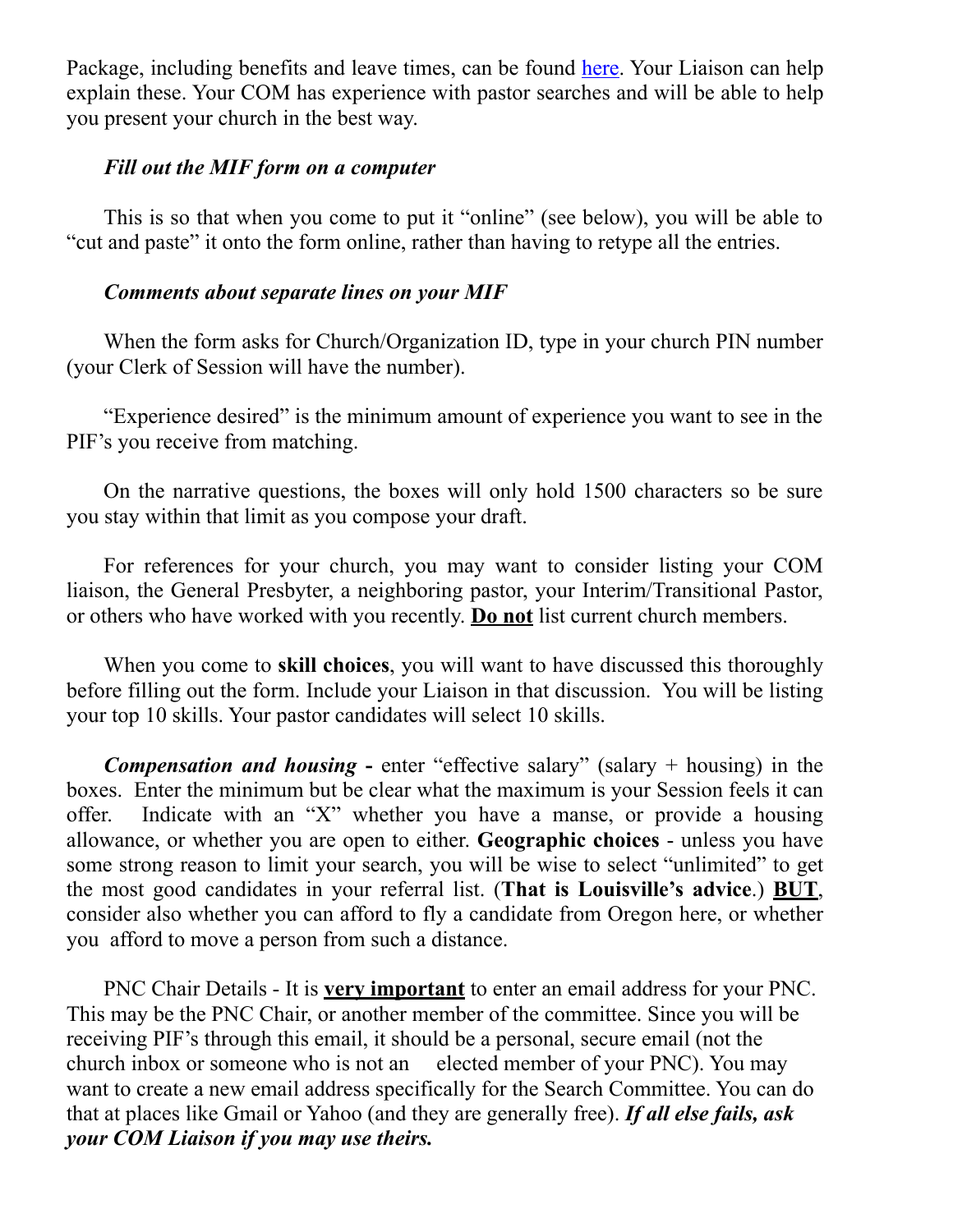### *MIF Approval*

Once your MIF is complete, print it out so that your Session can read and approve it. After the Session has approved it, email it to the Presbytery's Administrative Assistant [\(cratledge@salempresbytery.org](mailto:cratledge@salempresbytery.org)) so that the COMTF can approve it at its monthly meeting. Once that has happened, you are ready to put your MIF "online." After it is "online," your Clerk of Session and one of the COM's Co-Moderator will "sign" your form electronically.

#### *To enter the MIF "online:"*

The COMTF will assist you in getting your MIF on-line and will send you detailed instructions. The instructions will include login and password information. Once you are logged in, much of what you will do will be copying and pasting what you have previously composed.

When your form is received, the computer will confirm it and generate a MIF ID. It is made up of your church PIN and some other digits that will identify that particular MIF. It will look like **23456.AA0**. **Write it down and keep it**. You will need it to edit your MIF.

#### *MIF Identification Numbers*

Search Committee Chairperson's login ID looks something like this: **P0023456** (P, zero, zero, 2, 3, 4, 5, 6). The Clerk of Session of that church will also be given a login ID number. It will look like **COS23456** (C, O, S, 2, 3, 4, 5, 6). Both login ID's will be assigned an initial password. The password is case sensitive and it will look something like this **W6ytI9p**.

The church's PIN in this example is **23456**

When you submit the MIF, it will give them a MIF ID which will look like this - **23456.AA0** (2, 3, 4, 5, 6, period, A, A, zero).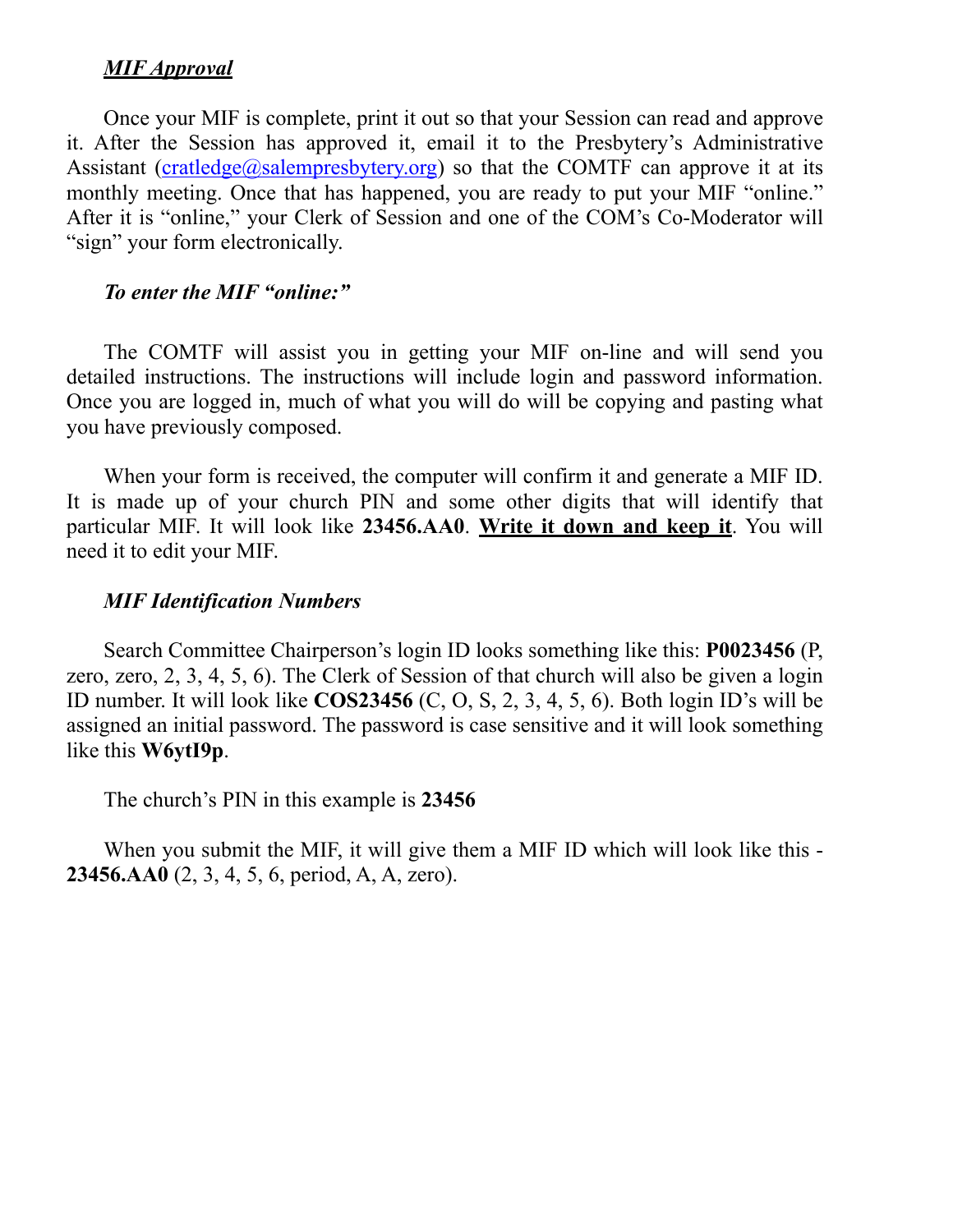#### <span id="page-14-0"></span>**THE SEARCH PROCESS**

#### *Shhhhh!!!... A Word About Confidentiality*

Presbyterians don't have bishops. And we don't appoint pastors to serve congregations. Instead, we work from the classically Reformed understanding that "the studied wisdom of the few, is more profound than the ignorance of the many, or the prejudice of the one." This is why we use nominating committees. Toward this end, it is vitally important that you as a committee be able to speak openly and honestly to each other about any candidates who come before you for consideration. You must be able to share your thoughts, insights and intuitions. **BUT**…these must be shared **only** in committee. Confidentiality is an absolute must.

The work of leading a congregation as a pastor is difficult work. When a congregation finds that its pastor is in conversation with a PNC, it will often times assume that this pastorate's days are numbered and the pastor is now a lame duck. Should the conversation not end in extending a call, what might have been a good ministerial relationship is damaged, often beyond repair. Therefore, to honor the health of sister churches, it is essential that both names AND places of candidates not be shared beyond the PNC – not even with spouses.

#### *Is Anybody Out There?*

Once your MIF has been approved, put online, and signed off by the Clerk of Session from your congregation, and the COM representative, you move into the next stage, the Search Process. During this stage, you will receive and process PIF's, solicit suggestions, evaluate potential candidates, check references, and interview persons who may become your next pastor.

#### *Receiving PIF'S*

There are several ways in which you will receive the Personal Information Forms of potential candidates for your position. By far the largest number will come via the Internet; both from CLC and also self-referral. The CLC referrals will come via an email note to the PNC Chairperson that matches have occurred. (These matches are "triggered" by an automated request of the PNC to either CLC Staff or the General Presbyter. The Chairperson will log onto the CLC website [\(www.pcusa.org/clc](http://www.pcusa.org/clc)), and when the "Task List For PNC Chairperson" appears on the screen, the chairperson will select "View Referral List." There you will find the names of all those whom the computer has matched to your MIF. The number to the left of their name is the PIF ID number. By double clicking on the number, you will see their PIF. You may download any or all these PIF's. You can print them out and copy them so that all persons on the PNC have a copy, you can also download the PIF's and email to your other PNC members. When you need more PIF's to review, you may initiate another request.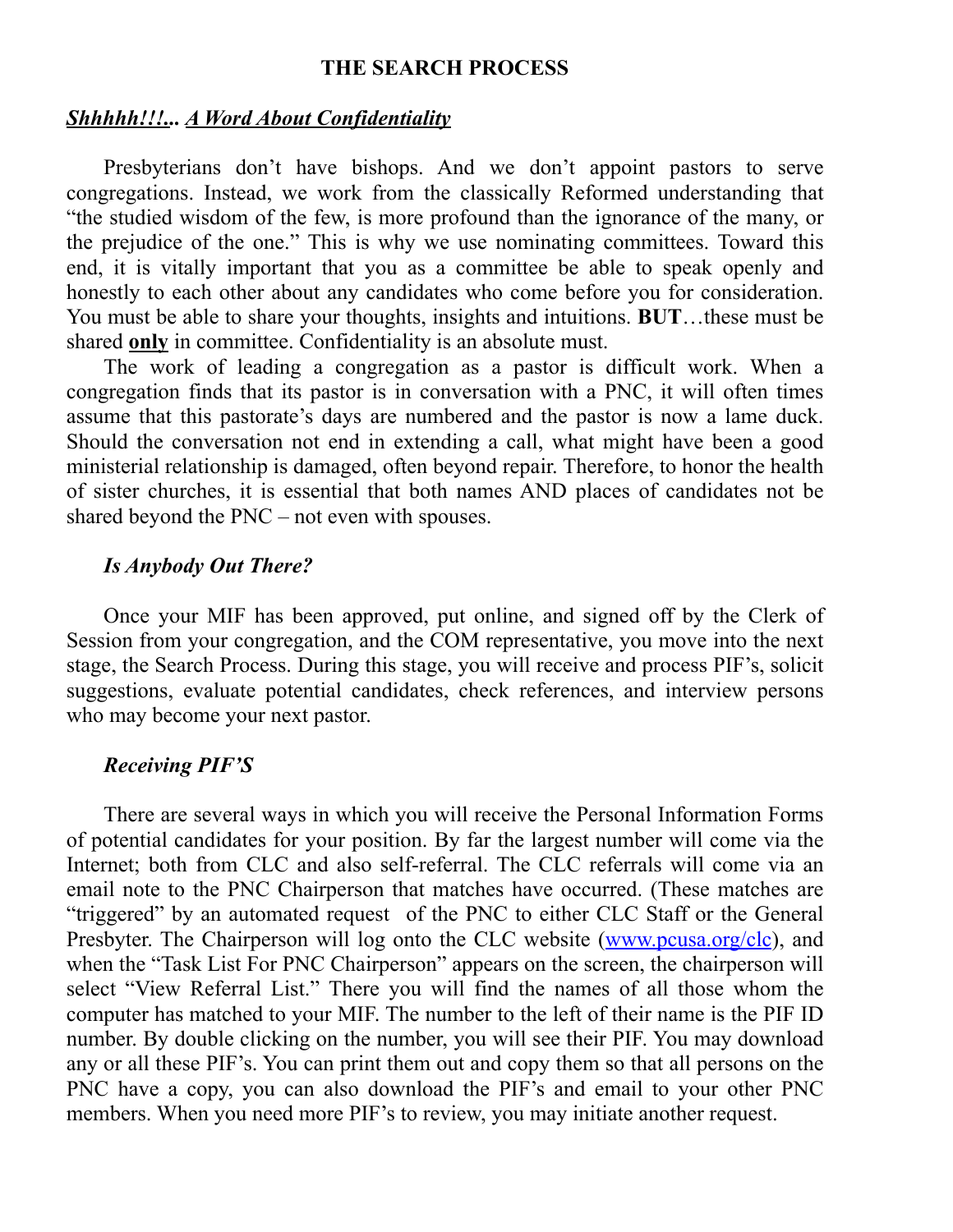Another way you will receive PIF's via email is by self-referral. Ministers and Candidates for Ordination will send their PIF's to the email address of the PNC Chairperson as it is listed on your MIF. You will need to handle these as you did the ones that were referred by CLC.

The fewest number of MIF's will come in hardcopy format. These will either be self-referrals that you receive via the USPS or from your Liaison who may offer some referrals from Presbytery's file of ministers looking to relocate.

Another way of soliciting PIF's is by placing an ad in our denomination's magazine "Presbyterians Today," and/or a denominationally related publication, such as "Presbyterian Outlook".

#### *Sources of PIF's*

Again, by far the largest source of PIF's will be CLC matches. However, as suggested above there are other sources: self-referral, Presbytery referral, and suggestions from the congregation and friends of the congregation. **You will want** to seek the suggestions of members and friends of your congregation. New members from out of town may suggest their former pastor, folks who know your congregation will want to offer suggestions of persons to consider. In these cases, you will not have a PIF; you will need to get one. Presbytery **is not** able to access these for you; you will have to contact the person and ask if they are interested in being considered, and if so, would they please send a PIF?

#### *Processing the PIF's*

The first thing that you will want to do with the PIF's that come from computer matching is contact each one (probably by email) and indicate that the computer matched you with the person and then find out whether the person is still available to be considered. Sometimes ministers and churches are slow in informing the CLC of a new position, and therefore some persons will be matched when they are no longer available.

In the case of self-referred PIF's, it is important to acknowledge that you have received the self-referral. In addition, it is important that you indicate where you are in the process, and when the person might expect to hear from you again.

Indeed, it is very important to keep people up-to-date in your process. For instance, "We have just gotten organized and are now receiving PIF's. It will probably be at least four weeks until you hear from us again." When you have received a requested PIF from a particular minister, it is also important to let that person know when they can expect to hear from you again.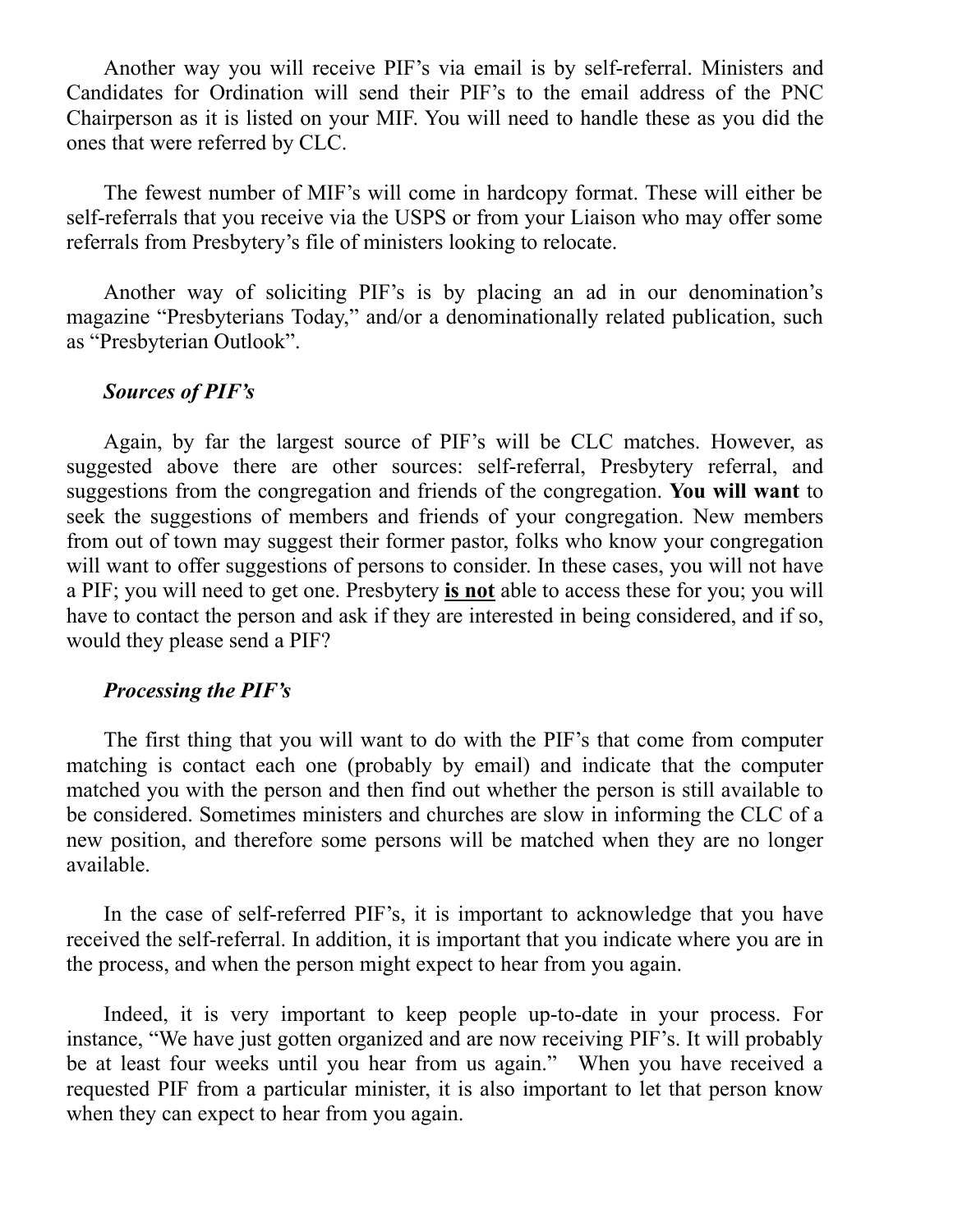Keep a running log of these correspondence details and honor the dates you have given for communication. A spreadsheet template is available for you to download for use in this tracking. It is appropriate to go no longer than a month without letting a candidate know where you are in process and whether they are still under consideration. Remember, you are being evaluated not only by what you say, but in your courtesy toward your possible new pastor.

#### *Sorting PIF's*

Once you start the process of reading PIF's, you will want to sort them into different groups. You might well want to try the "ABC" system. Group "A" contains those PIF's that sound exactly like what you are searching for. "Group "B" PIF's sound quite interesting but don't seem to match exactly. Group "C" is composed of those PIF's that are not a match you would consider. By this process, you can get folks into all three piles to be discussed at PNC meetings.

However you sort the PIF's, you will want to release the Group "C" from the search. A sample letter can be found in the Reference Section at the end of this Manual.

As you begin this process, you may wish to ask the persons to send you copies of bulletins, newsletters, recordings of sermons, etc. so that you might get to know them better. After you have received this information and after you have re-read the PIF, you may want to re-rank the candidates, and proceed to interviewing them.

#### **Further evaluation of PIF's**

After you have communicated with Group "C" you will also want to communicate with Groups "A" and "B." You will need to say that the process of reading and evaluating PIF is taking longer than you expected. You wanted them to know that they are still under consideration. Again, sample letters can be found in the Reference Section at the end of this Manual.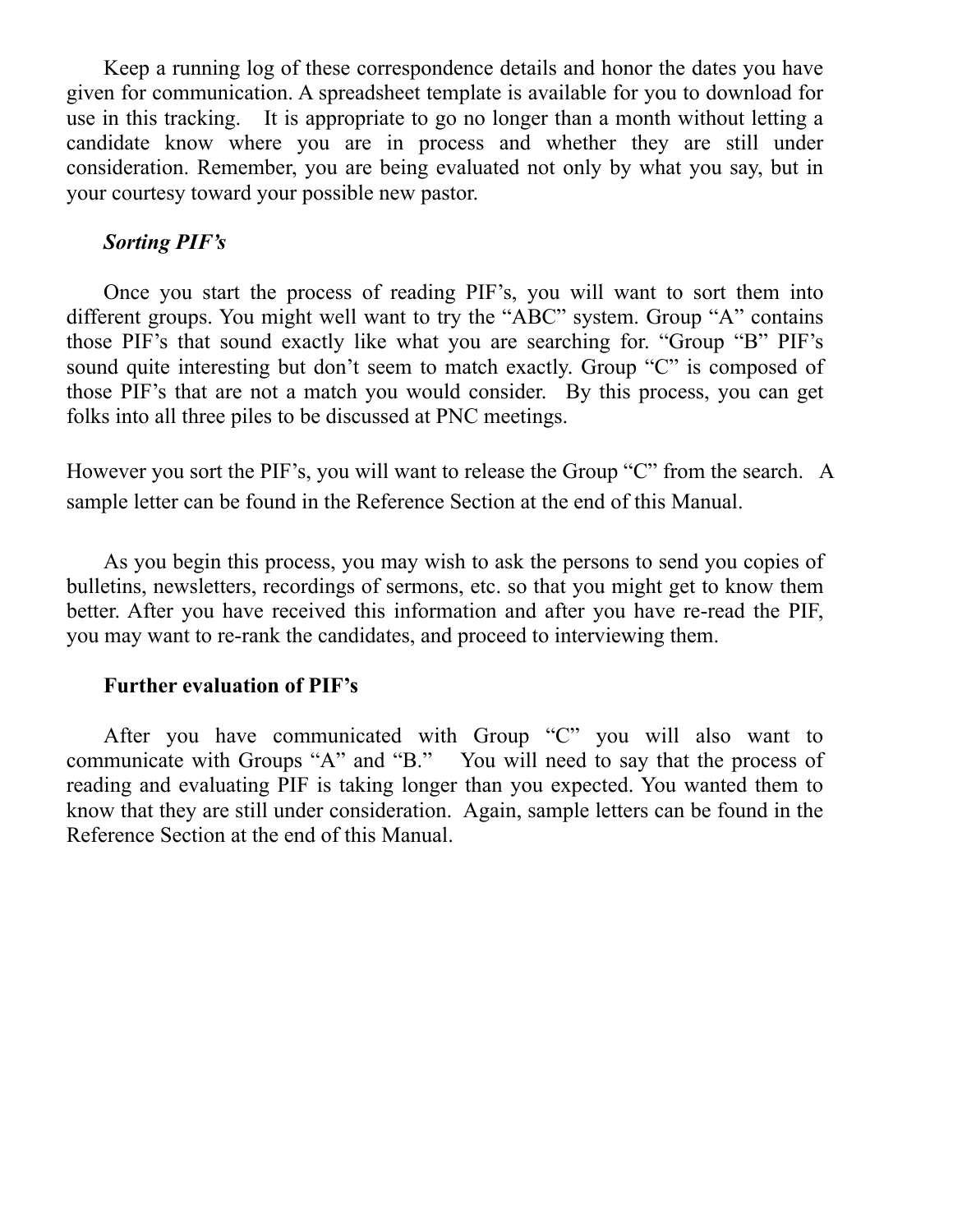## <span id="page-17-0"></span>**THE INTERVIEW PROCESS**

# **PNC Etiquette**

In the process of searching for a Pastor (Co-Pastor or Associate Pastor), there are certain ways of treating the candidates which could be understood as an issue of proper etiquette.

- 1. Keep all candidates informed of where they are in your process. That means a regular update, or at the very least an indication of when they will hear from you.
- 2. When you receive a PIF referred from a General Assembly match, you do not need to contact them unless you are interested in them. If you are, contact the person to let them know that you have received their PIF and ask whether they are still available for consideration.
- 3. When you receive a self-referred PIF, always contact the person to let them know that you have received the PIF and give them a date when you will let them know something about your intentions regarding more consideration.
- 4. Since recordings and videos of worship services are readily available, a personal visit by a group to a worship service is not advisable unless the person has been identified as a top candidate. Even then, if you go to listen to a minister in their pulpit, either let them know that you are coming, and arrange (if you wish) a time to meet with the person after the service, or if you choose to appear unannounced, contact the minister by the middle of that week and identify yourself as having visited, and tell them when they can expect to hear from you further.
- 5. Remember that the interview is a two-way street: the minister is also interviewing you. The minister will have questions to ask, so please leave time in the interview for this.
- 6. Unless you are searching for a clergy couple, you are not normally interviewing the spouse of your candidate." While that dictum is true, after you have had your first visit/interview with the candidate, you **should** consider including the spouse in your interviews. This is **especially** true **when you invite** the candidate to **visit your church**.
- 7. **Remember:** just because you have the minister's PIF, even if it was self-referred, it is almost certain, that their congregation does **NOT** know that they are considering moving. Please, do nothing to break that confidentiality.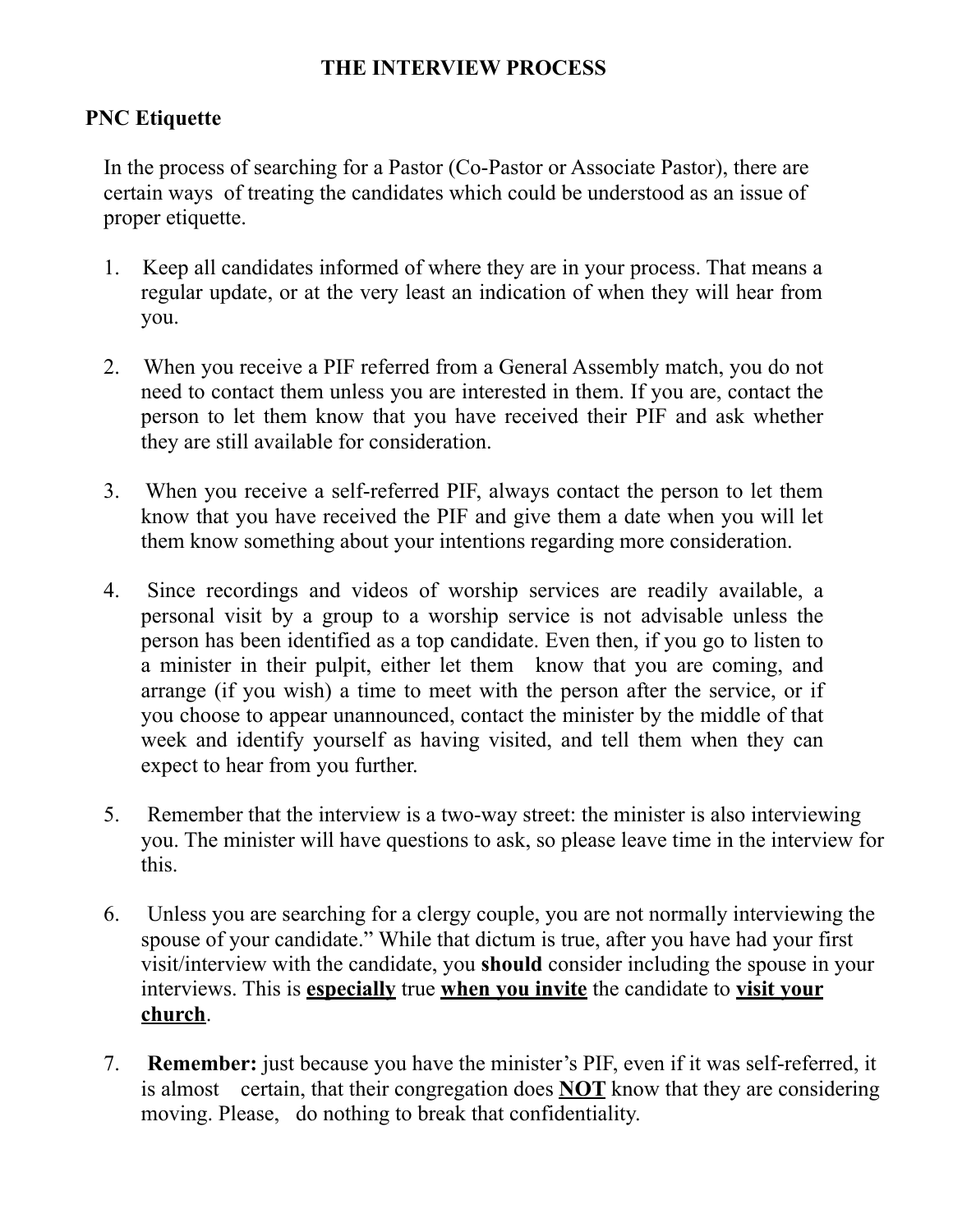- 8. **Do not** leave messages with baby-sitters, children, or answering machines, except your name and phone number. Baby-sitters can be church members. Children may not know that the parent is considering moving. You do not know who may overhear your message on an answering machine. And **never** leave a message on an answering machine at the minister's office.
- 9. Be sparse in your use of neutral pulpits. If the minister is talking to you, they probably are talking to others. They have only a limited number of Sundays when they can be away from their home pulpit [generally 6 per year]. They are using their vacation to preach in a neutral pulpit.
- 10. Regarding telephone interviews, this is better than communicating by mail (email or otherwise) **but not much!** A Skype, Zoom, Facetime or other such visual conferencing is highly preferable to telephone. Once you have done that sort of interview, you will want to communicate face to face as well.

# *Preparation for Interviewing*

Because PNC's recognize that much about the call process is experiential -- "the chemistry between people", "the movement of the Holy Spirit"-- they often move quickly to meet with potential candidates. This is a good time to remember the Presbyterian balance between "ardor and order" or "heart and head".

Before you meet with any candidate:

Every member of the PNC should read the PIF thoroughly and score the candidate on the basis of criteria your committee has set for its future leader.

Compare the PIF with your MIF.

Do this person's experience and skills match what you are seeking?

- Have they lived and worked in a setting like yours?
- Do they have the years of experience you are seeking?
- Do they exhibit skills that you need?
- Do the pastoral activities ratings match yours closely?

Review other materials the candidate may send you.

Recordings of sermons, bulletins, newsletters, etc.

Prepare for the interview. What information do you want and need in order to evaluate this person as your future leader? What questions will be asked and who will ask them? What information will the candidate want to know about your church and community? Gather this information before the interview.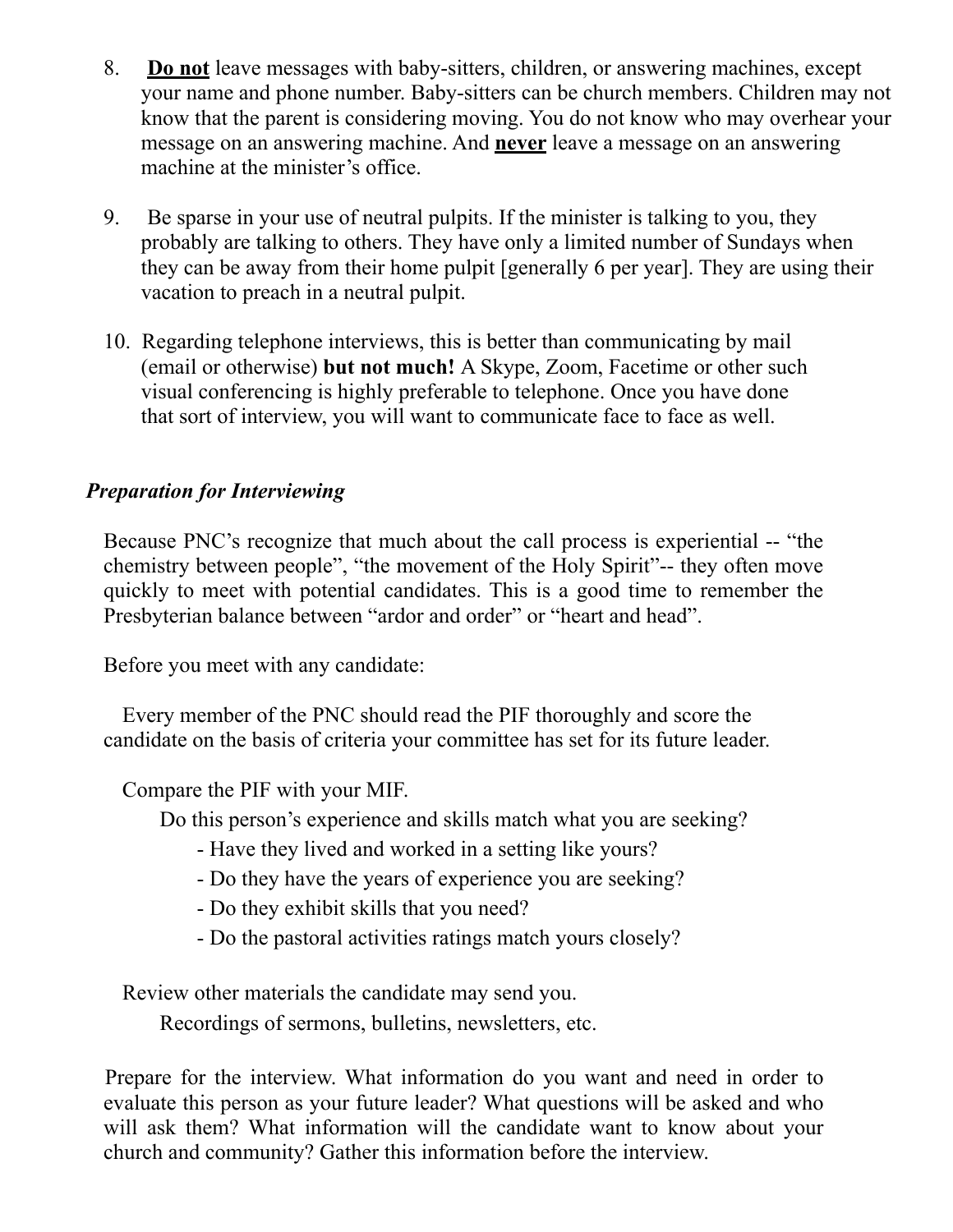Come to consensus as a committee so that you convey clarity and harmony. Be clear about the job you are asking your new leader to do and the type of person you are seeking. Interviews are not the time for the committee to sort out their differences over the body of an unsuspecting candidate!

Be clear about your process for decision-making - what are the steps you will go through?

What is your approximate timeline?

If the candidate is coming to your community, arrange a tour that gives a good picture of your church and community, but be careful to protect confidentiality. Do not include non-PNC members in the visit or introduce the candidate around town. This is a small world and many stories are told about pastors who became "lame ducks" because congregations back home heard that they were out interviewing.

When interviewing a candidate, it is helpful to begin with acknowledging where you are in the process. Let the candidate know that there are other candidates being interviewed and your conversations are one step in the discernment process. This acknowledgement can be freeing for the times when you slip and say "when you are our pastor…." instead of "if you were our pastor…."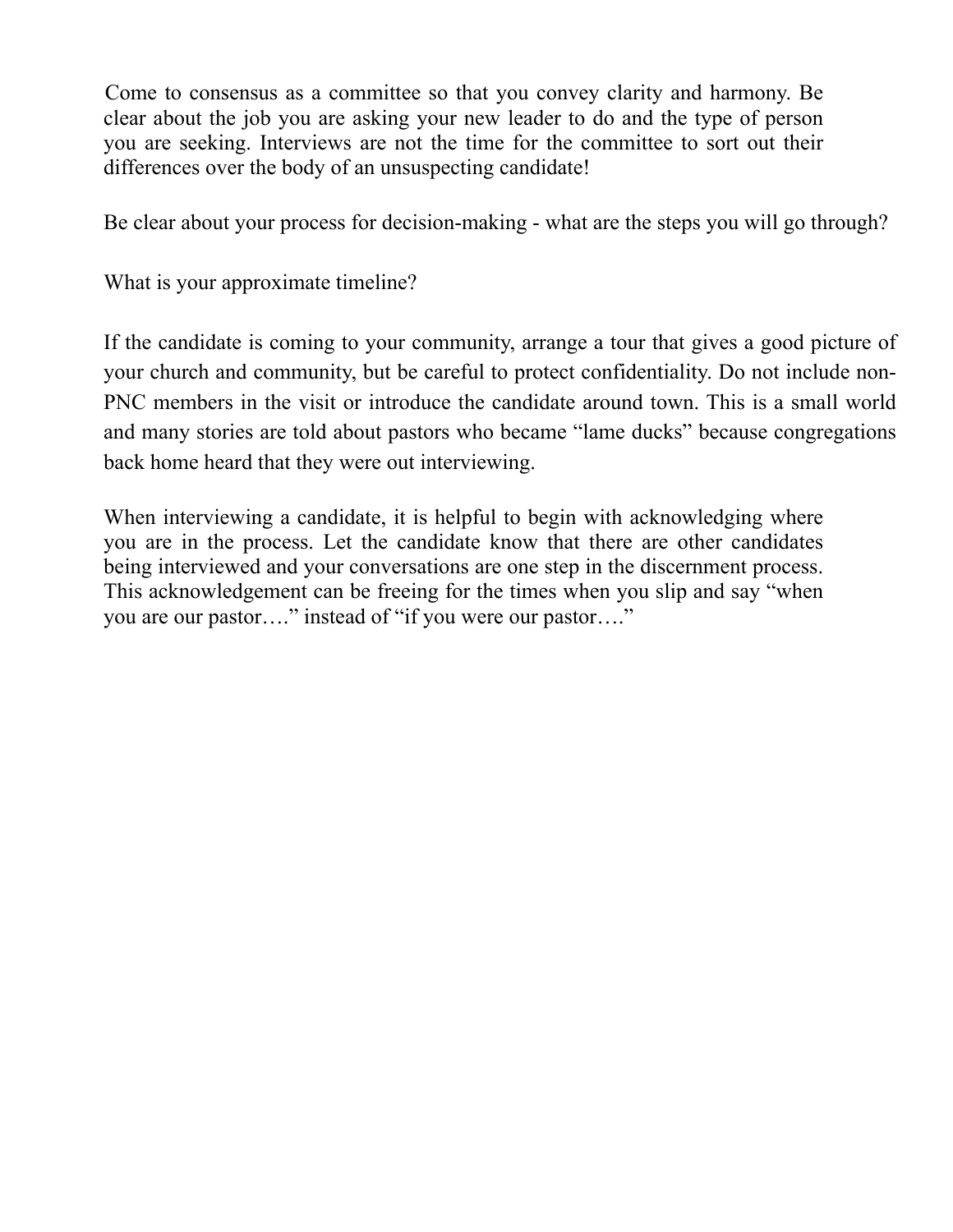## *During the Interview with the Candidate -*

Some Questions You Might Ask: Tell us about your faith journey.

What are the things you feel best about in your

present ministry? What have been the challenges

there?

What interests you

about this position?

What do you bring to

our ministry?

What are your greatest strengths in ministry? ...your greatest weaknesses?

One of our goals is to strengthen our . How would you envision doing that?

Describe a typical week in your ministry.

Share your perspective on the Presbyterian Church (USA).

One of the issues our Session has debated in the past few years is . Tell us how you might address that topic.

If we selected you as our pastor (or other role), when could you start and what would be your start-up plan?

How do you balance your personal/family life with your ministry?

What will you need from us, the members of this church, in order to be effective as our pastor?

What questions or concerns do you have?

You will also want to develop questions related to the specific candidate. These will come out of things you read in the PIF and things you hear from references.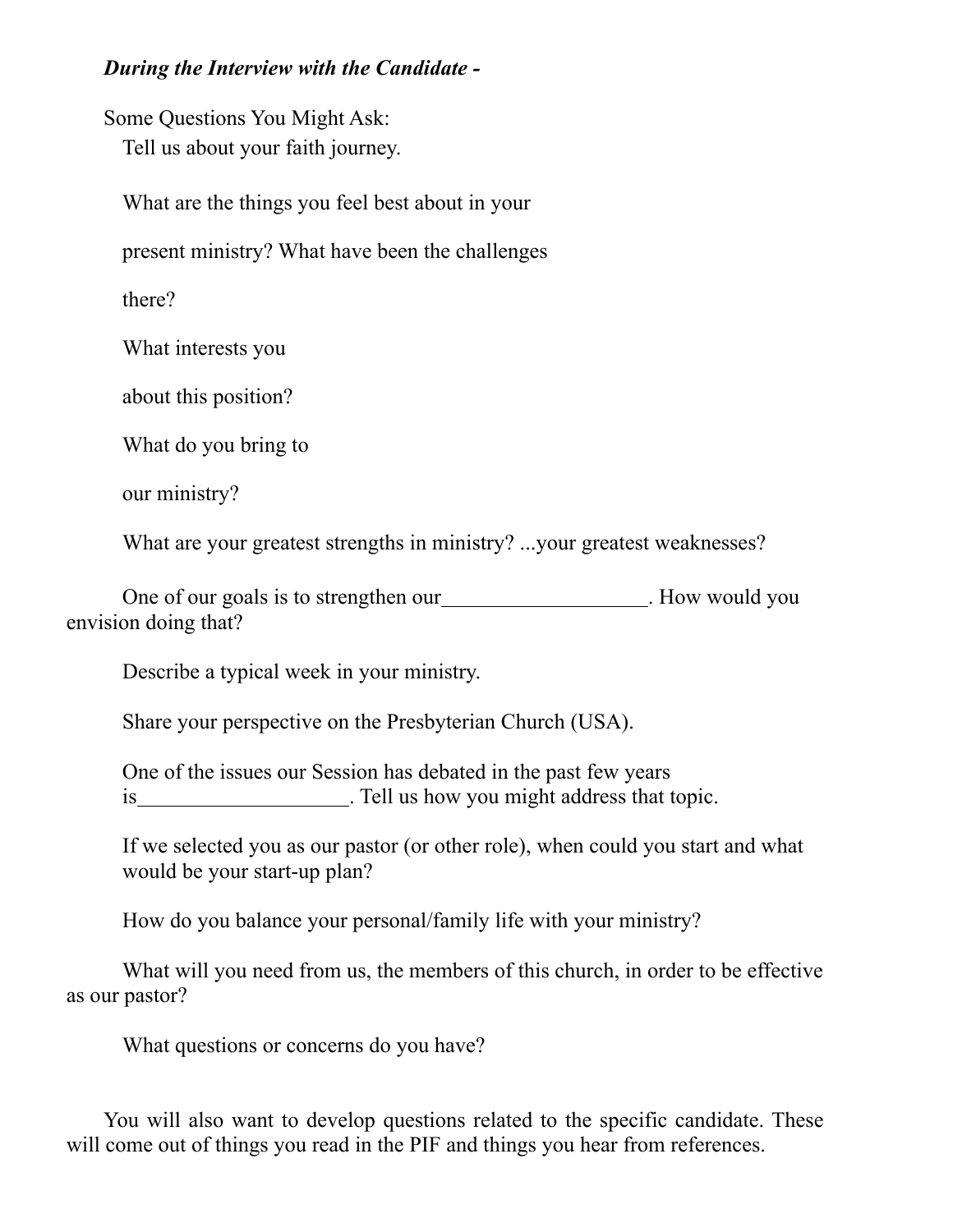#### *A few words about appropriate questions*

Neither civil nor church law mandate prohibited questions. Many Presbyterians who serve on PNC's are familiar with secular employment practices where it is illegal to ask certain questions of a prospective employee. Because the ministries of the Church belong to the Church, the rules are different for search committees interviewing church professionals. Search committees and presbyteries have the right and responsibility to ask questions that will help them determine "fitness for office".

Pursuant to Salem Presbytery's AAEEO policy: "no one, either negligently or deliberately, will be excluded from consideration because of their race, ethnic origin, sex, age, marital status, or disabilities." Also, according to this policy, the PNC will need to provide documentation at the end of the process that these requirements have been fulfilled.

From Fred Jenkins, Director - Office of Constitutional Services, excerpt from PCUSA Polity Reflection #19, July 1998

"6. Q. What may those who examine church officers do?"

A. Each examining body, a CPM, COM, PNC, Nominating Committee, Session, or Presbytery decides its own procedures, as it does now. They may ask what is necessary to satisfy themselves of the fitness, or lack of fitness, of the person for the church office under consideration. The committee may not discriminate solely on the basis of sexual orientation. Each examining body decides when it is satisfied, but may be subject to administrative review or judicial review. For example, see the judicial decision in Bedford-Central Church v. Presbytery of New York City, Minutes 1987 page 119 in which the decision of the candidates committee received administrative review on the floor of presbytery and the presbytery's decision subsequently received judicial review.

Applicants, especially candidates, need to understand that religious institutions are permitted to discriminate on the basis of religious belief and may enforce standards of n's performance of ministry?[BS1] character that apply to a person's private life to a degree that is not legally permitted in secular occupations and professions."

Given this legal environment, COM's and PNC's should, above all, exercise Christianity, common sense, and Presbyterian decency and order as they seek to discern the call to a leader for God's people.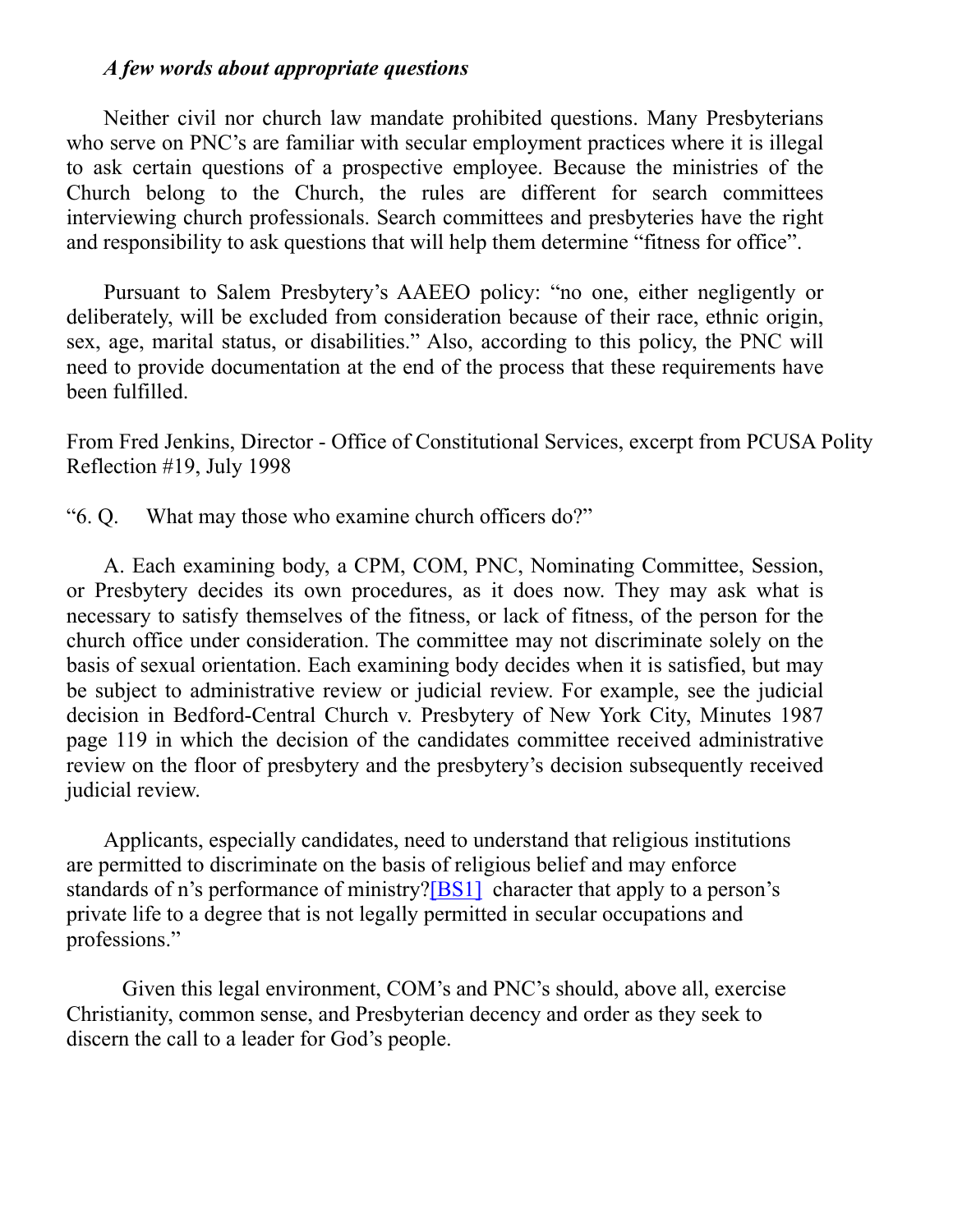# **Reference Checking Information**

## **When is the best time for reference checking to be done in a search process?**

It is wise for a PNC to do basic reference checks as soon as they know that the candidate is available and interested in being considered. When a PNC has narrowed its search to 3-5 finalists it shall request the General Presbyter to conduct a Presbyter-Presbyter reference check before anyone is brought in for a face-to-face interview. If difficulties are found, it is easier for everyone if that is known early in the process.

## **On what grounds do COM's or PNC's have the right to screen out candidates?**

Employment as a Presbyterian minister is not a right. Courts have established that the ministries of the Church of Jesus Christ belong to the Church and tasks are assigned to particular persons for the service of its members and the world. The Church must make such assignment responsibly.

## **What questions should a Pastor Nominating Committee ask of a reference?**

It is appropriate and important to ask questions related to the candidate's skills and experience that relate to the position being filled. Such questions might be: "Tell me about John Doe's worship leadership" or "How does Jane deal with conflict?" It is important to ask references to respond only on the basis of firsthand knowledge. It is usually helpful to tell the reference a bit about the congregation, community, and position for which the candidate is being considered.

# **Are there other questions that a COM member should ask?**

"Why is John Doe leaving his present position?"

"Are there any things about Jane that negatively affect her ability to do ministry?" "Would you welcome this person to serve in a similar position in your presbytery?"

## **What do you do when a PIF does not contain the sexual misconduct sign-off section or Stated Clerk's signature?**

Ask the candidate for a complete PIF or do not consider them further.

What do you do when a candidate is not able to sign the sexual misconduct statement (see below) in the affirmative?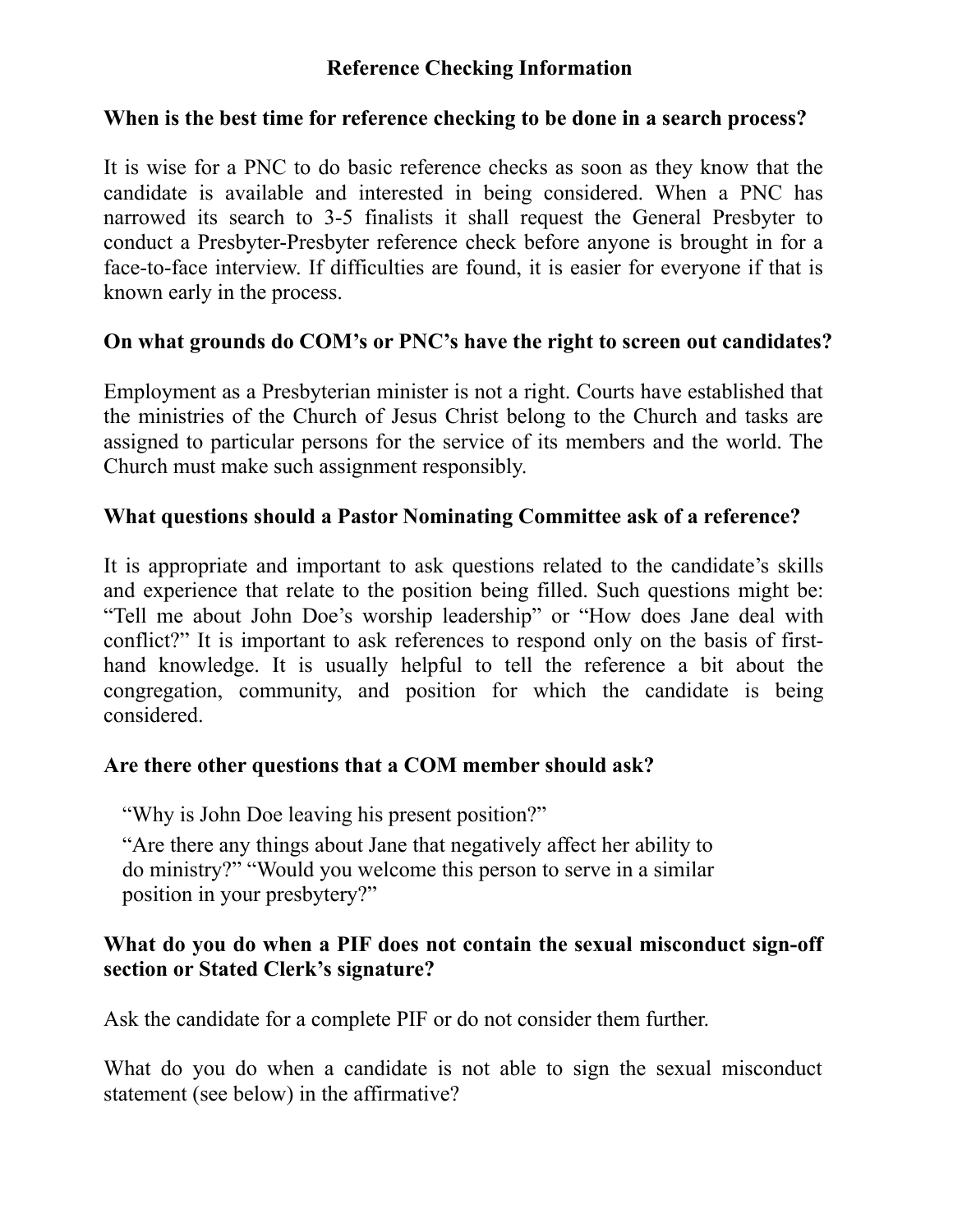I certify by the signature below that no civil, criminal, ecclesiastical complaint has ever been sustained\* or is pending\* against me for sexual misconduct; and that I have never resigned or been terminated from a position for reasons related to sexual misconduct.

 I am unable to make the above certification. I offer, instead, the following description of the complaint, termination, or the outcome of the situation with explanatory comments.

For PNC's - Turn this matter over to the General Presbyter and trust their advice.

# **What are secondary references?**

These are persons who are not listed by the candidate, but are suggested by others or contacted because they are thought to have knowledge of the candidate. Executive Presbyters, Stated Clerks, COM Moderators, and CPM Moderators do **NOT** fall in this category. They are automatically used as references because of their roles and no authorization is needed from the candidate to consult with them.

## **Under what circumstances is it appropriate for PNC members to contact secondary references?**

Secondary references should only be contacted when the candidate has given permission. **Under no circumstances** should a PNC contact members of a pastor's present congregation without the candidate's permission to do so.

# **What happens when a presbytery check reveals negative information?**

If the information leads the General Presbyter to have serious doubts about the candidate's ability to do effective ministry in the particular church, the Presbyter will advise the PNC to not move forward with this candidate. The PNC should not expect the General Presbyter to share specific details as they have likely been shared in confidence.

# **What are background checks?**

Background checks are assessments of a candidate's character and fitness for employment. They may include checks of employment, credit, criminal, and motor vehicle records.

# **Should they be done on candidates for pastoral positions? On every minister transferring presbytery membership?**

Yes! The Presbytery office will do this background check on the final candidate.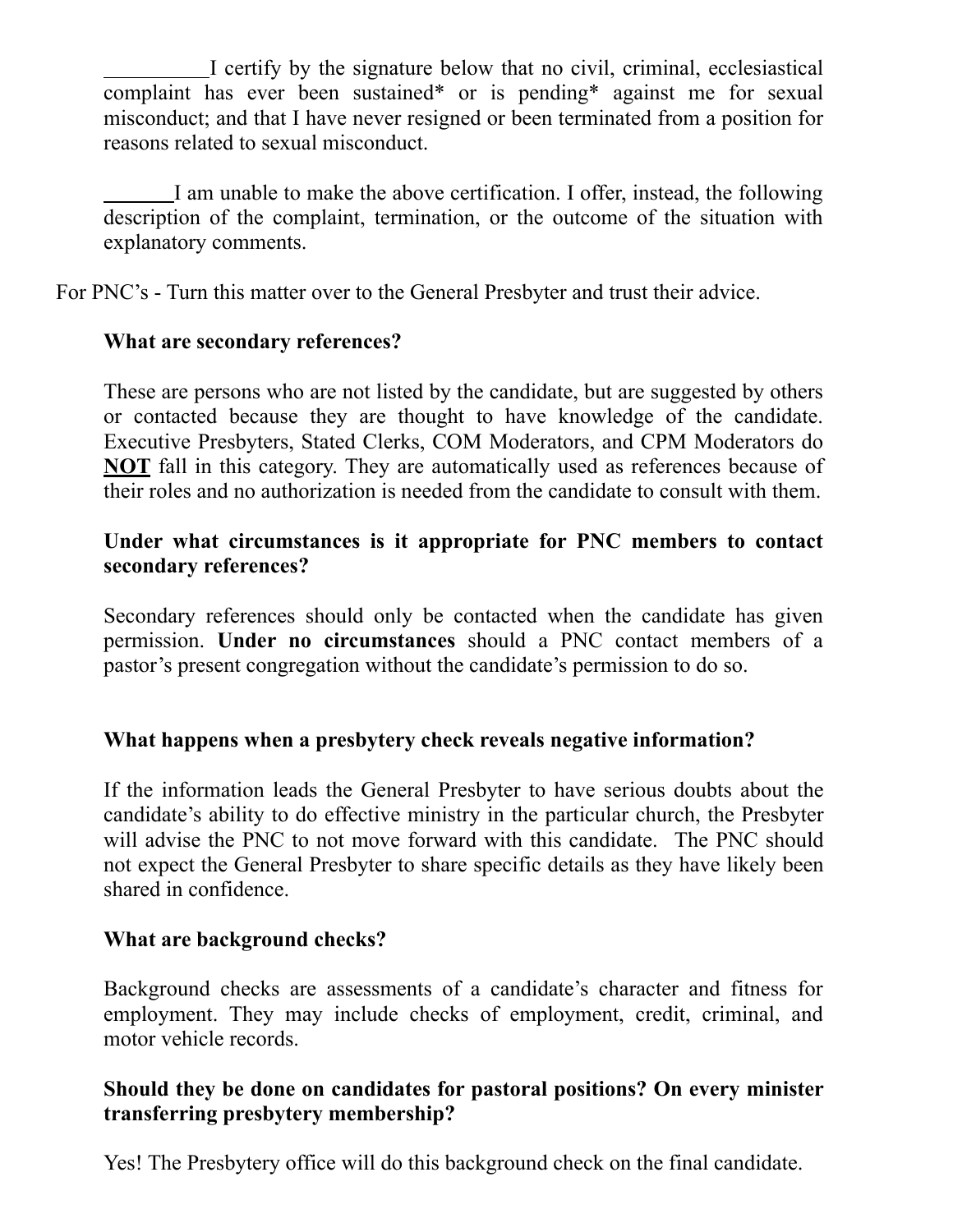## **Sample Questions for References**

(This has been provided as an aid to PNC's as they interview the References listed on a particular PIF. Questions particular to the situation should be added and asked of all references.) Candidate

Reference Person checking reference Date

 $\overline{a}$ 

Purpose of the call and thanks for willingness to help us. Introduce self and tell name of church and position.

Statement of intent: We are looking for that person whose natural gifts, training and prior experience is a "fit" with what we believe our church needs, given the opportunities God has placed before us.

How do you know this person?

How would you describe this person's work habits?

Tell me what you know about their past and present ministry and highlight your sense of their greatest strengths.

Since none of us are perfect at everything, are there some areas where the candidate has noticeable weaknesses?

How have you seen this person demonstrate administrative skills?

On a scale of 1 to 10, how would you rate this person's preaching ability?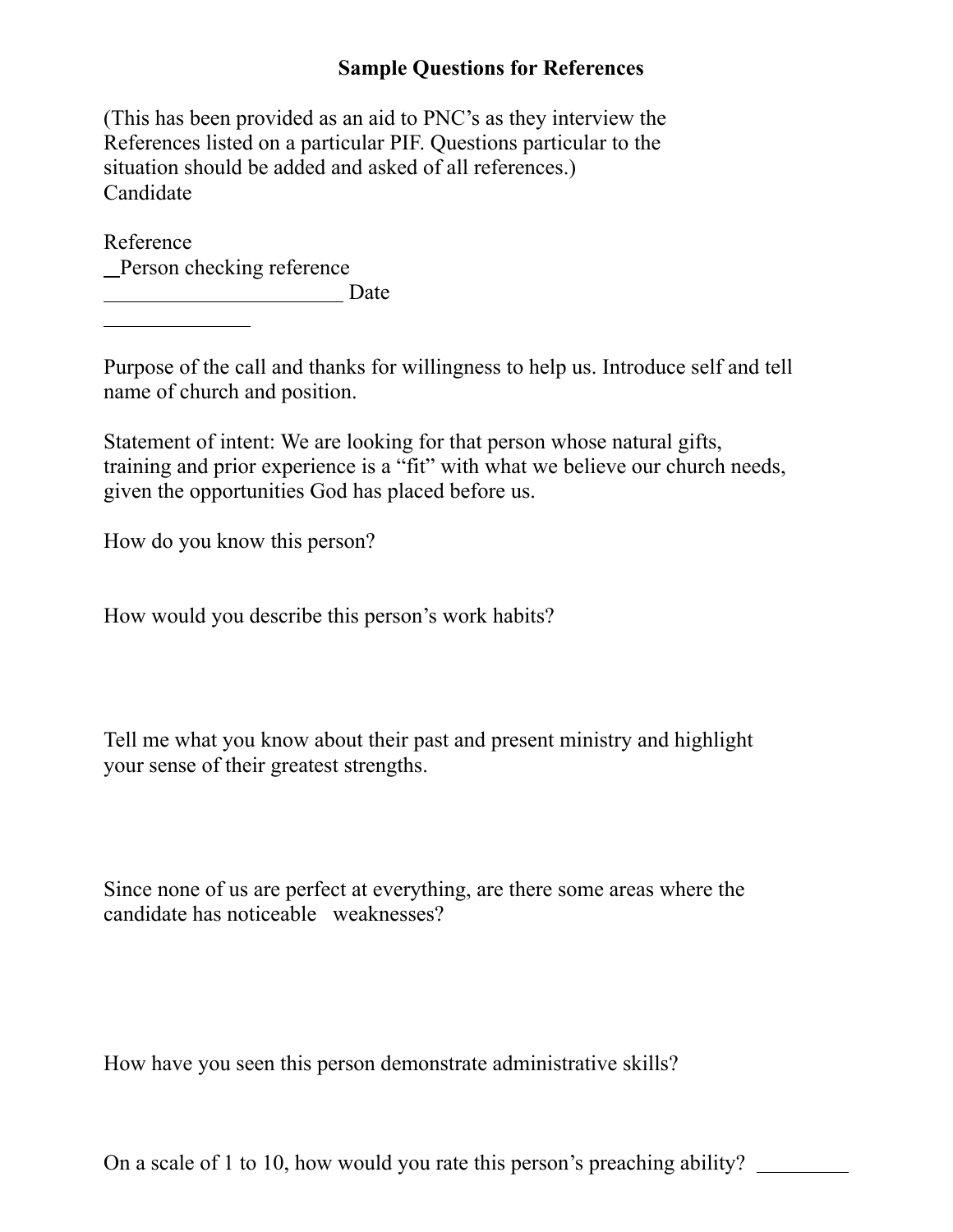How often have you heard them preach? How would you describe their style?

 $\overline{a}$ 

On the following four questions, if the rating is low, ask "May I ask why you say that?") On a scale of 1 to 10, how would you rate this person's teaching ability?

On a scale of 1 to 10, how would you rate this person's spiritual development skills?

On a scale of 1 to 10, how would you rate this person's administrative leadership?

On a scale of 1 to 10, how would you rate this person's pastoral care abilities?

How well does this person work with other staff members, and lay leaders?

Besides being professionally competent, we are looking for someone who fits well in our community. What can you tell me about his/her non-work activities, e.g. hobbies, community involvement, family, etc.?

To put you on the spot, if you were in my shoes, would you be enthusiastic about calling him/her?

Is there anything else I haven't asked or you think I should know?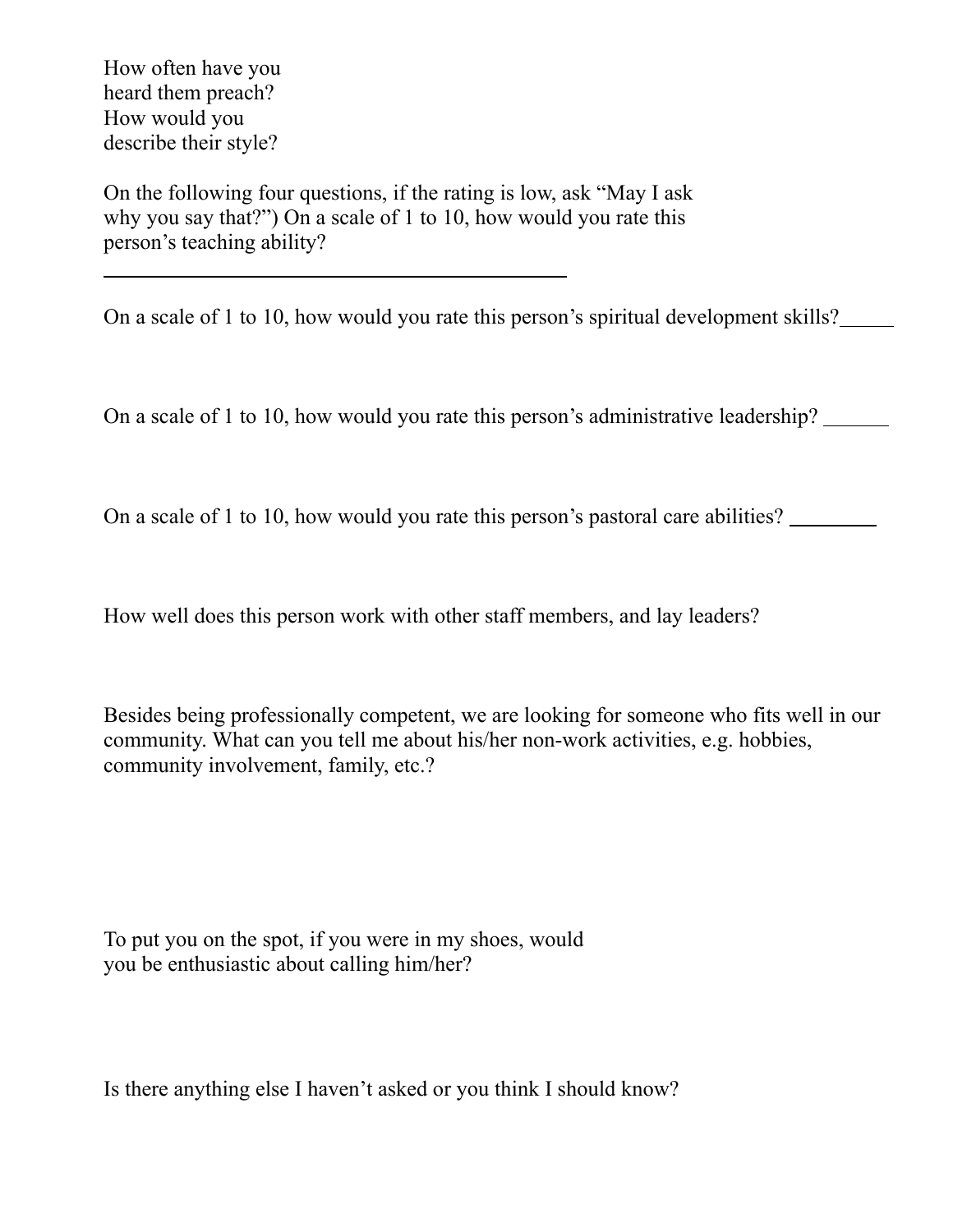When the top 2-3 candidates have been identified by the PNC and before they are invited for on-site interviews, their names and Presbytery affiliation are given to the General Presbyter (GP) who will contact the candidates' presbytery to perform a Presbyter-Presbyter executive check. Assuming the way be clear, the GP will give the PNC permission to invite top candidates for in-person interviews. Under no circumstances should there be further conversation with candidates until the Presbyter-Presbyter check is complete.

#### *Dealing with Candidates for Ordination*

When the person being considered by the PNC is a Candidate for Ordination as a Minister of Word and Sacrament, there are special issues. The candidate must have been certified ready to receive a call from their presbytery of care and have had a Form 6 completed. That certification means that the candidate has passed all of their standard ordination examinations; that the candidate has received a degree from an ATS (the Association of Theological Schools) accredited theological school; and that they have shown a proficiency in Greek and Hebrew. You can obtain a Form 6 from the Committee on Preparation for Ministry that has oversight of the candidate.

If the candidate does not have a Form 6, STOP CONSIDERATION IMMEDIATELY and contact the General Presbyter (336-766-3393). If the Form 6 indicates that there are exceptions (i.e. the candidate did not take Hebrew in Seminary, or the school granting the degree is not accredited by ATS), contact the General Presbyter immediately to see whether the consideration should go forward.

If the candidate becomes the first choice of the committee there are some other considerations: the candidate may move onto the field and begin work (after having been approved by the Examination Committee and the COMTF). In the case of working prior to ordination/installation a contract between the Session and the candidate should be made covering the start date to the date of anticipated ordination & installation. This contract can mirror the approved terms of call.

The candidate will not be able to moderate the Session meeting, administer the Sacraments, or perform a wedding until after having been received at a Presbytery meeting, and ordained. So while a candidate for ordination can begin work, say in November, the person will not be able to moderate a Session meeting, baptize or serve the Lord's Supper, or perform a wedding until after they been received and duly ordained at the next meeting of Presbytery. This is not to discourage a PNC from considering a candidate; it is only to inform them of the limitations they will face.

The Book of Order prevails in the language that states that the calling presbytery shall ordinarily handle the examination and ordination/installation.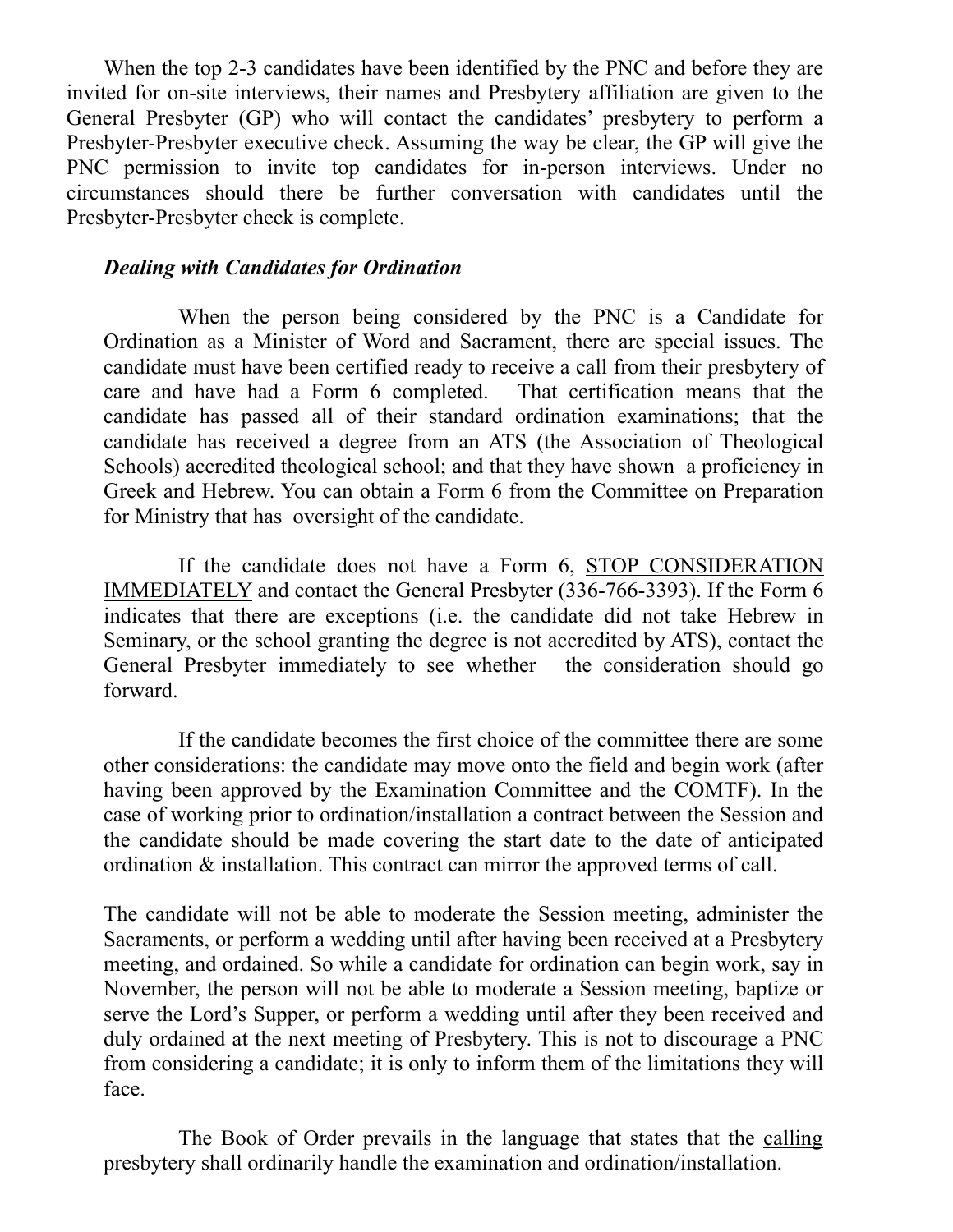# *Explanation of Terms of Call*

Early in the call process, the Session will need to determine the financial compensation available for a new pastor, including moving costs. This is also a good time to confirm with the church personnel committee (if there is one) as well as the Session all of the compensation responsibilities,

The Presbytery determines minimum compensation guidelines annually as required by the Book of Order (G-3.0303c) and may be found on the Salem Presbytery website ([www.salempresbytery.org](http://www.salempresbytery.org/)).

The Salem Presbytery minimums include financial compensation (salary, housing, social security offset, continuing education); vacation, study, and maternity/paternity leaves days; and guidelines for sabbatical leave. Annually, the Board of Pensions determines the cost of benefits. (www.pensions.org)

As a PNC is led to a particular candidate, there are often further conversations with the Session as well as the candidate about the terms of call. The terms must meet all the minimums set by the Presbytery and some will likely exceed them. The Session recommends the terms of call to the congregation and must be approved by the COM before being presented to the congregation. The terms of call must be approved by Salem Presbytery as recommended by the COM.

## *Offering the Call*

Before a call may be issued, indeed before your congregational meeting may be called to issue the call to your candidate, your candidate must undergo a Suitability and Fit Interview. That process can be found [here.](https://www.salempresbytery.org/_files/ugd/0414f6_7c09e3aa0fd14f38b286b16edae10fe8.pdf)

When you have reached a decision on your first choice, it is appropriate to offer the position to the candidate. If the candidate says that they will accept the call, the PNC informs the COM Liaison. The process for the interview with the COM Task Force on Examinations can be found [here.](https://www.salempresbytery.org/_files/ugd/0414f6_ef0df46390b94d98b3a324faaa6f649d.pdf) It is the responsibility of the Task Force on Examinations to determine whether the candidate is theologically sound and appropriate for membership in the presbytery. The candidate will then meet wit the COMTF.

Prior to the candidate's meeting with the COMTF, the PNC Liaison makes sure that the [call form](https://www.salempresbytery.org/_files/ugd/0414f6_24c9dd61d1054fc08c7f1a9419b2518c.pdf) is filled out properly and meets presbytery's minimum compensation, and that they are in compliance with the Presbytery's [Equal](https://www.salempresbytery.org/_files/ugd/0414f6_eefbe5dabc8746e3b1a25cf564ae062f.pdf) [Employment Opportunity Policy.](https://www.salempresbytery.org/_files/ugd/0414f6_eefbe5dabc8746e3b1a25cf564ae062f.pdf) At the meeting of the COMTF, the terms of call will be approved and permission will be granted for the PNC to request the Session to call a congregational meeting to issue the call. In addition, the COMTF has the authority to allow a previously ordained person to move onto the field and begin work on the effective date of the call. That means, that we do not have to rush to get something done just to fit the schedule of a Presbytery meeting.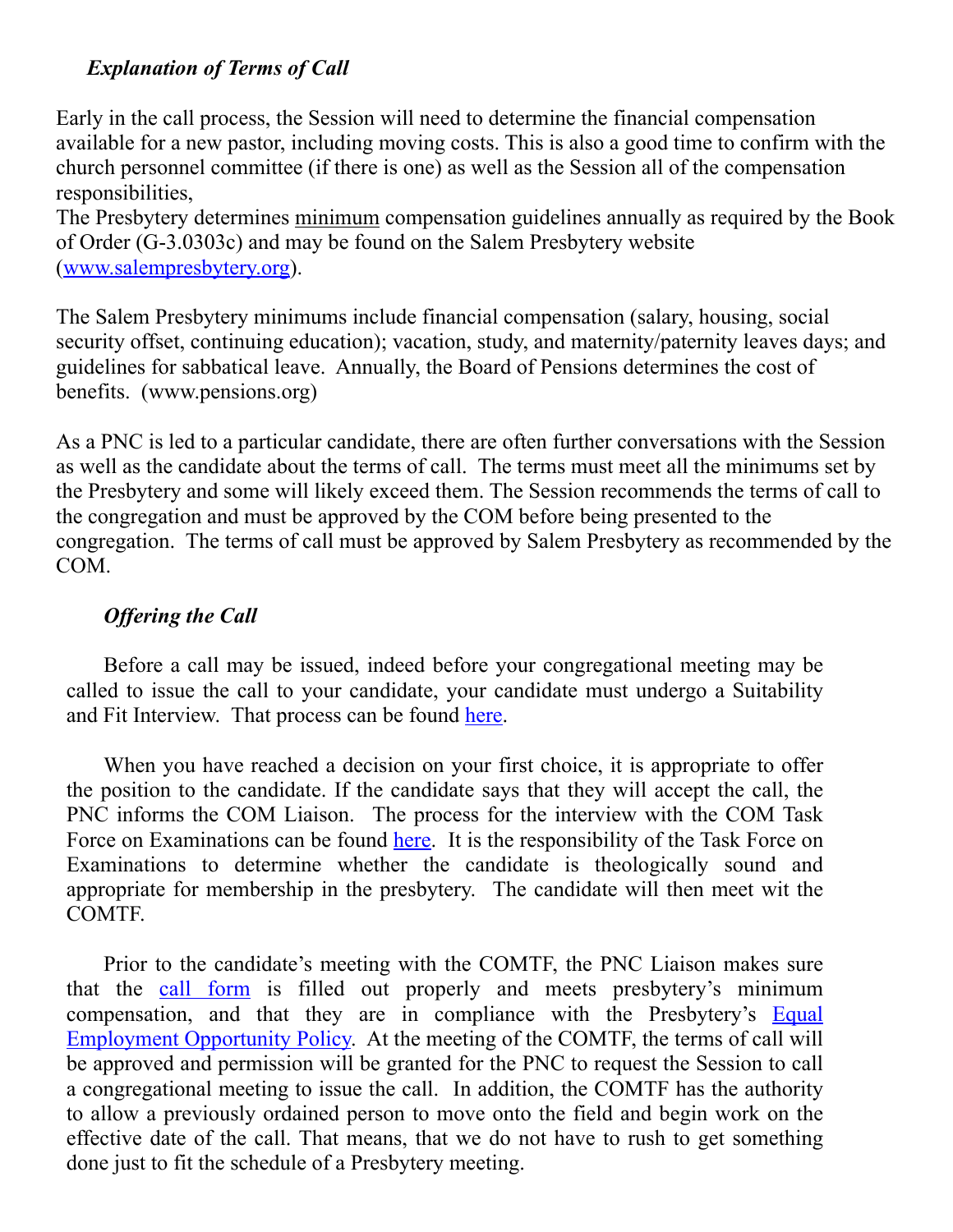## <span id="page-28-0"></span>**THE CALL PROCESS**

The Call Process involves the time from the moment your top choice says, "Yes!" until the end of the Installation Service. Once your candidate says yes, and the requisite examinations are successfully completed, there are several constitutional hoops to jump through.

- 1. At the next Session Meeting (Called or Stated) request that the Session issue a call for a Congregational Meeting **"for the purpose of hearing and acting upon the report of the Pastor (Associate Pastor or Co-Pastor,) Nominating Committee, and taking any other actions pertaining thereto."** The name of the candidate is NOT given to the Session at this time or any time prior to the congregational meeting.
- 2. Adequate public notice of the congregational meeting shall be given, according to the congregation's rule for minimum notification. (Book of Order, G-1.052) This is usually two Sundays. The announcement can be made by a letter and should include public announcement to the congregation gathered in worship.
- 3. At the Congregational meeting, the Search Committee will announce **for the first time** the name of the candidate along with the complete terms of call. It is appropriate to have the entire committee speak, sharing information about the candidate and the candidate's family. It is quite alright to prepare a brochure with pictures and information for distribution at the congregational meeting. None of this information should be shared in any form with anyone outside the Search Committee, including the Session **prior to the congregational meeting**!
- 4. The motion which the Moderator of the Search Committee makes at the congregational meeting is: **"I move that the (name of congregation) issues the call, presented previously, to (name of candidate) to serve as our (Pastor/Associate Pastor/Co-Pastor)."**

The vote may be voice vote, show of hands, division of the house, or ballot. If a ballot is used, the counting is normally done by the members of the current session. The results of the balloting are then reported to the congregational meeting and the COM.

5. Following an affirmative vote the Moderator of the Search Committee shall move **"that the members of the search committee be elected by the congregation to sign the call, and to prosecute the call at the next meeting of Salem Presbytery."**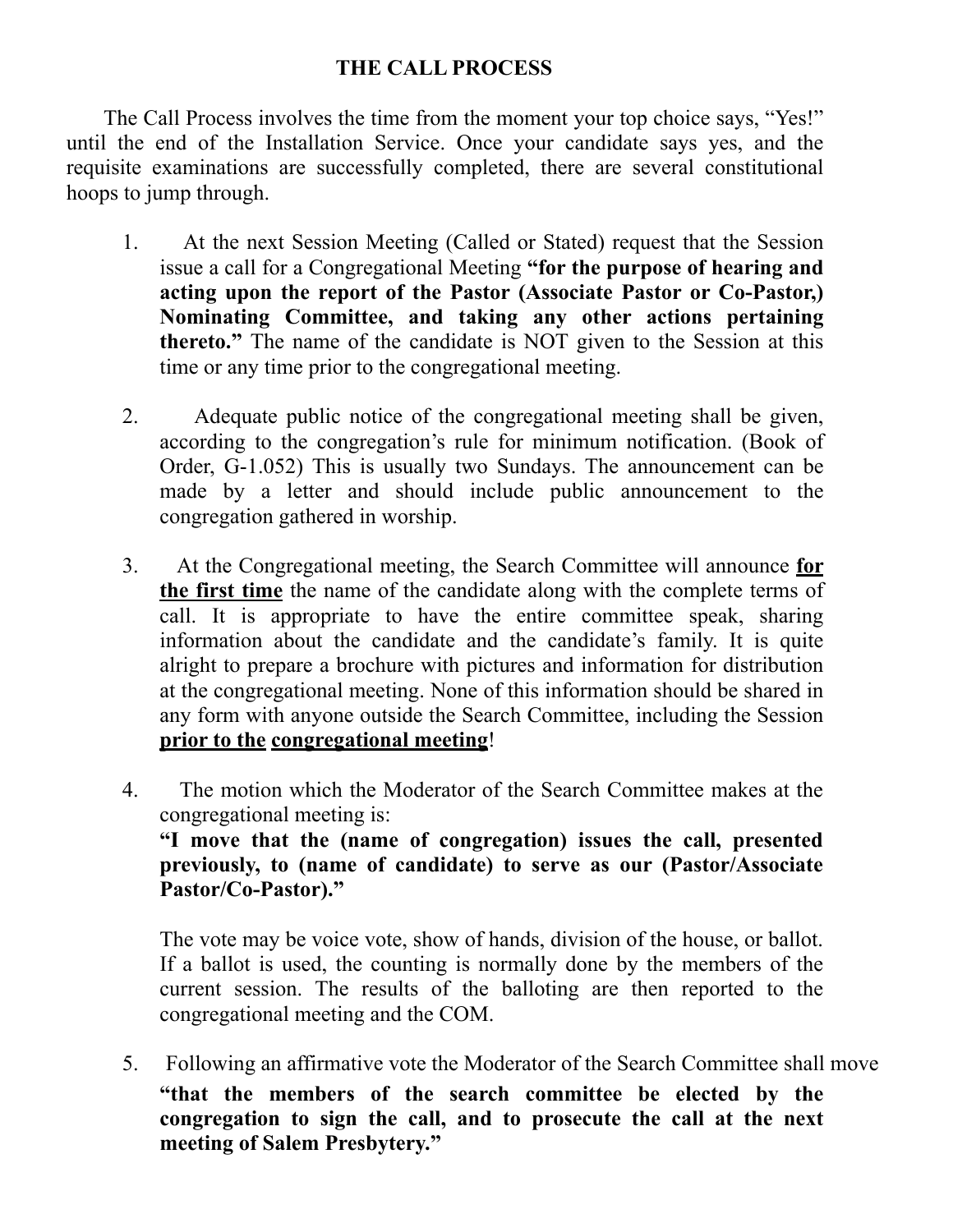When that motions passes, the members of the Search Committee signs the [call.](https://www.salempresbytery.org/_files/ugd/0414f6_24c9dd61d1054fc08c7f1a9419b2518c.pdf) The Moderator signs the call to certify that the person was indeed called by the congregation. That form can be found here.

- 6. The final motion of the Moderator of the Search Committee is: **"that the Search Committee be dissolved by the Congregation with its thanks, upon the installation of the (Pastor/Associate Pastor/Co-Pastor)."** [The members of the PNC may continue as an advisory group to the new pastor (or Associate Pastor or Co-Pastor) especially during the first year].
- 7. The call form shall be transmitted to the Office Administrator, Salem Presbytery, P.O. Box 1763, Clemmons, NC 27012.

## **The Ordination and/or Installation Commission**

While it is the responsibility of Presbytery to ordain and/or install all the pastors who are members, it is impractical for all of Presbytery to gather to do this. So, Presbytery appoints an Administrative Commission to do this task on behalf of the whole of Presbytery. It is the practice of Salem Presbytery to allow the minister to be ordained and/or installed to nominate their Commission. The time of meeting and the appropriate dress for the minister members of the Commission are decisions worked out between the minister-elect and the Moderator of the Commission (that is the person Presbytery appoints "to preside and propound.") On the appointed day, at the time suggested by the Commission moderator, the Commission convenes and prepares for the service and conducts the Ordination and/ or Installation Service. Following the service, the minutes of the Commission are sent to Salem Presbytery.

[An Ordination/Installation Commission Request Form](https://www.salempresbytery.org/_files/ugd/0414f6_def7bdf3f471465090f68844b39e270e.pdf) must be completed and submitted to the Stated Clerk of the Presbytery for approval. The form comes with directions about the requirements of the Commission. Since *the Book of Order*  requires that the elders on a Commission may not be from the same congregation, you can help your candidate by suggesting elders from other congregations who might serve on the Commission. If there are any questions, contact the Chair of the COMTF.

Following the service, the Minutes of the Commission are sent to Salem Presbytery.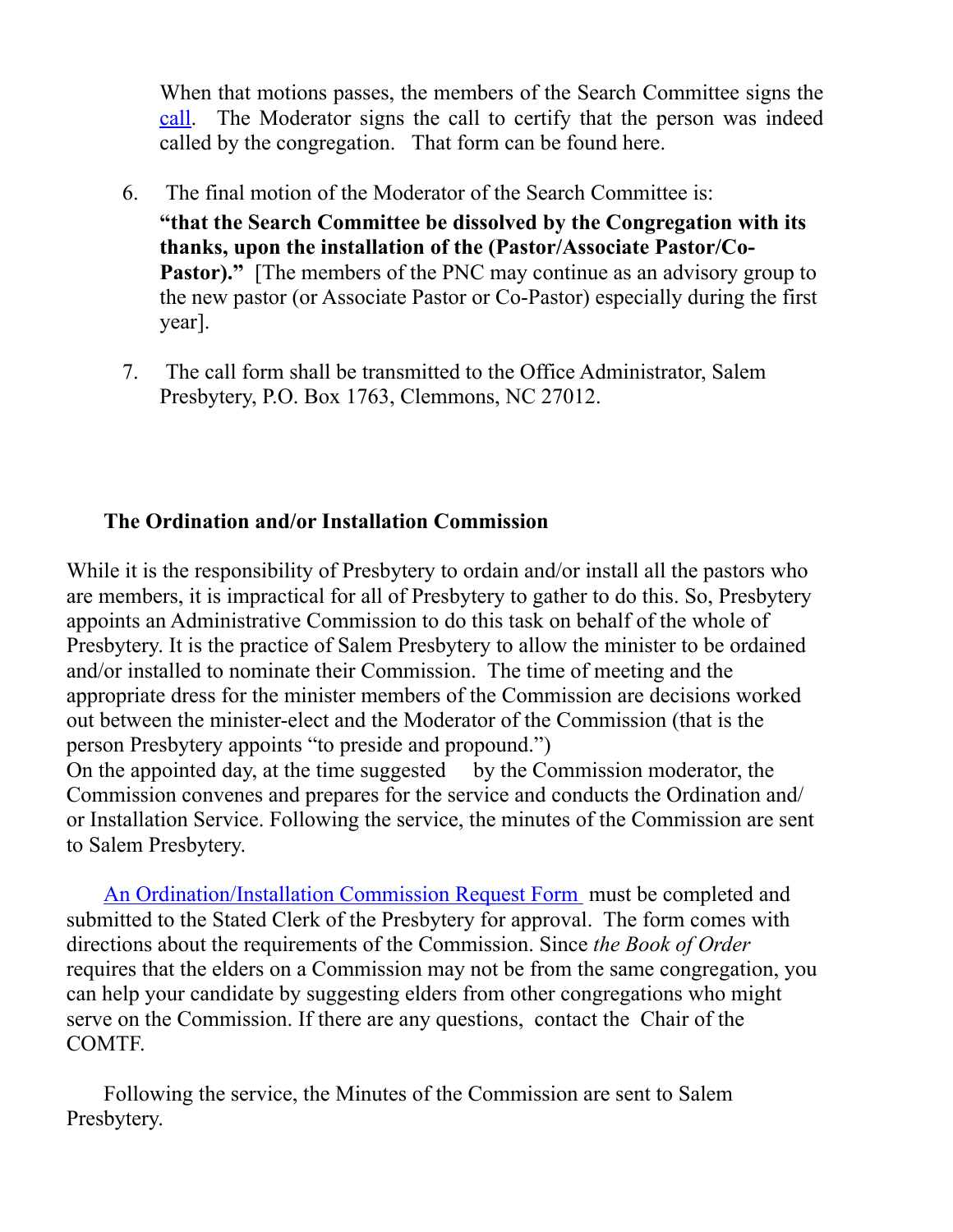# <span id="page-30-0"></span> **WELCOMING YOUR NEW PASTOR**

When a new pastor arrives, after candidating and election and call confirmation, there is usually a big excitement and joy and celebration. It's a grand time that happens after a lot of hard work from your PNC. As a session, there are a few things that are vital to welcoming the new pastor. Often times church members sit back and expect the new pastor to initiate all relationships etc; but its important to remember that you are welcoming this person into your family. Think about a new "in-law". You wouldn't sit back and say well its up to you to get to know our family. My sense is everyone would go out of their way to create connections and ways to show the family to the newest member. With that in mind here are some ideas that have been successful for welcoming the new pastor.

*When they candidate*: ~PNC or session- think of creating a welcoming package for their hotel room- this is a very nice touch- chocolates, cookies, snacks, map of the city, and a note of welcome. Most hotels let you drop this off at the desk and will give it to them when they check in. ~PNC- After the vote- consider a pot luck or time of celebration- cake etc. ~Session: Be sure during the congregational meeting that deep appreciation is given to the PNC and membersthey have given up over a year of their lives — very important to appreciate them ~Set up one last meeting with them to gather the following information You might have reps from the following committees or responsibilities.

*Look at the office***:** 1) Ask if they want it painted? 2) They will need new furniture- you might have ideas to offer to them or ask if they want 2 chairs, or several or a sofa etc. Please don't give them something from the youth room- American Furniture Warehouse, Overstock, etc. sells decent chairs etc. for \$60-\$100 each- or they may have their own that they are bringing.

*Show them a business card* and capture the information they want on it- how they want their name listed, cell phone yes or no etc.

*Ask them about their computer needs*- do they have their own to use? or do they need a laptop/ desktop? or Apple or PC? All of these are things the church can be doing in anticipation of their arrival versus waiting until they are here and their having to adjust to i.e. be out of office to have it painted, or can't get onto accounts because computer not ready to go etc.

*Pictorial Directory*: if you have one, and if it is relatively current, it is helpful for your new pastor to start to put names and faces together

*When they move to the area*: 1) It is very nice to have someone take over a bucket of chicken or a meal- some churches have put together a package of welcome- toilet paper, paper towel, soft drinks, light bulbs- batteries— the things that that first moving day people need and cant always find— Even if only a bucket- its a nice gesture- please don't stay and talk as they are moving- be sensitive to they have a lot to do— 2) Its nice to give them the keys to the church so they can go to their office if needed versus waiting on when the office opens etc.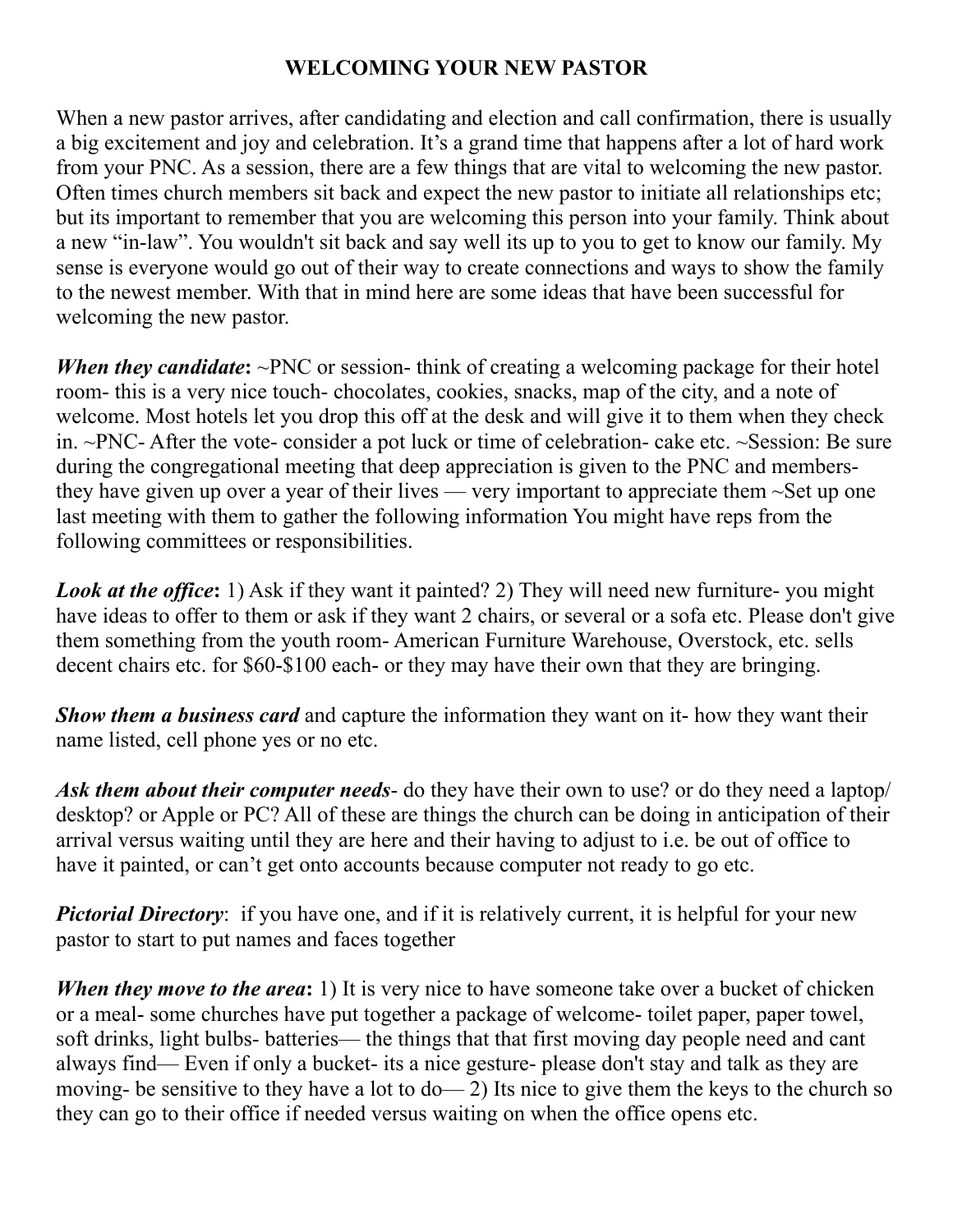*When they are moving into their office* 1) It's nice to have on their first day a plant or flowersagain just to say welcome 2) If they need help moving boxes in- great to have a few to help— 3) Again, being sensitive to not sit and want their full attention as they are moving

*First day* Its very nice of members of the PNC plan and schedule to take the person to lunch- or coordinate with the staff to do so. It is helpful to have meetings to get to know the staff etc- but balanced - i.e. some settling in space too

*First weeks, months* Encourage the PNC to take the initiative to schedule 1 elder and 1 deacon once a month- Each officer schedules a time with the pastor and their loved ones, family , or a couple of friends to go to a restaurant, go to something you love doing in the area or cook a meal at their home- when scheduling ask what they have already done so as not to duplicateand discover their likes- This is an amazing way to introduce them to the area— and to get to know you in a smaller group. As a pastor, Its very hard to get to know the people you are going to serve and this provides a small group thus the pastor gets to know the officers personally and their loved ones.

*\*\*Quarterly Mutual check in with PNC and Session*- Some presbyteries encourage a rep from PNC to meet with the pastor and elders at session to check in how things are going, to confirm if PNC made any promises and those are being honored, and to clarify if there are any areas that the PNC and session are not on the same page. This is not an evaluation of the pastor. It is acknowledging that the PNC and Session are different people and have different expectations. What one communicated could be different than the other expectations. This is an easy way to create communication and check ins so if there are discrepancies they can be resolved. \*\*It's not unusual how many pastors were told one thing by their PNC- and then the session later says we didn't agree to that- it is a common disconnect- and this is a great way to ensure clarity and support that doesn't place the pastor in an odd place of having to decide do I listen to the PNC or to the Session.

*Love on your PNC* Please keep them in your prayers Be mindful they have taken on responsibility of this person called- so when conflict (which will happen) or disappointment (which will also happen after the honeymoon) or feelings this person isn't the most amazing person in the world-they do personalize this.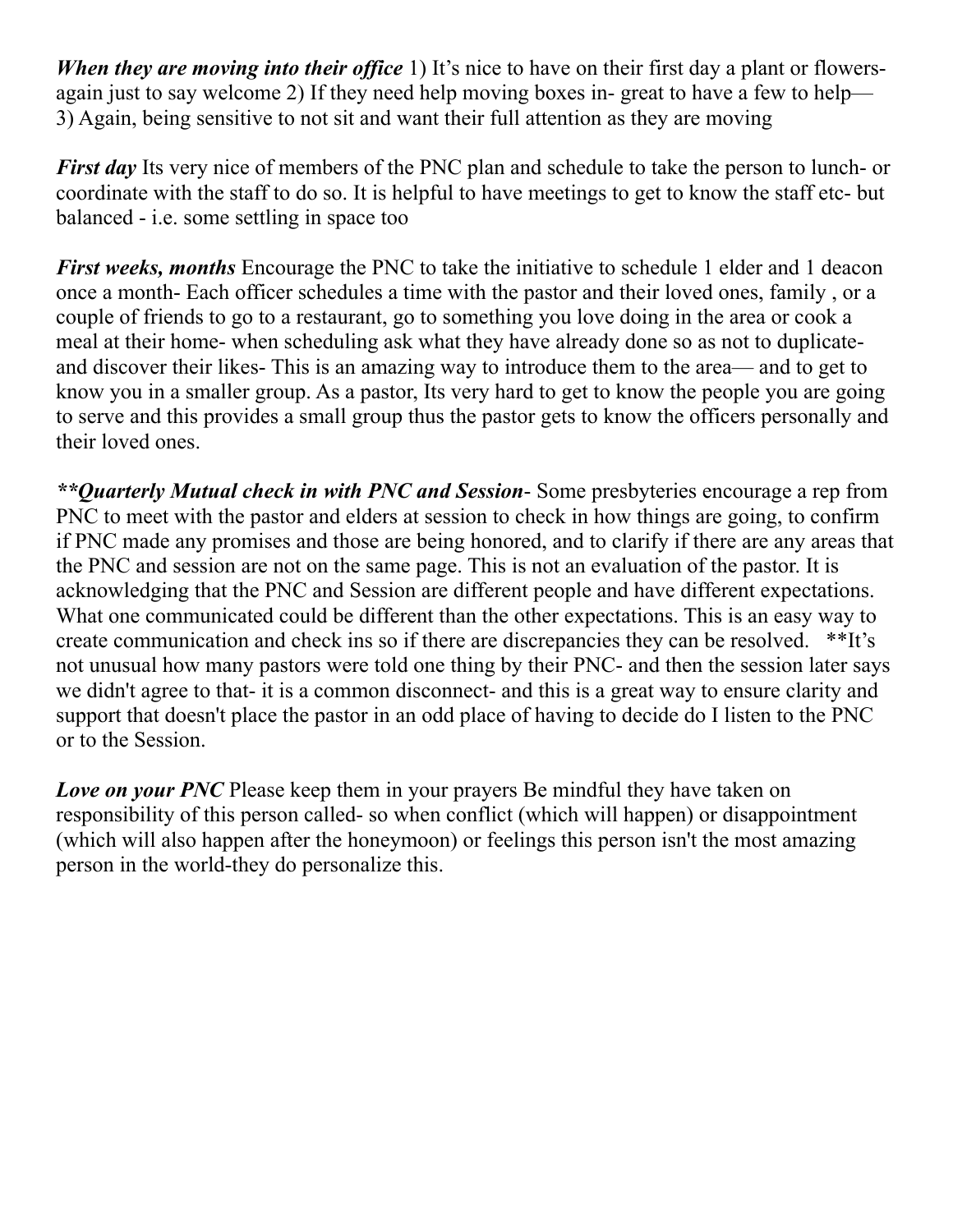## <span id="page-32-0"></span>**Sample Letters**

For those in the "C" Pile

 $Dear \_$ 

We have reviewed your PIF, and although you seem to us to be well qualified for ministry, it does not appear to us that your gifts match well with our direction for ministry. We wish you God's blessings in your work.

**Only** if the person **self-referred**, you will also thank them for their interest in your position. Moreover, make sure that you have had some prior contact with the person (informing them that they were on your list of potential candidates). **No one** likes to receive **a rejection letter** for a position **for which** they did **not know** they were **under consideration.**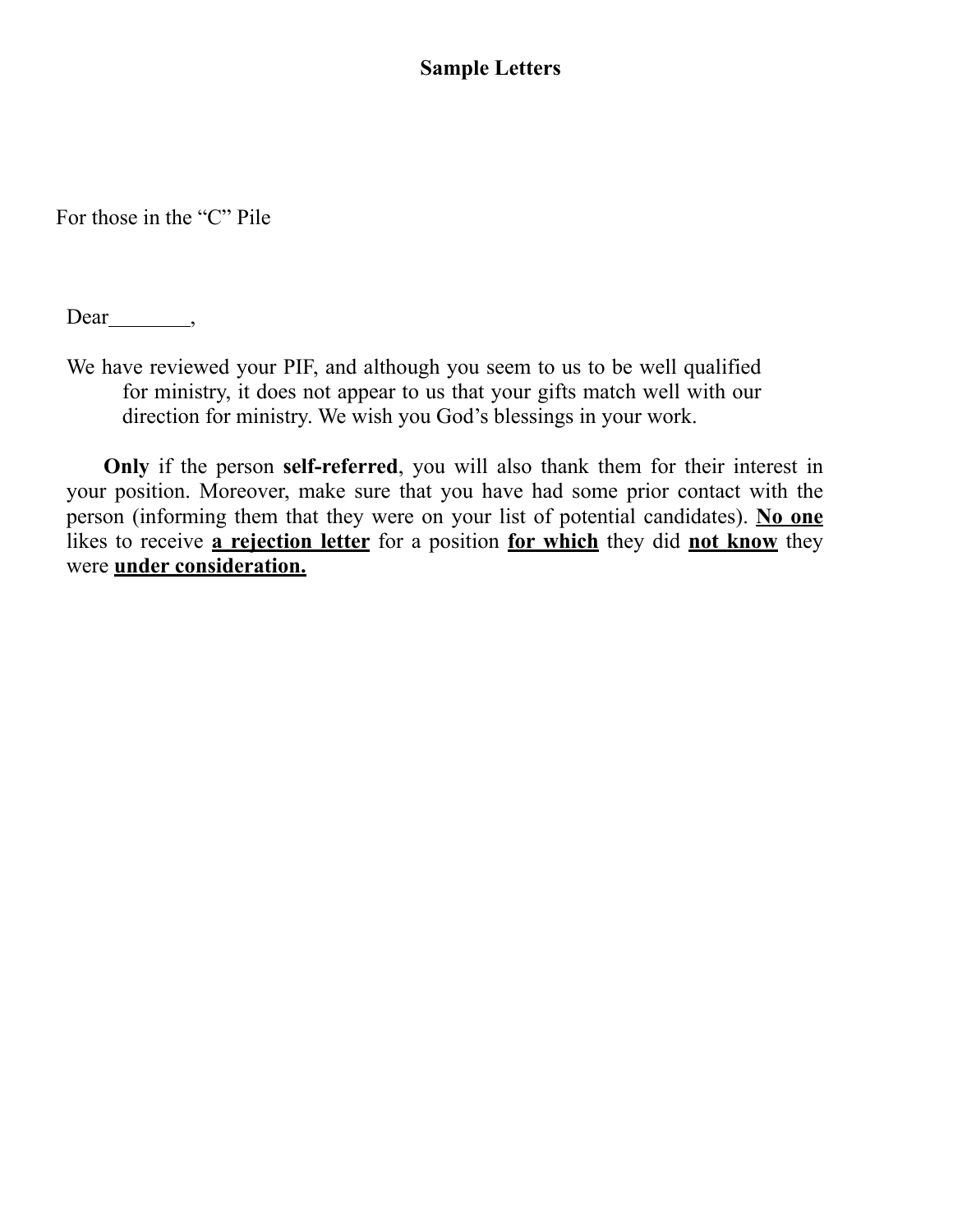On behalf of the Pastoral Nominating Committee, we'd like to acknowledge your recommendation of for our consideration. We want to thank you for taking the time to help us peer over horizons we can't even see. And we thank you as well for your concern for our process and for the life of Presbyterian Church.

As we move into this work of discernment, we would ask for your continued prayer and support. Much of the work will be confidential. It will be a burden for us not to be able to share with you what we know. And it will be a burden for you not to be informed about all the things we are doing. Having such a wall of separation between us at such a critical moment in time, we need each other more than ever. So we invite you to covenant with us to pray for each other as we take this journey. May God continue to bless us as we go.

Grace and Peace,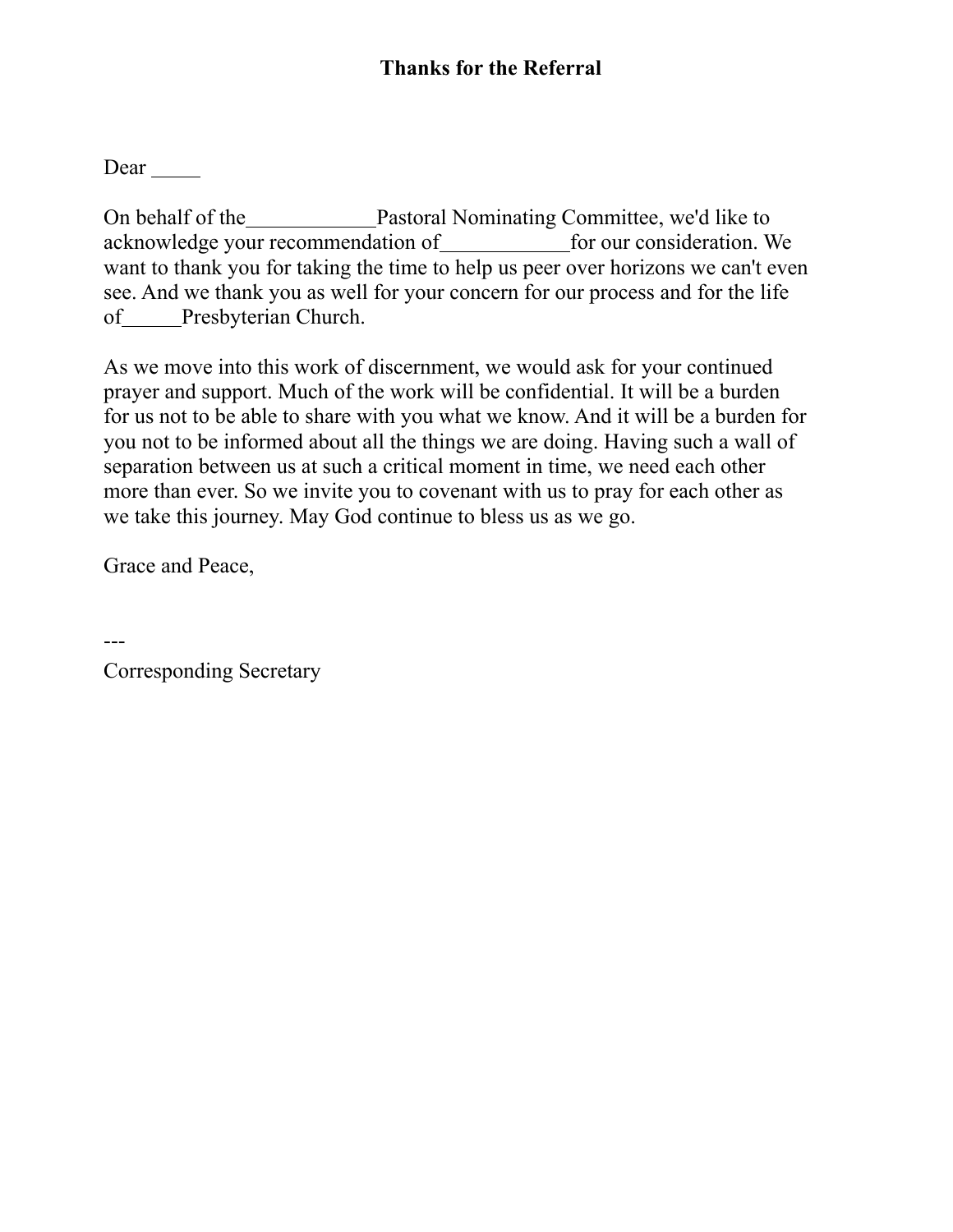This is just a quick note to let you know that we have received your information. We look

forward to reviewing it. Our committee meets on evening of each week. It will

probably be a week or two before we listen to your material together and share our responses to your written material.

We know that this can be an anxious time for you. Our prayers continue to include you and your family. And we will be in touch with you one way or another when we determine next steps.

Grace and Peace,

---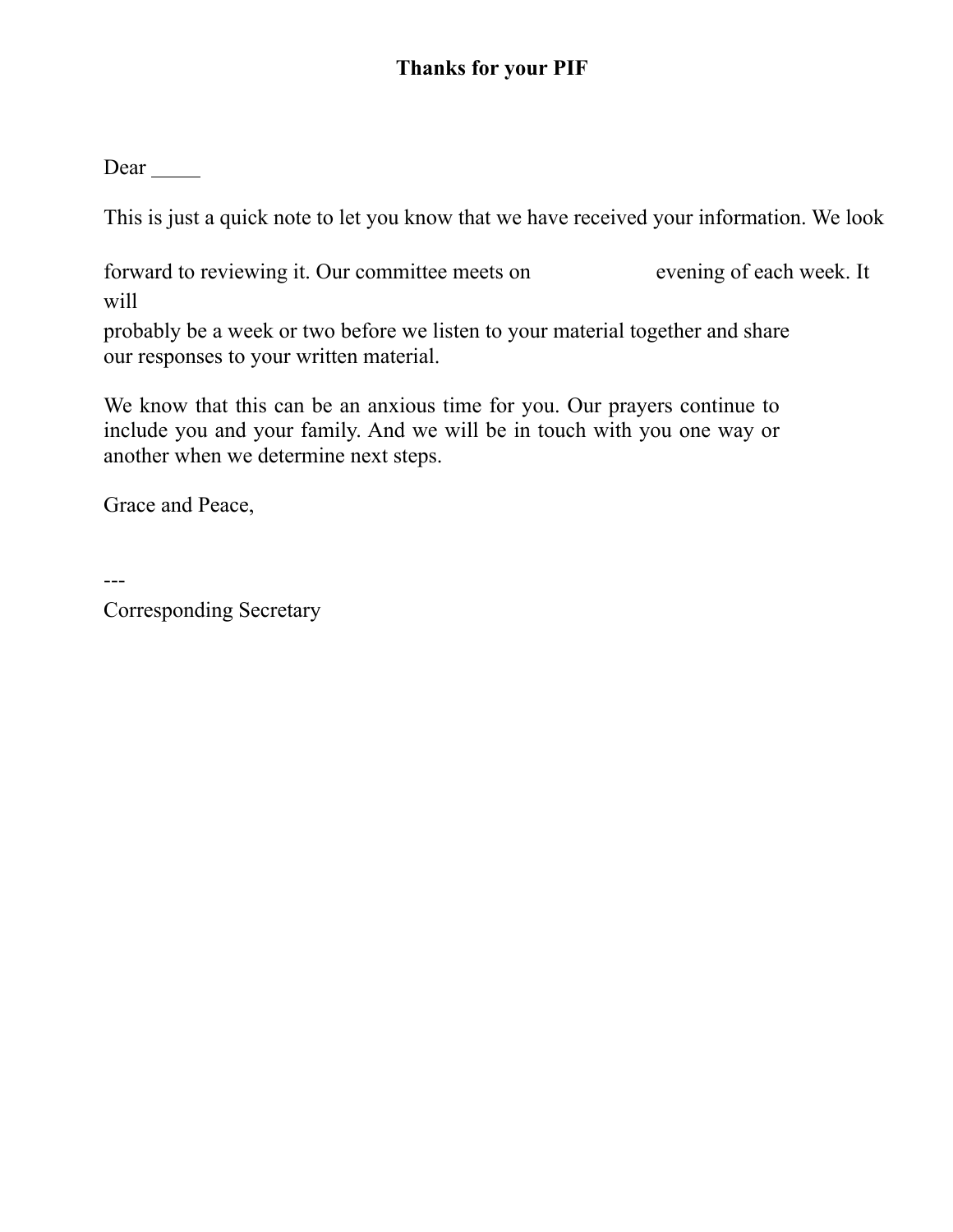We understand that this is an anxious time for you as you mentally "try on" a pastorate. We don't want to leave you dangling. Toward that end, it is our intent to keep you posted on our process. Our goal is to let no more than a month elapse without being in touch with you. If nothing else we will tell you we are swamped but still aware of our ongoing conversation.

As interested as you might be in \_\_\_\_\_\_\_\_, we know that you are listening in more than this one place. If there comes a time when it becomes clear that you are being called in another direction, please let us know. While it would remove you from our consideration, it would confirm for us the presence of God in this process and allow us to celebrate for and with you.

As always, we hold you in our prayers and look forward to

hearing from you. Grace and Peace,

Corresponding Secretary

---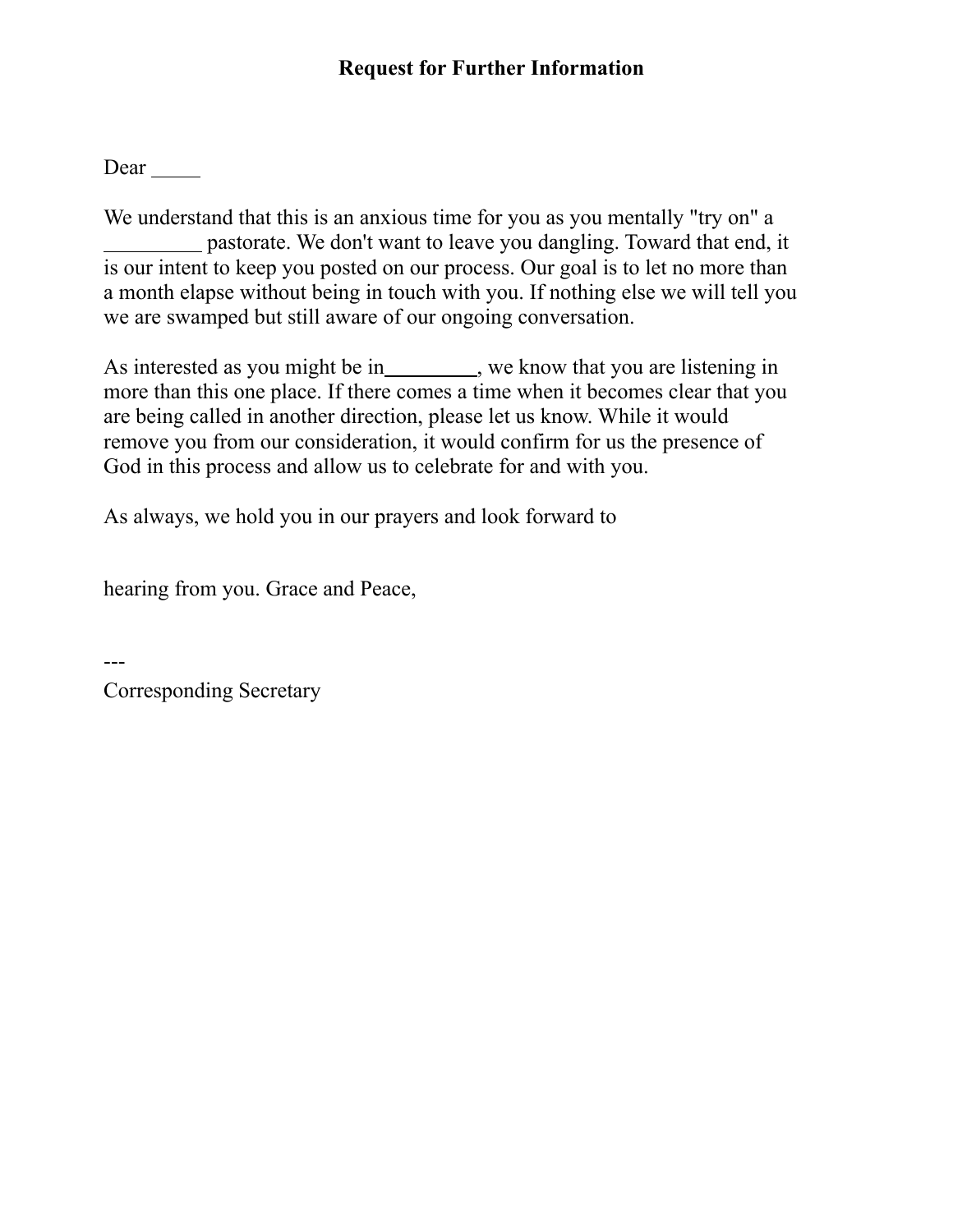# **Request for Dialogue**

Dear

It has been recommend to our Pastoral Nominating Committee that you be considered as a potential candidate for pastor of \_\_\_\_\_\_. Whenever someone who knows us is excited about a particular minister for us, we pay attention. We would like to invite you into our process. Our MIF may be found on the denominational web site. Our PIN is  $\#$  We'd like to request a copy of your PIF and a sermon CD/DVD (audio or video.)

As we move along similar paths of discernment, know that our prayers are with you in your journey.

Grace and Peace,

---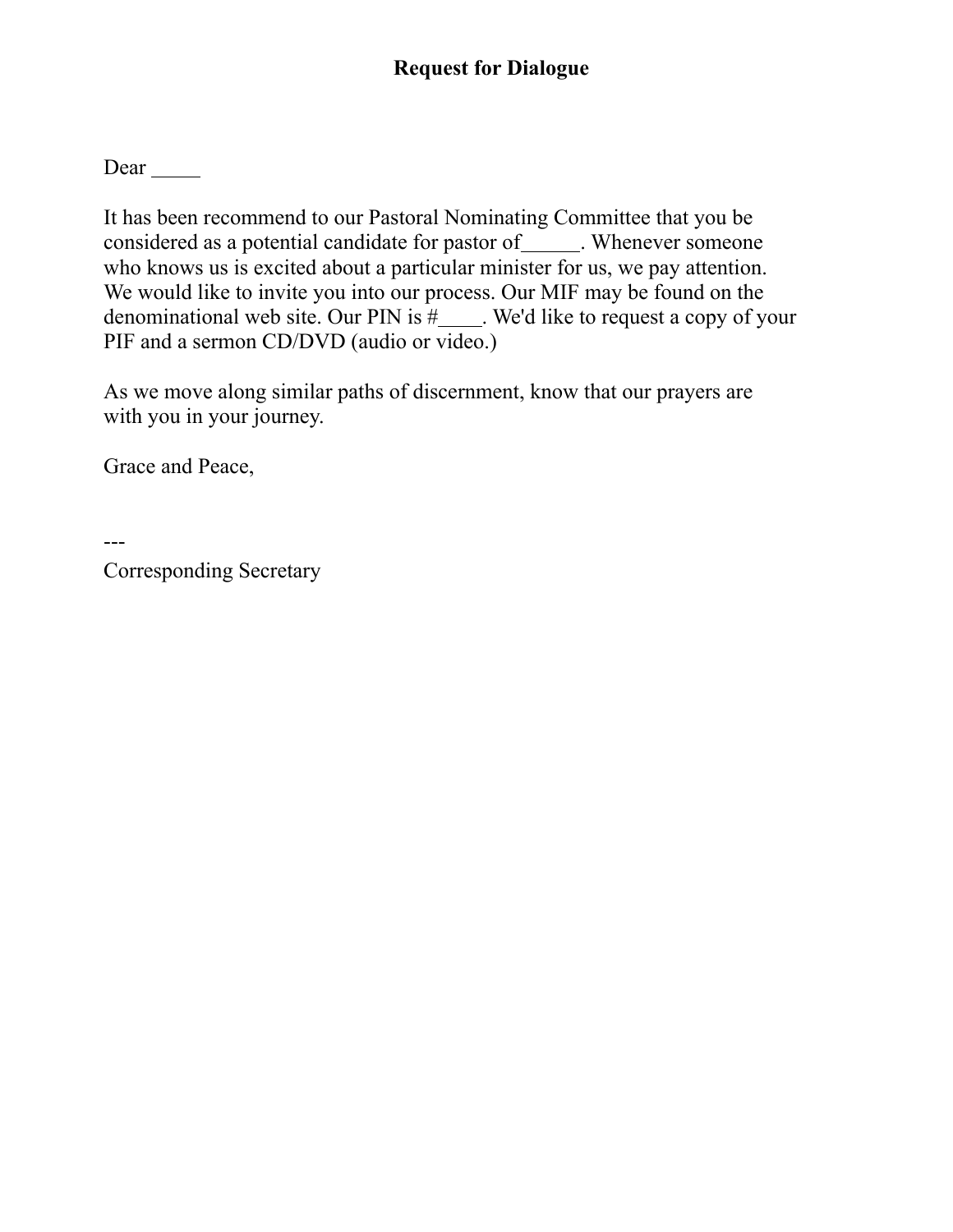We have reviewed the information you have sent us. It is obvious that your gifts for ministry are significant. It is our sense, though, that your strengths and our needs are not a match.

We want to thank you for the time, energy and prayer you have given to our process. We will continue to hold you in our prayers as we both continue this work of discernment. If you are so moved, we'd love to hear from you when your process is complete so that we may celebrate with you and pray for you and your congregation.

Grace and Peace,

---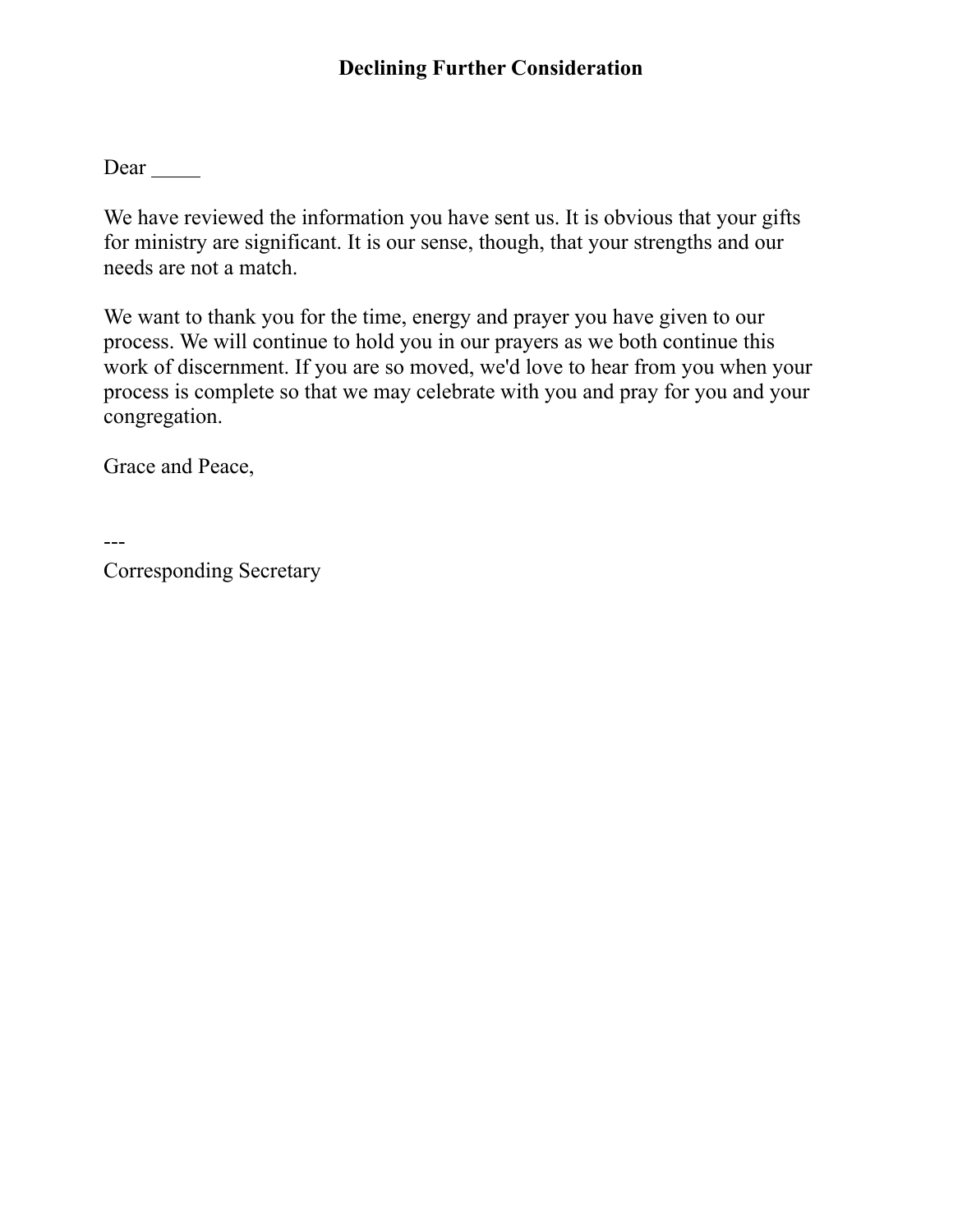It's been a few weeks since we last wrote to you. We wanted to let you know that we haven't forgotten about you. We are

- \* still early in the process and reviewing information
- \* in the middle part of our process and narrowing the field
- \* about to complete the middle part of our process and getting it down to a

few candidates We want you to know that your name still before us.

We're getting excited here about the coming of

- \* Easter
- \* Spring
- \* Graduation
- \* Whatever

We can't help but get excited about the possibility of sharing it next year with a new pastor. And we know that you probably have mixed emotions about it too this possibly being the last celebration where you are and next year being in a new venue. The journey is always a roller coaster.

As always, our prayers surround

you and your family. Grace and

Peace,

---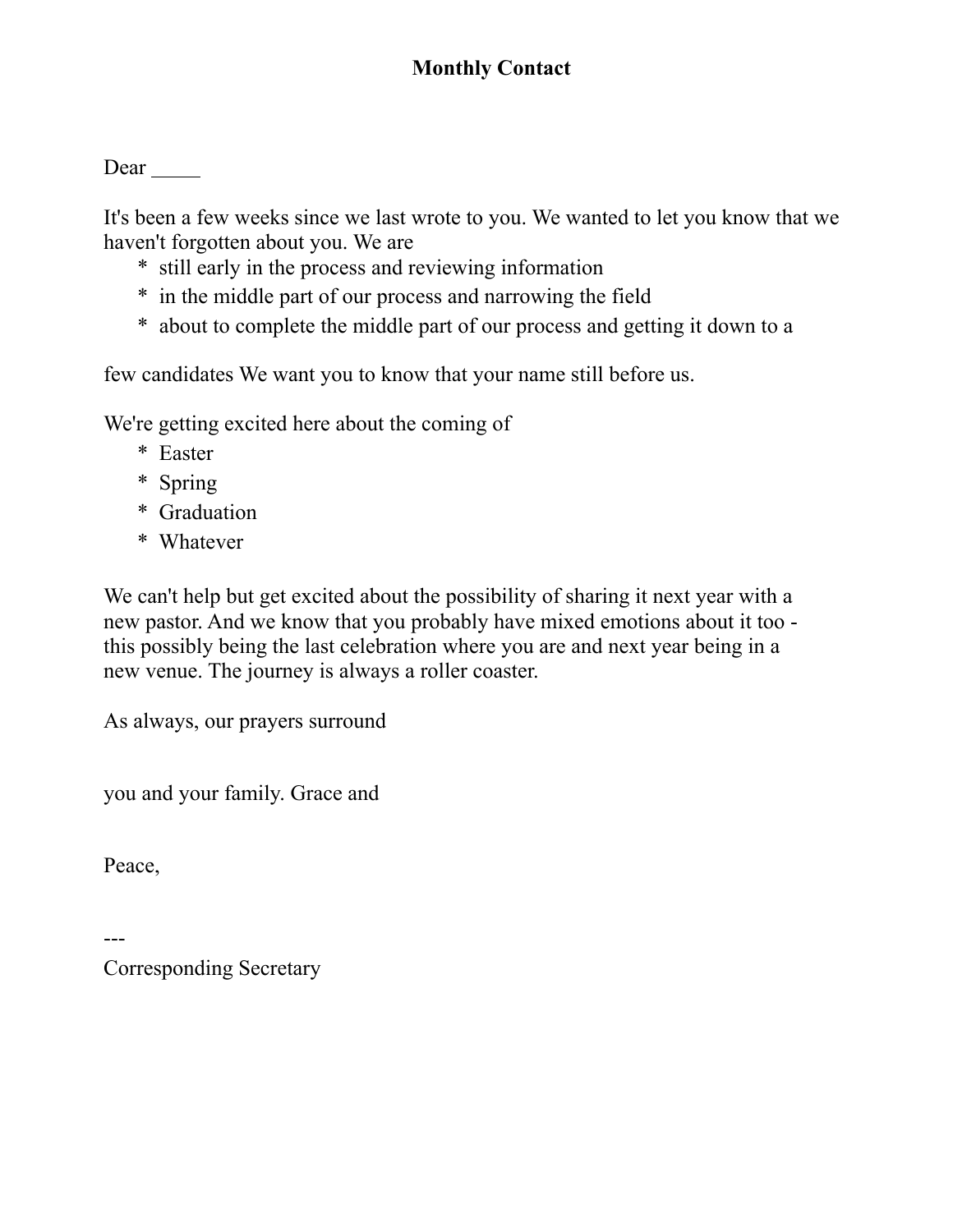# **Go For It**

Dear

This is a letter to confirm our recent telephone conversation. It's taken a while, a long time for both of us. But our committee has determined that we would like to take things to a deeper level if you are still open to that. While you are not the only candidate at this point, but we are very excited about you.

Our video-conference call will be at\_\_\_\_\_\_\_\_ time on day. You may call into/link into the following number, ... We'd like to keep it at under (30 min., 1) hour...) We'd like to spend the first part of it asking you questions and hearing your responses. The second part is an opportunity for you to ask questions, raise concerns and get to know us.

We'll see where things go from there and will continue to be intentional about staying in touch. At this point we would invite you to feel free to contact us as you need to for this process to proceed.

Know that we are thinking of you, wishing you all good things and holding you in our prayers. We look forward to talking with you soon.

Grace and Peace,

---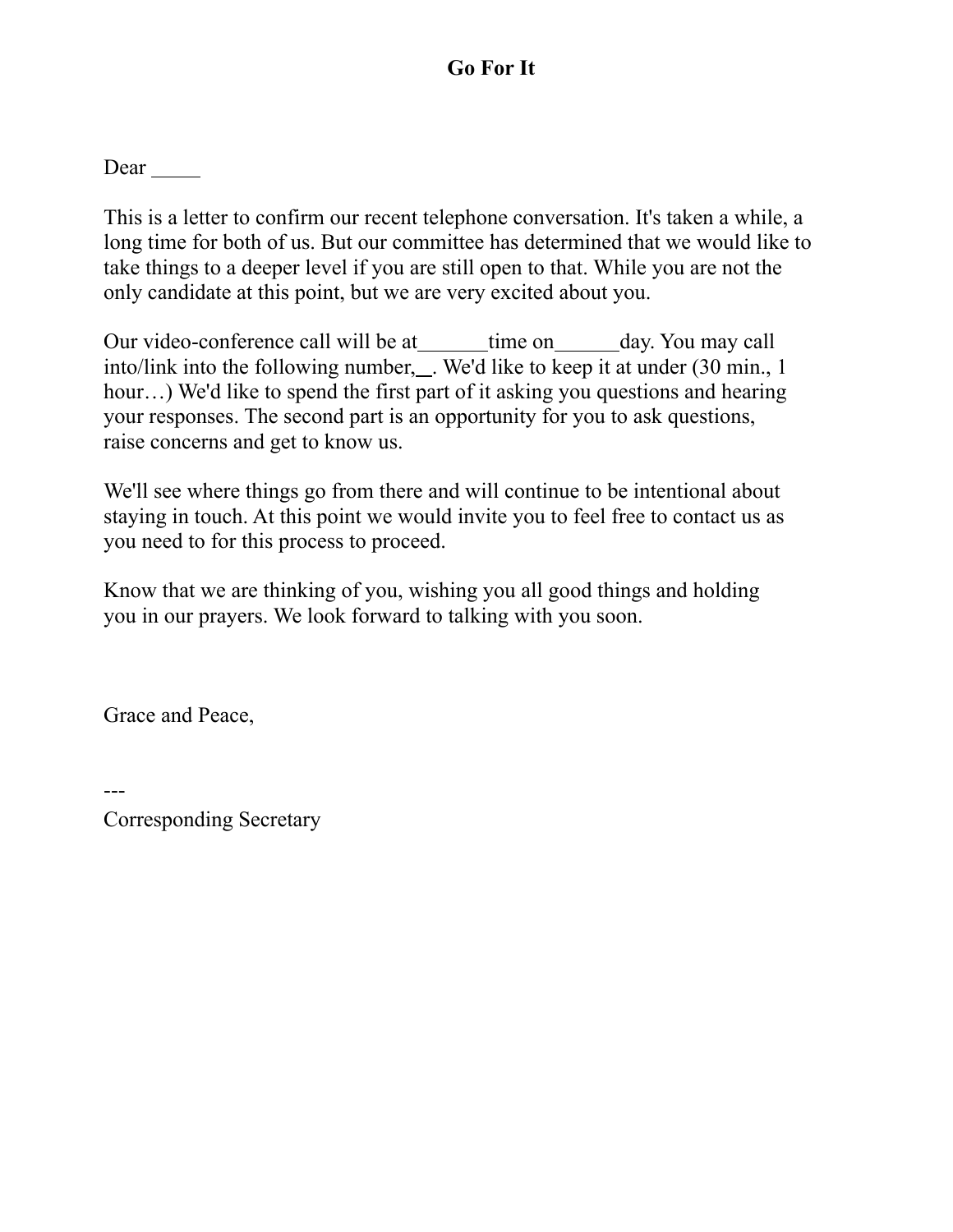# **CARING FOR YOUR PASTOR**

# *Some Needs Identified*

Fewer persons have entered the pastorate in recent decades than in earlier decades. There are fewer pastors in the PCUSA currently than there are churches.

We now hear from some seminary graduates who say, "Have training; not interested in working." Fewer recent graduates have a sense of calling to our overwhelming number of small churches and few are able to accept a part-time call. Once there, pastors often leave a congregation just when it seems it's time for some really good things to occur.

There are a number of causes that are being identified. Some of the factors include:

- lack of appreciation
- high level of expectations
- unreasonable expectations
- extremely long work hours
- weeks when it is 'impossible' to have a day off; or time with family, or. . .
- lack of Sabbath space when spiritual life can be nourished (since the work is constantly draining one's reservoirs)
- rarely have two (and almost never three) days off in a row, unless using vacation
- high level of confidential information that must be carried alone leads to extremely high stress levels and health problems
- focus by so many in congregation on the little gritty matters of life color of carpet, where the flowers were placed, why pastor didn't speak. . . or visit x, y or z, etc. "All I seem to hear are complaints, about everything from a to z."
- expected to act in ways that are beyond human capacity
- pastorate is no longer seen as a vocation to be sought after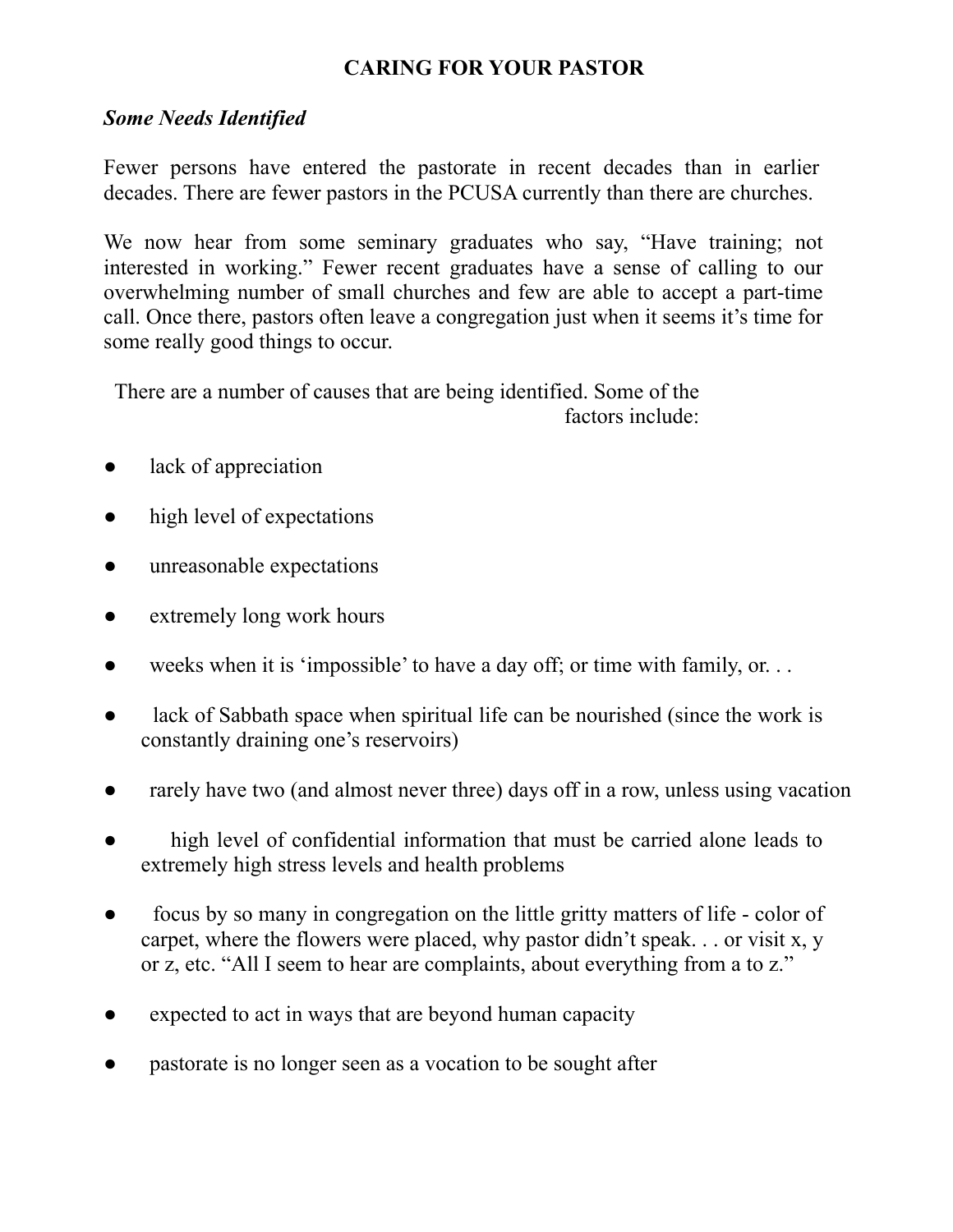## *Some Guidelines for Caring*

- 1. Express your caring in genuine ways:
	- share appreciation for sermon, visit, meaningful prayer or worship service, etc.
	- stop by just to "see how pastor is doing." And don't let pastor turn focus to you.
	- drop off a bag of apples or a watermelon, just to say "I care." Items like these can also express caring for the pastor's family, who often pay a high price for claims on the parent's time, energy, love and. . .
	- If young children are involved, share with a small group the cost of a sitter

Also, ask the pastor what the best time is to call, and pass the word around.

- 2. Help the congregation to look seriously at how they care or don't:
	- looking at what they expect, demand and get angry about if it doesn't happen as they expect, even to the timing.
	- find ways to work out "color of carpet," etc. type concerns without involving the pastor. Such actions should be the result of a session's decision.
	- explore with the Personnel Committee what type appreciation they are expressing on behalf of the congregation. One church's committee provides a special dinner for the pastor and pastor's family during the early days of December. What type things does yours do?
	- carefully choose members to serve on the Personnel Committee. It's often the pastor's major link to sanity and help.
- 3. Improve communication throughout the congregation:
	- When negative feedback about the pastor is heard, don't assume it's true without checking it out. One pastor recently described his experience of going to help an older gentleman do some work in his basement and later hearing that the man said, "The pastor never visits me."
	- Give feedback to the pastor when requested or when you have clarified that this is a time when the pastor is willing to receive it.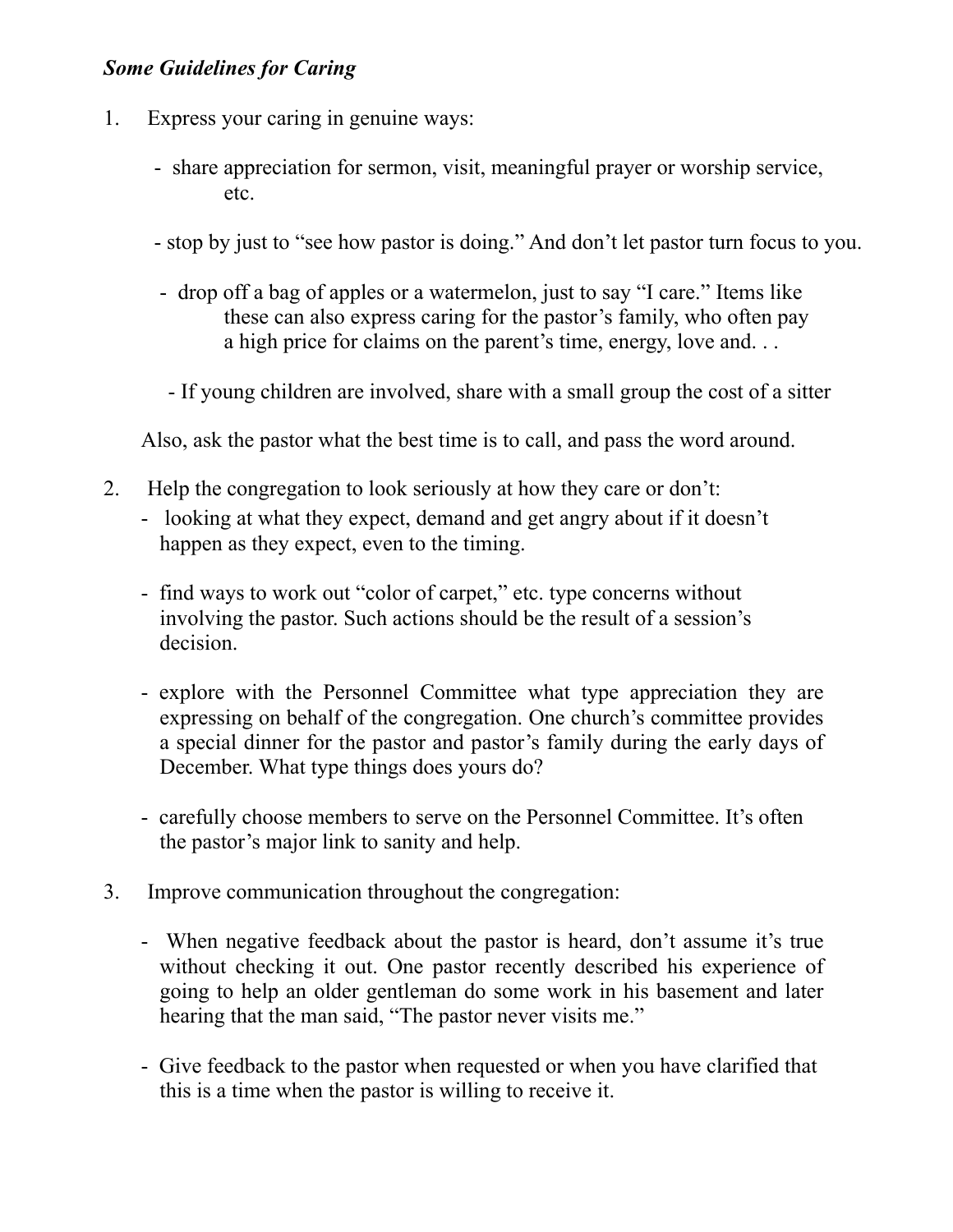- Avoid triangulation i.e. if someone asks you to "tell the pastor this or that" (complaint), encourage person to talk directly with the pastor.
- Avoid having the pastor be the scapegoat for the session or any other person/group
- If some step turns out to be a goof, taken prematurely or the cause of a "blow-up," the Session should take responsibility if it resulted from their decision.
- Be honest and stand behind what you say. Sometimes elders/members say one thing to the pastor's face and then say nothing when the matter comes up in Session or Congregational or committee meeting.
- Help the congregation to know that the clearer and more direct the communication is, the healthier will be the congregation and their relationship with the pastor.
- 4. Identify boundaries and draw up a covenant:
	- A written covenant between the pastor, session and congregation can lead toward a healthier pastor, session and congregation. It should be worked out between all parties. Presbytery can provide assistance and guidance materials.
	- Lack of clear boundaries are a major source of frustration, overwork and burnout. Agree on some healthy boundaries, then follow up, making sure that the pastor is abiding by them, or earnestly trying to. For example:
		- + number of hours of work in a day
		- + number of evenings in which pastor is ever to work and be away from family (save for emergencies)
	- Encourage the pastor to use an answering machine during meal hours, responding only to emergencies
	- Train the congregation not to call during meals, unless an emergency is involved.
	- Make sure the congregation knows what day the pastor does not work and avoid any interruptions except emergencies.
- 5. Educate the congregation to understand that:
	- the pastor is a real person with downs as well as ups, and with times of questioning, confusion, grieving, etc. An unreal expectation of some church members, for example, is that after a major personal loss, the pastor will be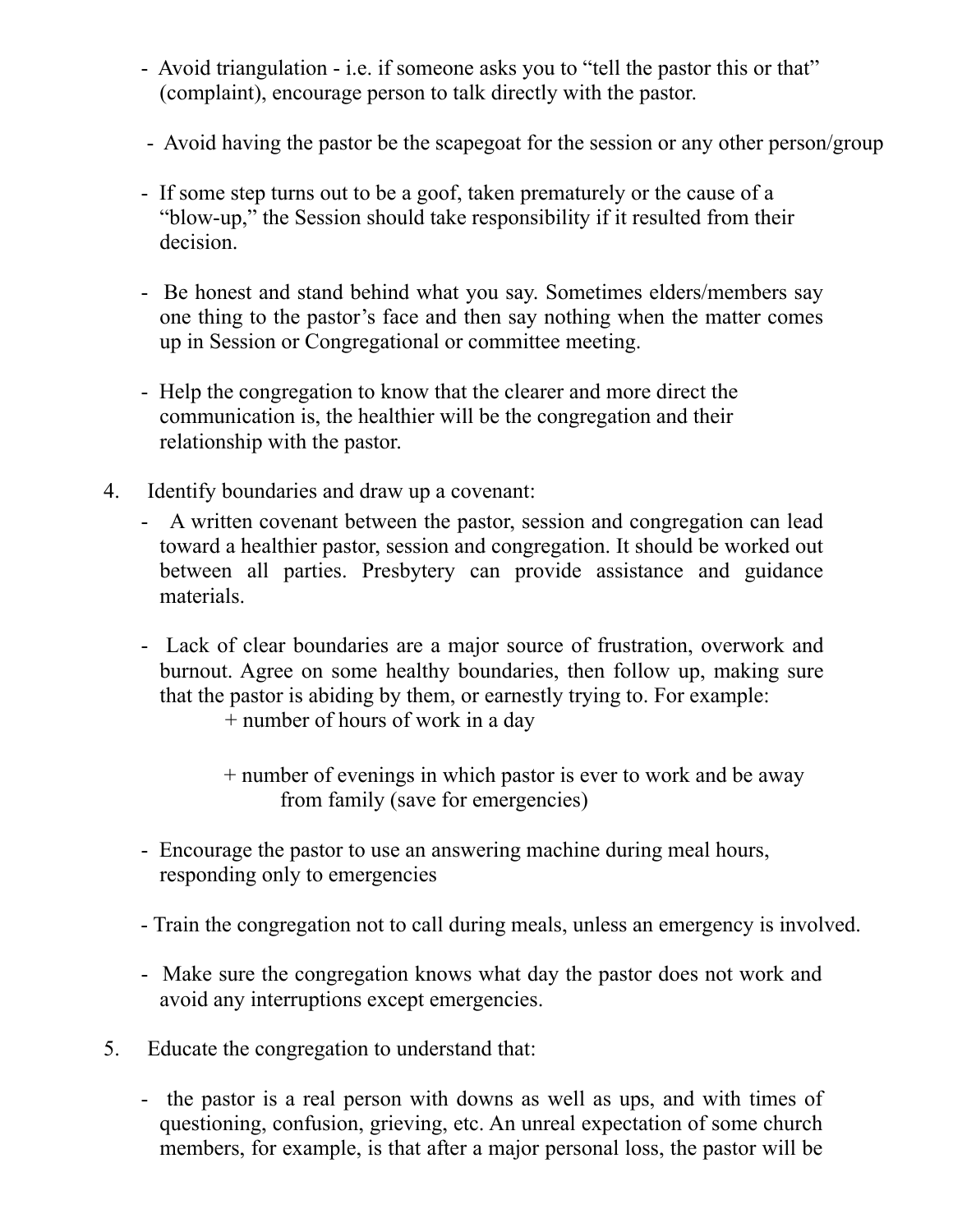able to carry on as though nothing has happened, especially "if his/her faith is strong enough!!" Thank God we have congregations who know how to care for their pastor and family, as well as be cared for.

- conflict will exist at times. Training can help them work with the pastor through small ones, so they'll all be prepared for a larger one. Without change, which usually includes some conflict (i.e. difference of opinion about things that matter), growth does not occur, spiritual or any other type.
- Sabbath need and Sabbath keeping are a vital part of a Christian's life. Help them understand the pastor's needs, as well as their own, that can be met through Sabbath keeping.
- 6. Be creative with:
	- meeting times, i.e. 5:30 7:00, so pastor can have evening at home
	- ways to provide time off when emergencies have deleted regularly scheduled periods off.
	- unusual ways to schedule Sabbath time ( Fri. /Sat. Or Mon/Tues)
	- ways to begin planning for a sabbatical, even though it may be four, five or six years in the future. It's a goal worth moving toward.
- 7. During the first few years of a pastorate:
	- Have individuals host small groups of members to meet the pastor and spouse, for fellowship and some structured sharing.
	- Invite the pastor (and family) to a meal in your home, even if the food is "picked up," so your family can get to know them and vice versa.
- 8. Be open to new ideas, opportunities for change, listen, try.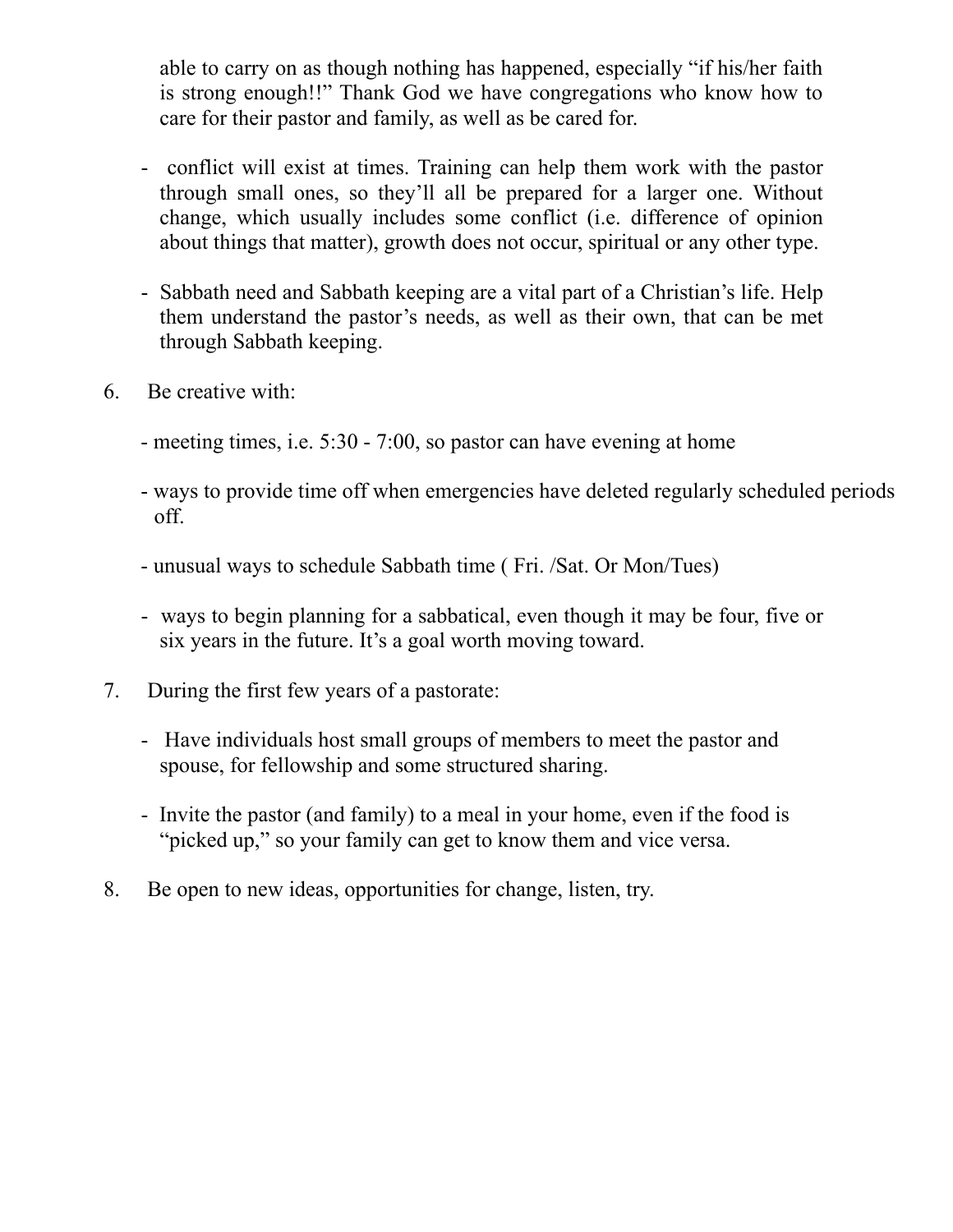# *Congregational Care for Pastor Possibilities*

- 1. YMCA membership or club membership (swim, racquetball, golf, other exercise options) paid for by church & expectation that pastor will use it.
- 2. Insist on a day off and announce and reinforce to congregation
- 3. If the day off falls on a holiday or is interfered with by wedding, funeral, etc., choose a substitute in next two weeks.
- 4. Recognize need for extra break after heavy event or season like Christmas and Easter.
- 5. Occasional gift certificates for night out in response to an especially good event or act.
- 6. A surprise weekend away with reservations and church finds substitute.
- 7. Personnel Committee identify and publicize some of unique stresses on ministry.
- 8. Encourage members to write positive notes of thank you to pastor and to family members.
- 9. Establish a sabbatical policy to provide a sabbatical period after 4-6 years of service.
- 10. Encourage an occasional one-day retreat that is not vacation.
- 11. Identify a member who will offer a vacation cabin to pastor. for study leave, vacation, retreat, etc.
- 12. Offer to provide a monthly stress/spiritual counseling.
- 13. Develop specific strategies to help pastor through divorce/widowhood.
- 14. Hold an annual "Pastor Appreciation Day."
- 15. Provide one or two weekends off annually that are not related to vacation, one tying in with a national three-day weekend.
- 16. Encourage your pastor's acceptance of responsibility for self care.
- 17. Listen to the pastor's suggestions and ideas regarding change. Explore them together.
- 18. Draw up a covenant with the pastor and Session. Presbytery can provide samples.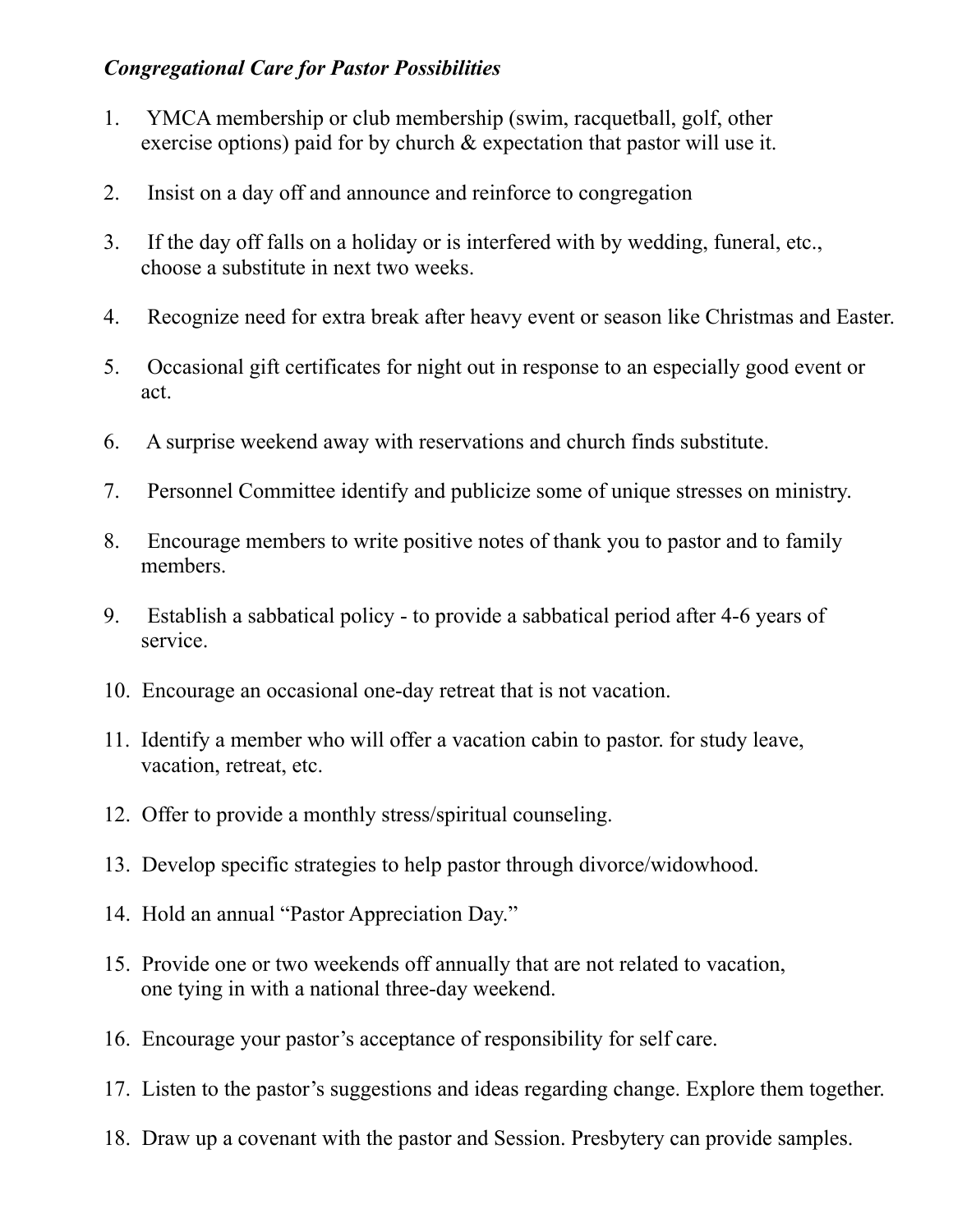# *Congregational Care for Spouse and/or Family Ideas*

- 1. Offer to supply babysitting for a church event.
- 2. Offer to supply babysitting for an evening out.
- 3. Offer a surprise recognition ceremony for spouse and all he/she does to support the ministry of the clergy.
- 4. Support clergy attendance at children's events, parent/teacher meetings, etc as balance for all the extra evening meetings.
- 5. Occasionally offer gift certificate for a special night out.
- 6. Recognize ambiguity of spouse serving as officer and voice it for congregation.
- 7. Find way, (unfinished term) to enable spouse to be ordained so can serve larger church, accompany clergy in serving communion, etc.
- 8. Recognize spouse's gifts to church independent of being married to clergy.
- 9. Lift up separate identity of spouse.
- 10. Provide season ticket to theater or even individual tickets to special sporting event, etc.
- 11. If have manse, permit couple to make choices regarding color, rugs, etc.
- 12. When the pastor first arrives, have the PNC gather introductory material about surrounding community. (i.e. like welcome committee)
- 13. Provide a mother or father with young children a free morning or day off occasionally.
- 14. Have a frank talk with the spouse about where they want to be involved in the life of the congregation and then support the chosen level of involvement.

# *Remember:*

Some clergy are their own worst enemies (some know this, others don't)

Some need control; think no one can do the job like they can, believe that their role calls them to be a servant at all times, doing whatever anyone asks or providing whatever anyone needs.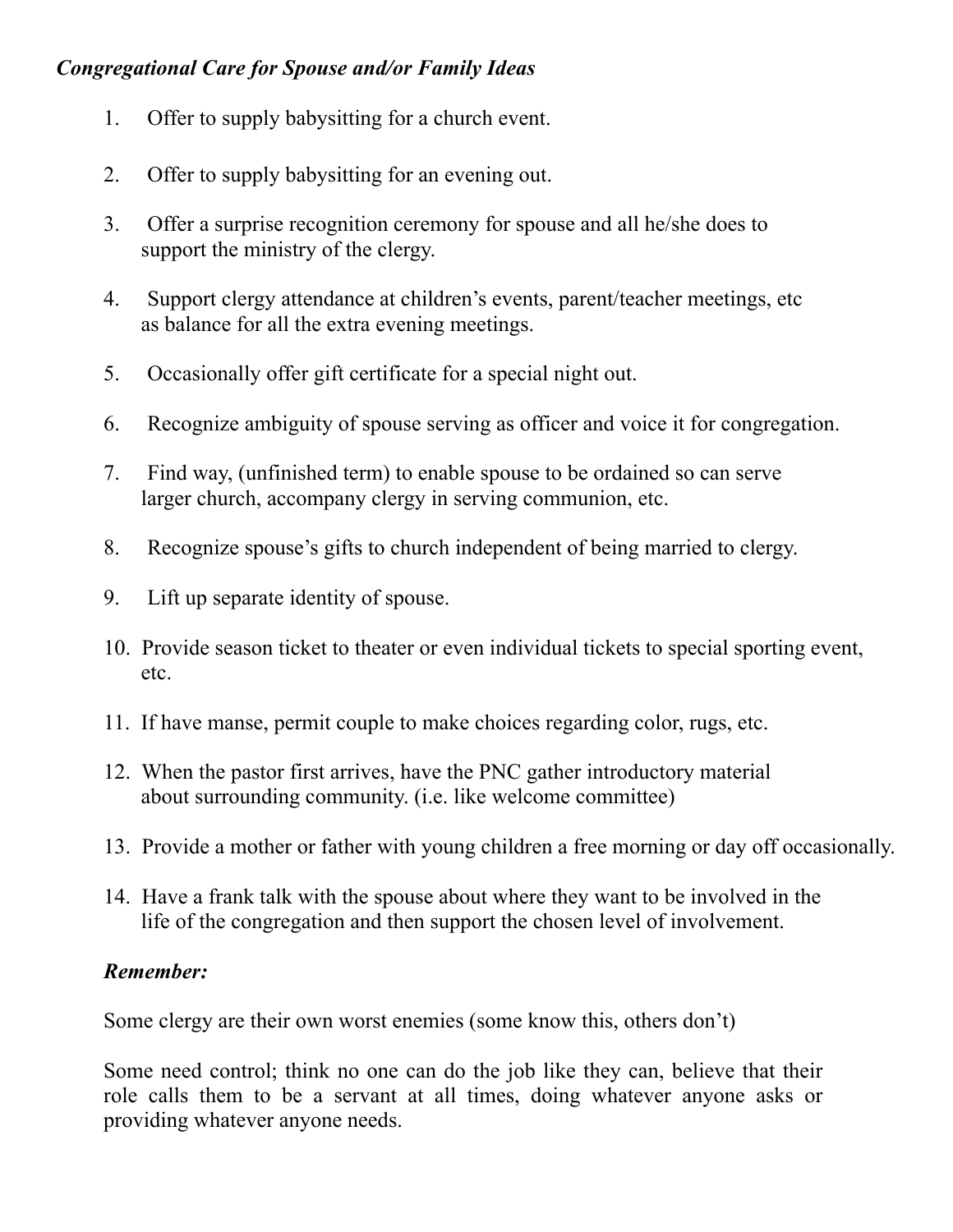Challenge them! Especially when you ask how you can help and hear, "0h, everything's all right. I don't need any help." A possible response - "I'd like to help you, but you seem to want to do everything yourself"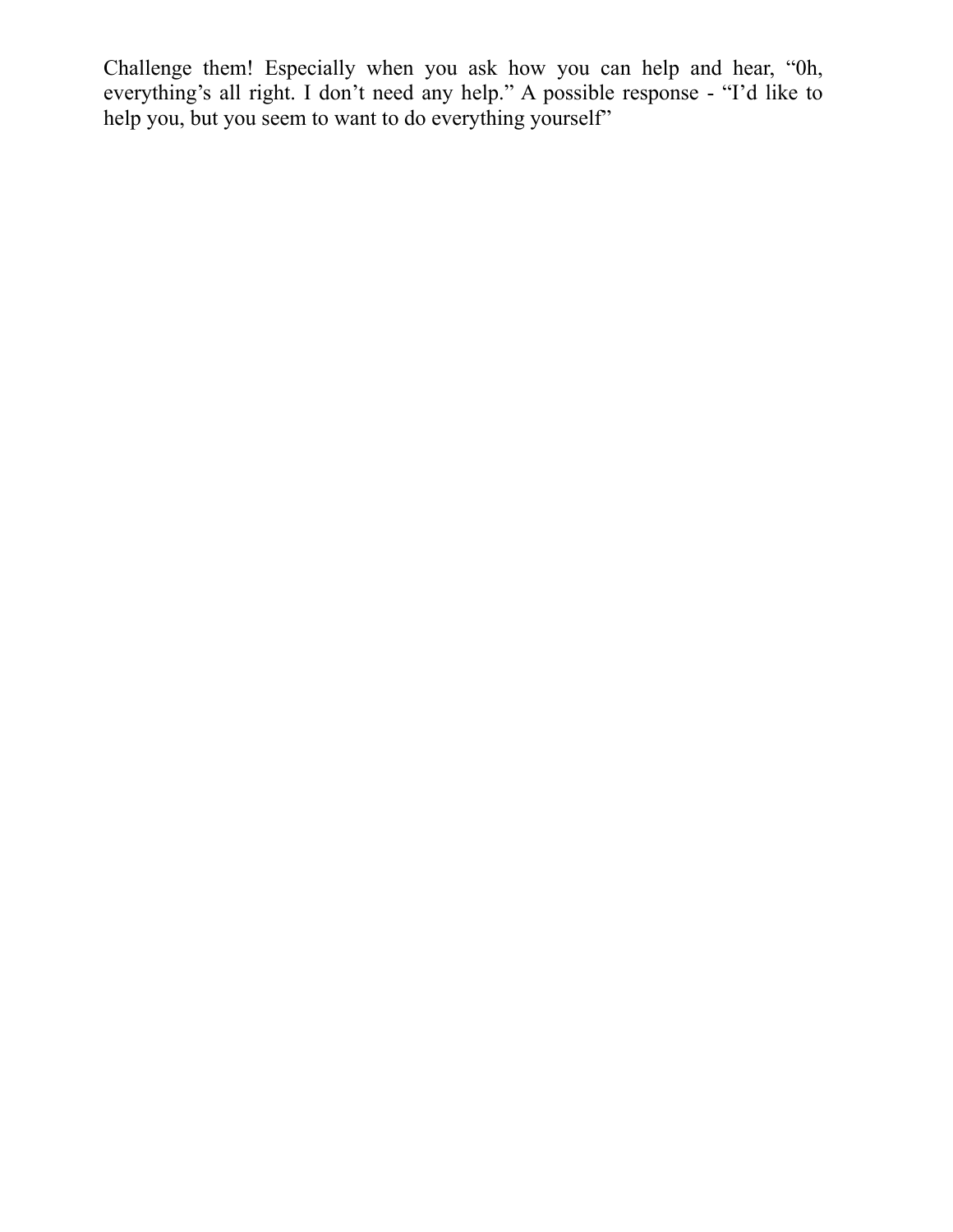# <span id="page-47-0"></span>**CLERGY SELF CARE IDEAS**

- 1. The very first thing for clergy self-care is to develop a Sabbath mind set.
- 2. You aren't ultimately in charge and taking time to re-create yourself, and reconnect with God and neighbor (especially spouse and family) is a testimony to your trust in God.
- 3. Full vacation time should be used.
- 4. Study leave should be taken.
- 5. A definite day off should be identified, announced and taken.
- 6. Some sort of physical exercise program should be practiced.
- 7. It is useful to do this at some health club or Y program that builds in a commitment.
- 8. A strong prayer discipline is a spiritual lifeline.
- 9. A spiritual advisor is a very helpful resource and regular visits are advised.
- 10. A scripture reading program, which would allow scripture to speak to you personally, would be helpful.
- 11. Discover one or more colleagues that you feel comfortable being totally honest with and meet with them on a fairly regular basis for peer sharing/ support. Hopefully, your mentor can be one of these colleagues.
- 12. Identify a hobby that is clearly removed from your work that can allow you to separate yourself from the work, even for a brief time.
- 13. Identify some friends outside the church with whom you can socialize.

*MOST IMPORTANTLY*: Pray for your pastor each and every day and encourage your congregation to do the same. More things are wrought by prayer than by all the above and many more!!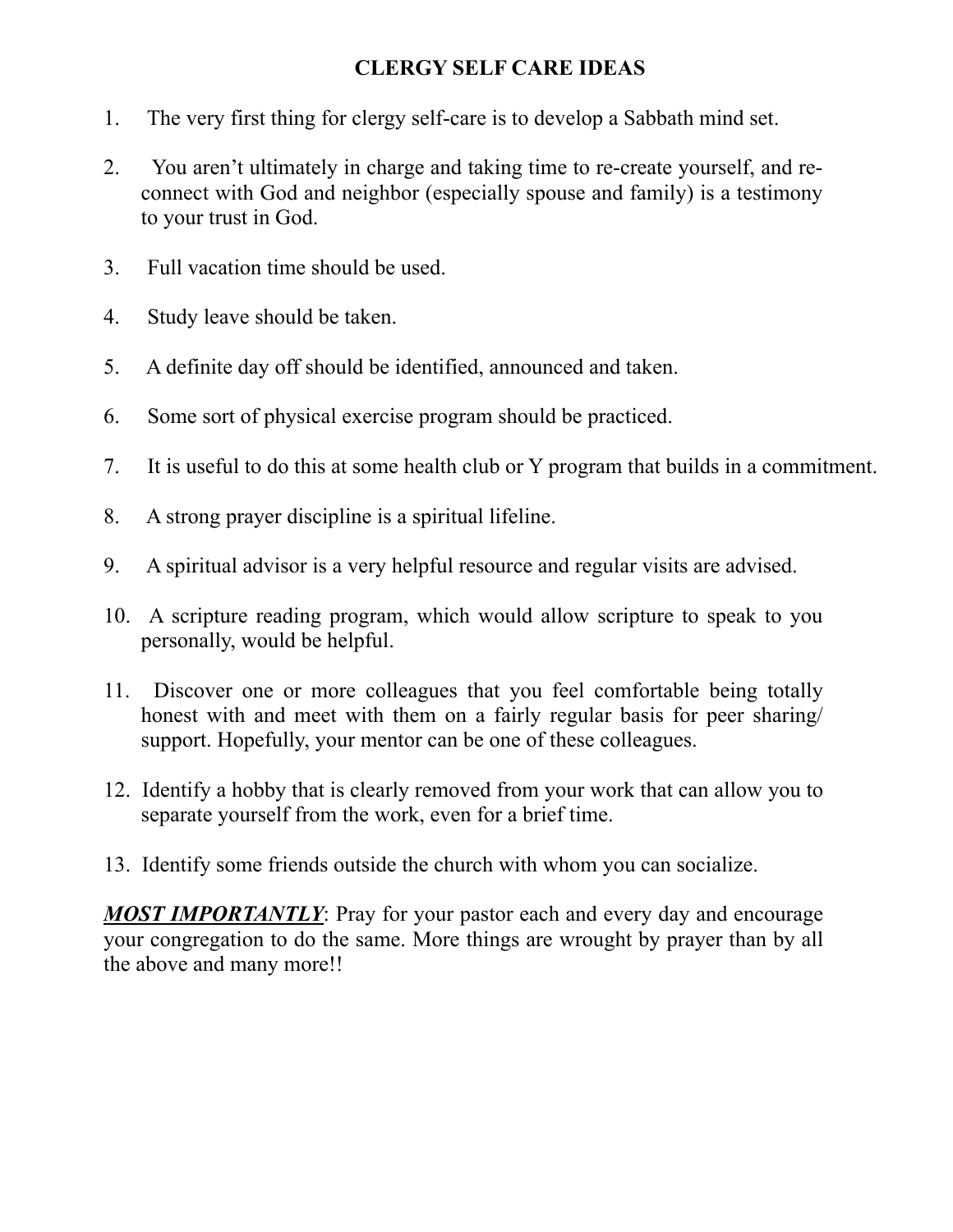# **Bible Studies for PNC**

Borrowed from the Presbytery of Arkansas, Compiled by Bill Branch

- 1. I Samuel 16:1, 4-13 God does not look on the outward appearance but on the heart. What are some "heart" qualities that God might want in your next pastor? Samuel had to go through the whole number of Jesse's sons. He even had to have Jesse bring in one more. What is this saying to your PNC about patience and the time this process may take? How can you listen for God's voice as you look at the parade of candidates for your next pastor?
- 2. Genesis 12:1-9 Discuss the faith of Abram to go into the unknown with only God to guide him. God made promises to Abram at several points along the journey. What were they? What do you think are God's promises to you and your PNC?
- 3. Luke 1:26-38 What do you think of God's unorthodox methods? How can we have the same kind of faith in God that Mary had that God will do "great things" (cf. v.49) for us? Remember that it took nine months for Mary to see the results of her "labor."
- 4. I Corinthians 12:4-14 What are some of the "gifts" that we believe this congregation needs in our next pastor? What are the "gifts" that we can and should supply from the congregation?
- 5. I Timothy 5:17-18 What is fair compensation for a minister? What does this congregation (and session) have to change in order to pay your next pastor fairly?
- 6. Jeremiah 1:4-10 Why was Jeremiah an unlikely prophet? What surprises might God have in store for this PNC?
- 7. Isaiah 6:1-8 Where was Isaiah when he heard the voice of God? What does that say about how we ought to go about our task as a PNC? Did it matter that Isaiah was a sinner? How did God deal with Isaiah's sin? How will God deal with our sin?
- 8. Philippians 2:1-11 What does this passage say about our need for humility? Is it possible for us to look beyond our own interests and selfishness to the interests of others? What are some qualities mentioned here that we should seek in our next pastor?
- 9. Romans 12:1-21 What does this say about the role of the PNC and the congregation in the leadership of the congregation: Before a pastor is called?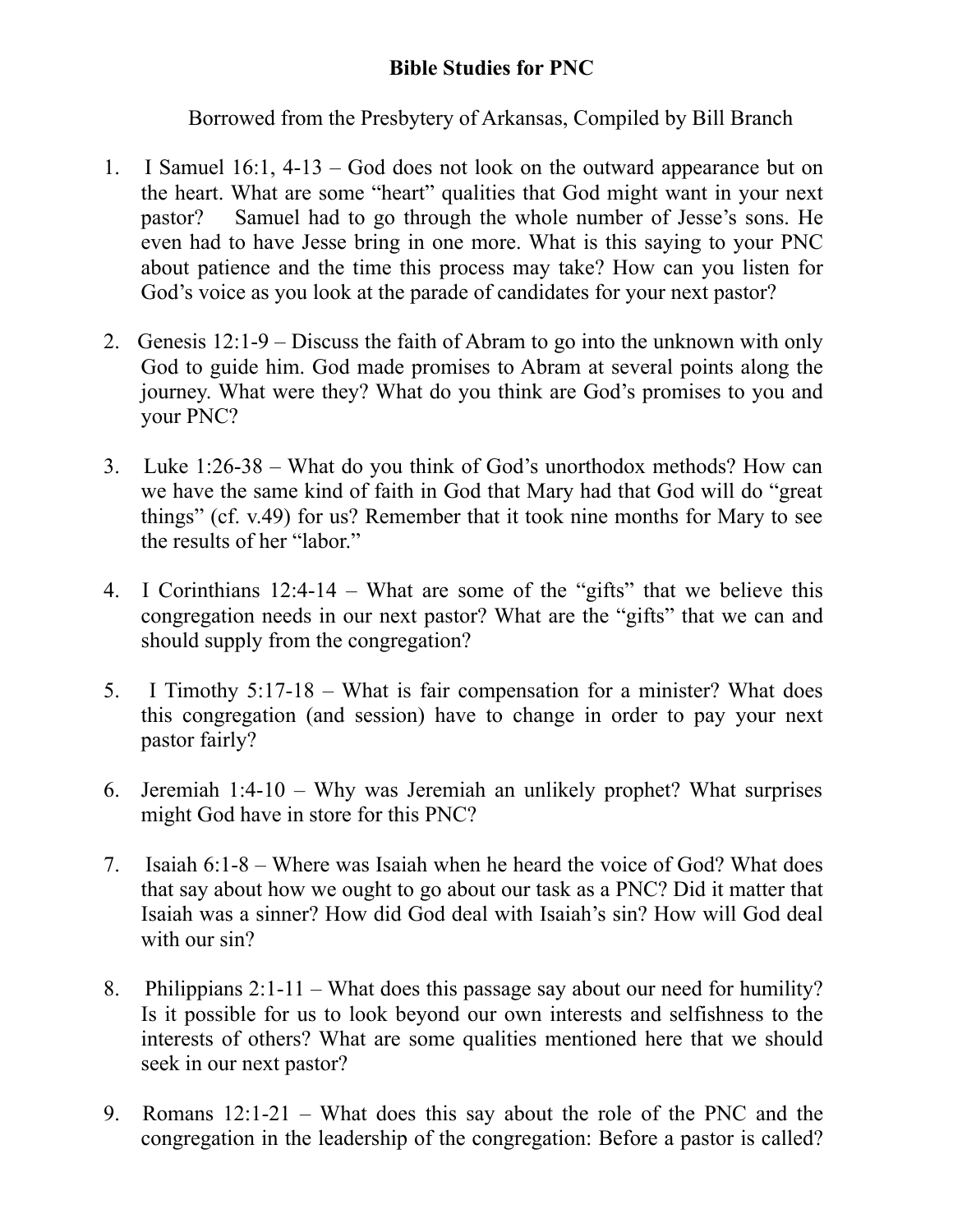After the next pastor is called? What does this say about the tendency of some churches to expect the pastor to be all things to all people?

- 10. Judges 4:1-10 Was Deborah an unlikely leader for God's people in her day? Why do you think that God chose her? Note that she work together with Barak. Are there ways that your congregation could work with an unlikely leader to bring glory to God and to God's church today?
- 11. Exodus 3:1-12 Note that God says that he will go with Moses. What helps you to know that God is/will be with you as you fulfill the call of God to find a new pastor? What kind of challenges can you place before the candidates with whom you talk about being your new pastor?
- 12. Matthew 5:1-16 Which of these attributes do you think it will be important for your next pastor to have? Which of them will be the most important?
- 13. Psalm 100 How important is it for you and your PNC to worship God as you go through this journey? How important is it that your next pastor be a person of joy and thanksgiving? What should you look for in that person's worship leadership that speaks of joyful celebration. What in his or her life should you look for to see if s/he can "serve the Lord with gladness"?
- 14. Luke 15:3-7 What qualities should you look for that tells you that a pastor cares about single individuals? What should the next pastor's attitude toward sinners be?
- 15. Psalm 23 Do you feel the presence of the Lord with you? Where do you feel God's presence most: In prayer? In Bible study? In your work as a PNC? In worship? What quality of "righteousness" should you look for in a new pastor? In what way do you want the new pastor to be a shepherd?
- 16. Philippians 4:8-9 Have you treated the people with whom you have dealt with grace? With justice? Have you spent time thinking about excellence in your church and have you given praise for the Presbyterian Church and its process?
- 17. Mark 1:1-8 In what ways do you want your next pastor to be like John the baptizer? In what ways do you NOT want your next pastor to be like John?
- 18. I Timothy 3:1-7 Remember that these were the characteristics of a church leader in the first century C.E. Which of these still apply to pastors today? Which of them do not apply?
- 19. Psalm 13 The Psalmist is obviously discouraged as the Psalm begins. Do you feel discouraged in this task? What did the Psalmist do to work through